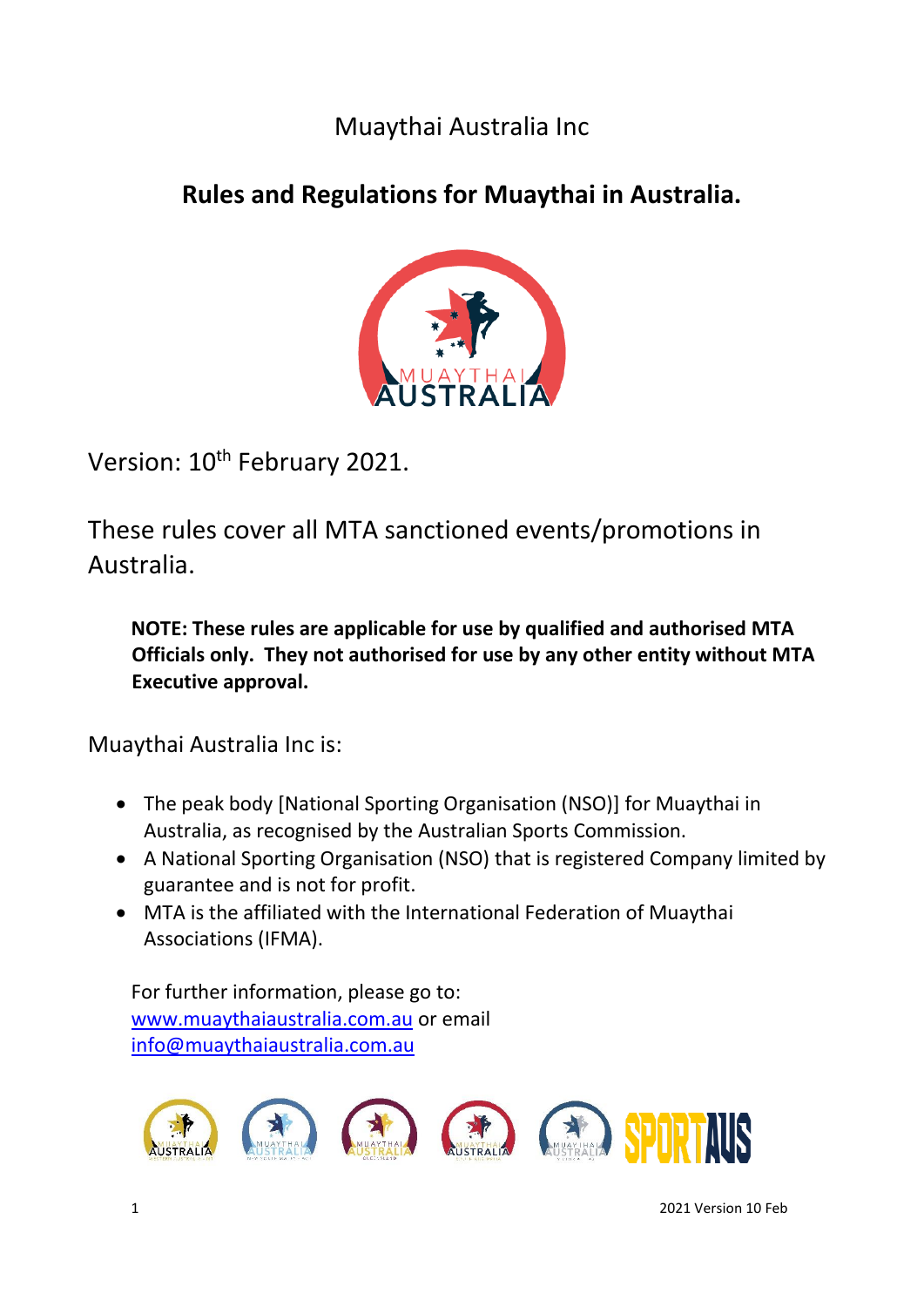#### Section 1

| <b>Rankings</b>                                                     | 8  |
|---------------------------------------------------------------------|----|
| <b>Section 2</b>                                                    |    |
| MTA Class System - DETAILS - over view/definitions                  | 9  |
| Pathways                                                            | 9  |
| One off Bouts - Muaythai Shows. What each class means. A, B and C.  | 9  |
| Class break down.                                                   | 10 |
|                                                                     |    |
|                                                                     |    |
| <b>Titles. Belts and Champions</b>                                  | 14 |
| Juniors titles, Officiating Australian A class titles.              | 15 |
| Weight Cutting - (included in medicals)                             | 15 |
| Approved Equipment for MTA competitions - schedule and descriptions | 16 |
| Tournaments Guidelines and class break up.                          | 18 |
| Tournaments, Junior class divisions.                                | 19 |

#### Section 3

| <b>Rule 2.</b>  |  |
|-----------------|--|
| Rule 3.         |  |
| Rule 4.         |  |
| Rule 5.         |  |
| Rule 6.         |  |
| Rule 7.         |  |
| Rule 8.         |  |
| Rule 9.         |  |
| <b>Rule 10.</b> |  |
| <b>Rule 11.</b> |  |
|                 |  |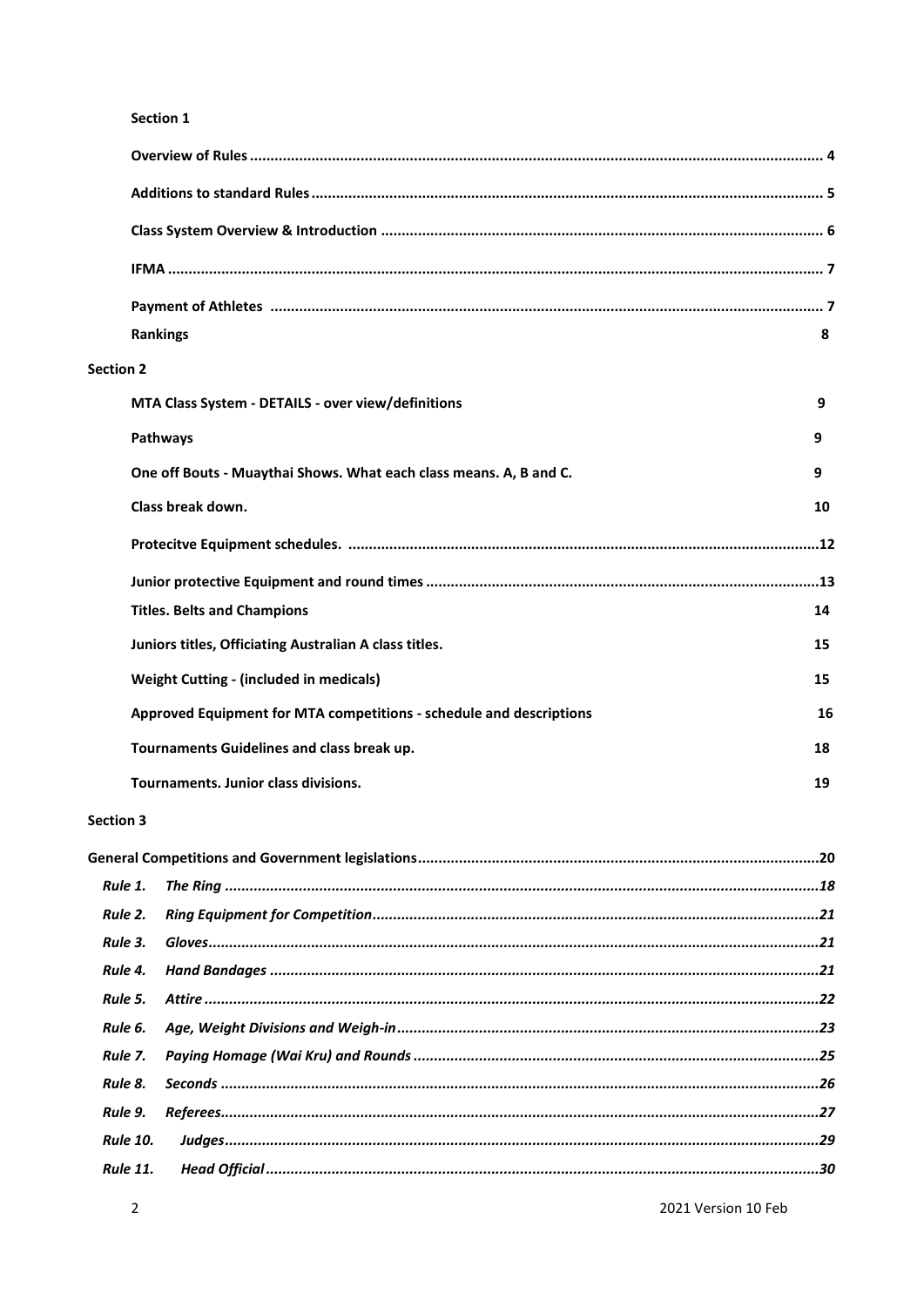| <b>Rule 13.</b> |  |
|-----------------|--|
| <b>Rule 14.</b> |  |
| <b>Rule 15.</b> |  |
| <b>Rule 16.</b> |  |
| <b>Rule 17.</b> |  |
| <b>Rule 18.</b> |  |
| <b>Rule 19.</b> |  |

#### **Section 4**

|                 |                 | MTA Junior Bouts - Overview - Age brackets - Id - Registration - Weigh ins - CCL - 8 counts -            | 39 |
|-----------------|-----------------|----------------------------------------------------------------------------------------------------------|----|
|                 |                 | MTA Junior Competition - Age Group break up and rules per age including required protective equipment 40 |    |
|                 |                 | MTA Junior titles, junior records.                                                                       | 40 |
|                 |                 | Rule Guidelines and break ups of age divisions.                                                          | 41 |
|                 |                 |                                                                                                          |    |
| <b>Rule 25.</b> |                 |                                                                                                          |    |
| <b>Rule 26.</b> |                 |                                                                                                          |    |
|                 | <b>Rule 27.</b> |                                                                                                          |    |
|                 |                 |                                                                                                          |    |

**MTA Junior Weight Divisions**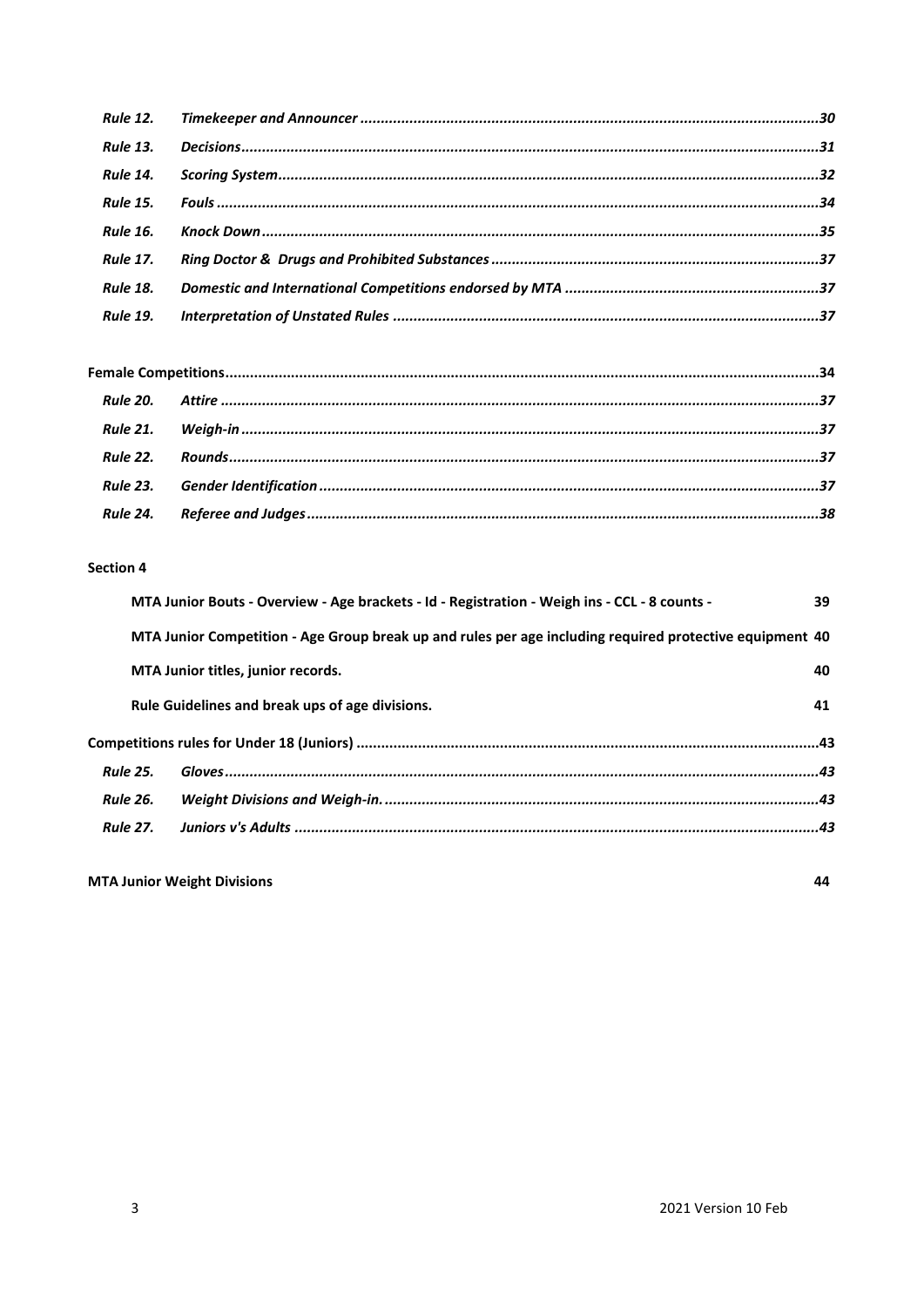# **Muaythai Australia Inc (MTA)**

# **Rules and Regulations for Muaythai Competition in Australia**

MTA rules are the approved rules for Muaythai Competitions in Australia. They are designed to ensure Australia follows a national and unified rules system that follows the principles and guidelines of the sport of Muaythai. *The rules are to be implemented by trained MTA Officials only. The use of these rules is contingent on them being officiated by MTA Officials.* The technical Committee for any rule interpretation is MTA President, MTA Director of Officials and MTA Promoter Director.

MTA rules are to be utilised for ALL tournaments that are set for State and National Championships and selection events for international competition. MTA rules are based on the WMC (World Muaythai Association) rules for adults; however this is overlaid with a class-based athlete system in order to ensure we have a development system from Novice to Professional. Junior rules follow the principles of the IFMA rules but are adapted to the Australian environment for development of novices and oneoff bouts.

These rules are for one-off matches, development shows, and routine competitions in Australia. Any deviation from these rules requires written permission from MTA after consideration of the purpose and circumstances of the deviation. **State Combat Sports legislation must always be followed and supersedes all MTA rule requirements.** MTA is duty bound to promote Muaythai and therefore to lobby the government for permission to follow the rules of our sport.

All MTA rules are to be utilised uniformly across Australia. These rules are for all classes of competition, and athletes including ELITE (A-Class), COMPETITOR (B-Class), NOVICE (C-Class). These rules cover ELITE, COMPETITOR, NOVICE, and JUNIOR bouts. *This could also read – A-class - Professional, B-class, Amateur, C-Class – Development.*

These rules are required for any MTA endorsed promotion or competition. MTA endorsement is contingent on the promotion always following these rules and government legislation.

*MTA does Muaythai. Full Thai and Mod Thai are not terms used. It is ALL Muaythai with rule adjustments for development and juniors and development competition.*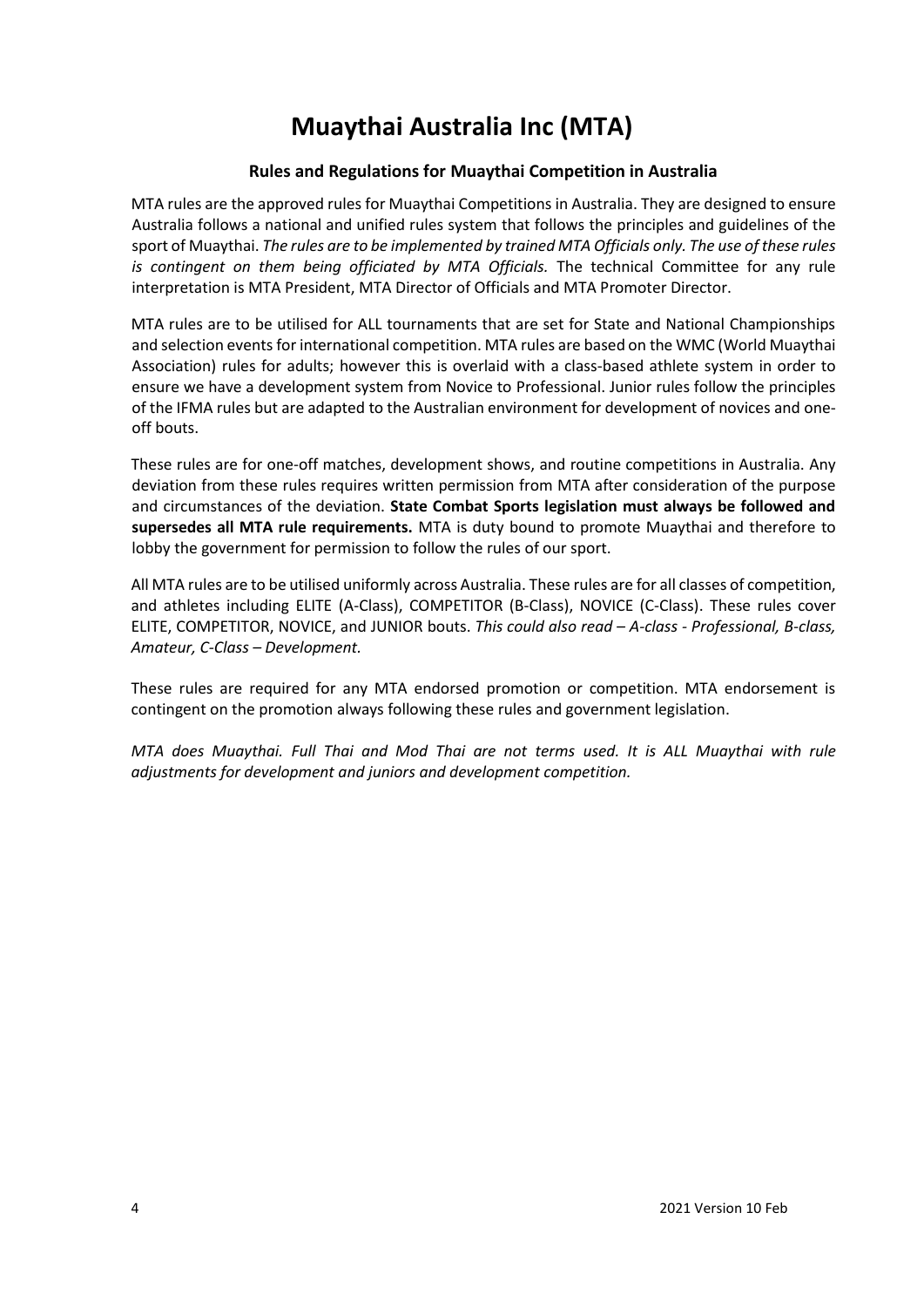# **In addition to the standard rules, the following is approved.**

- 1. Males and females are to compete the same *rules*, round length and times in all competitions.
- 2. Any A-class title (WMC) must be 5 by 3 min rounds with 2 min breaks.
- 3. Any B-class title (MTA) must be 5 by 2 min rounds with 1 min breaks.
- 4. Bouts can be 3 by 3 min, 5 by 3 min (A-class) rounds and not be title bouts. 1 min breaks for 3 by 3 min can be agreed.
- 5. Bouts can be 5 by 2 min (B-class) rounds and not be title bouts.
- 6. There are no 4 round bouts.
- 7. The requirements of padding and round times are required to develop a athlete through classes. The difference in class can be viewed by the public and is 'obvious'regarding the class of the athlete and type of competition being viewed.
- 8. 4 & 8 man tournaments/competitions are allowed under the following circumstances:
	- All athletes are present at the weigh in.
	- A Dr MUST approve the continuance of each athlete after each bout.
	- The 8 count limit is 4 for the entire tournament.
	- An athlete who loses a bout cannot fill in for an athlete who is out. If an athlete has lost > he is out.
	- That the weight division spread is not greater than 4kg, except for 95kg+
	- 8 man tournaments can have a reserve bout (not a reserve athlete) so the winner of that bout can replace an injured (winning) athlete who cannot continue. Must be approved by head official for circumstances of replacement. A athlete cannot be replaced in the final.
- 9. All athletes and trainers/corner must be available for SIA (sport Integrity Australia) testing on request. In or out of competition.
- 10. All athletes of MTA endorsed competition/promotion MUST be members of an MTA registered club that is financial at the date of the competition.
- 11. All athletes/officials/trainers must be registered with MTA as an individual member. (This is being trialled in 2021 for implementation in 2022).

# **Note:**

- ALL MTA PROFESSIONAL PROMOTIONS ARE MTA or WMC PROMOTIONS.
- ALL MTA PROFESSIONAL TITLES ARE WMC TITLES
- MTA STATE AND NATIONAL Champions are the winner of those competitions/tournaments.
- MTA TITLES ARE FOR B-CLASS ATHLETES OR JUNIORS ONLY.
- MTA titles are known as amateur titles.
- There is NO MTA Australian Titles.

# **B-class and Pro/Amateur registration cross over.**

B-class is aimed at amateur level athletes however NSW and VIC CSA allows for B-class to be for pro registered athletes. The intention is to keep MTA belts for amateur level athletes regardless of registration definition however state legislation does force an overlap and difference between states. If a B-class athlete is registered as amateur (or Professional) and is competing for an MTA state title, it must be in elbow guards, 5 by 2 min rounds with 1 min break. MTA determines that in this case an athlete could be eligible for an MTA belt if they have had less than 12 total bouts, never regularly fought 3 min rounds and are not recognised as an experienced professional level athlete.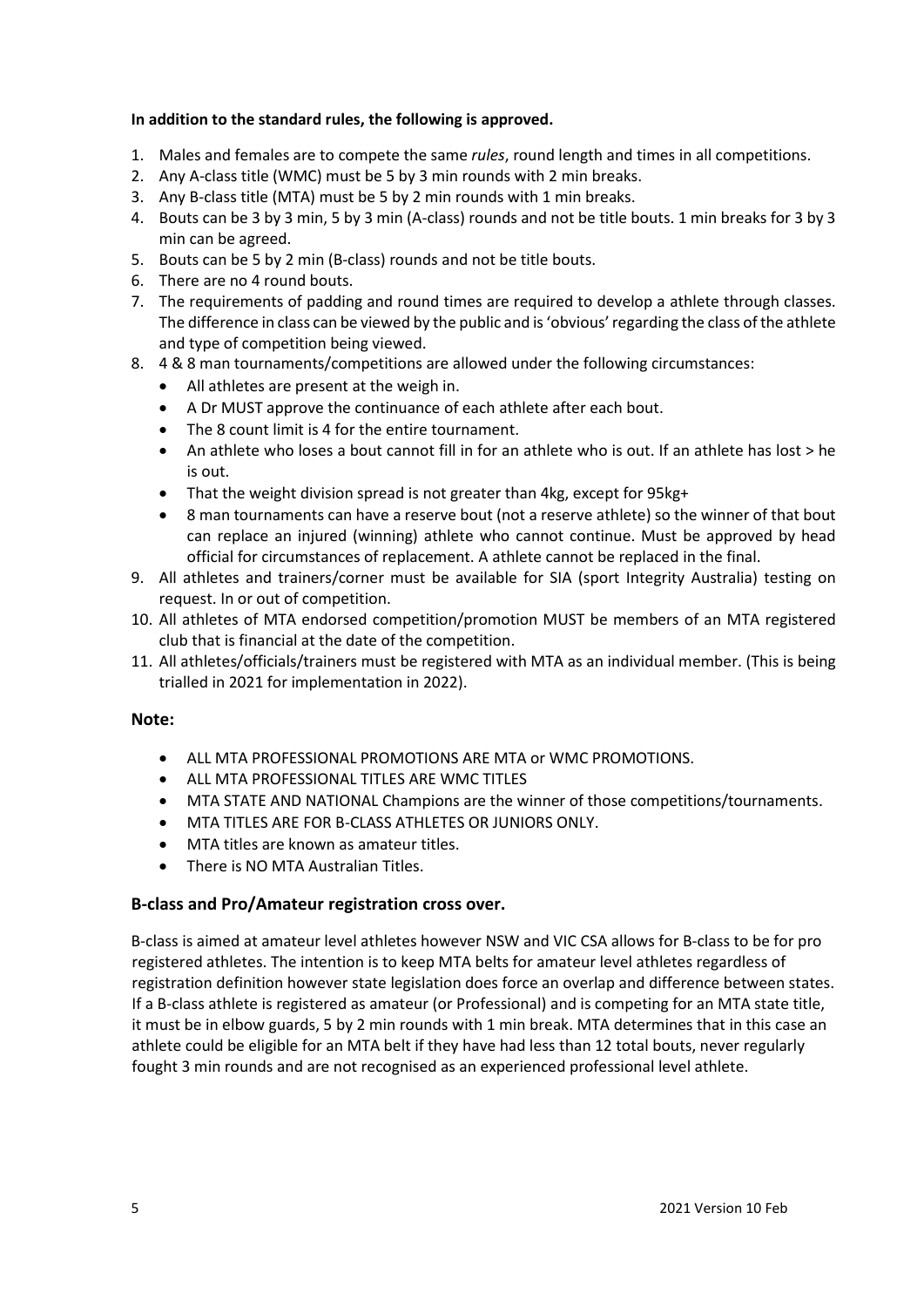# **Section 1 - MTA CLASS SYSTEM OVERVIEW**

MTA is the national sporting organisation for Muaythai and has a unified national set of rules.

Competitions can be broken up by class or be a mixture of classes. C-Class is a development/novice event. B-Class event is an event defined by 2 min rounds and elbow guards whereas A-class is a 3 min round professional athlete event. A pro/am or mixed class event is allowed.

Athletes are categorised by experience and managed in a class system from C-class to A class, (C-Novice, B-Competitor, A-Elite) depending on the athlete's experience, ability and choice. State registration requirements run parallel to MTA athlete class registration, but do not over ride/supersede MTA requirements. B-Class athletes could be either Amateur registered or professional registered athletes or neither depending on state legislation.

State Governments that require registration as an amateur or professional define what an athlete is registered as in those states and the other states that also have a combat sports legislation. If you are a state without Combat Sports legislation and you register in another state to compete, then that registration is applicable nationally. **States without government regulation and registration requirements are to follow MTA class system.**

The state professional/amateur registration is imposed on MTA and is not the basis for athlete status recognition. A professional registered athlete is not *automatically* an A-class competitor.

#### **Introduction:**

The class base system is an effective way to manage athlete pathways and develop a system that allows for a stronger base and quality Professional athletes. It should give more options to a promoter and make MTA a more attractive body for promoters. The class base registration and athlete system is an enhancement to a rule based system. It is an effective way to grow a true national sport and represent MTA to local, state and federal legislators. *It is critical to the Australian Sports Commission that MTA appears as a national sport and this system meets that criteria.* Above all, it is about developing athletes and what is best for them.

State registration requirements and legislation will always make our national approach varied however MTA MUST set the agenda and not have it set for them. The aim to take ownership of our sport.

The policies and regulations of MTA are the base standard for all MTA events. MTA requirements are the minimum standard for all states. State legislation supersedes MTA requirements on a state by state basis, however, do not alter the minimum requirements of MTA. Individual State legislation can determine the registration requirements and conditions of an athlete, but that applies to that state only and does not make it a mandatory requirement for other states or influence MTA policies and rules as a national organisation.

*Counting an athlete record.* Athletes should be registered with MTA and count every bout they have in Australia, overseas and on any Muaythai promotion. Other Combat Sports bouts should also be recorded as 'other' to assist promoters with fair matching. An athlete competition record is the total of their competitions from bout 1. An athlete's history must be transparent. A junior should keep a total record of bouts when they become a senior however they should say – 25 bouts, 20 as a junior and 5 a senior.

#### **Full Thai Rules is Muaythai – 'Muaythai is Muaythai'. Full Thai/Mod Thai etc are no longer used.**

MTA is not more than a sanctioning body, it is a member organisation that conducts competitions for its member clubs and athletes. MTA clubs should support and conduct MTA competitions and MTA should support clubs and grow Muaythai as a unified sport. MTA is not a sanctioning body and should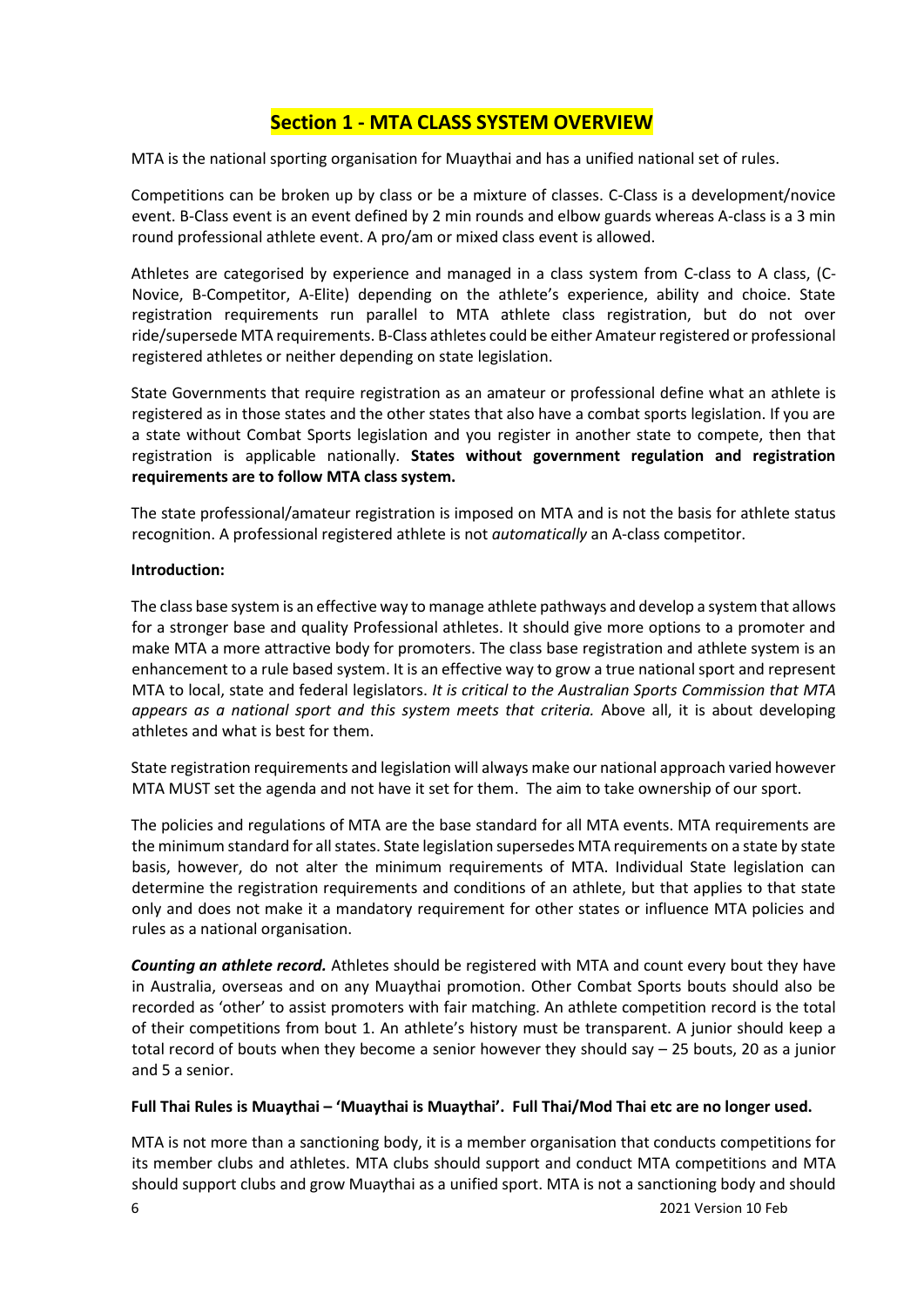not be compared to such. MTA does sanction events/endorse events but that is only one function of being the governing body for Muaythai in Australia.

# **IFMA – International Federation of Muaythai Amateur**

IFMA is MTA International body. It is IOC recognised. IFMA is the international governing body of Muaythai for amateur and professional and has amalgamated with the WMC in 2019. MTA pays an annual license fee to be the IFMA representative in Australia and a member country of IFMA. International IFMA competitions can be attended by selected MTA athletes and officials only. All athletes representing Australia are selected by MTA selection committee. MTA may from time to time also attend any international competition that MTA determines falls within our mission.

IFMA competitions internationally are A-class (Elite) with an under 23 division available. IFMA A class is at the level of (and often surpasses) the most experienced and top A-class athletes in Australia. All bouts at IFMA International Tournaments are counted towards an athlete's domestic record. IFMA Junior Worlds is A-class for juniors and only the best national athletes will get to compete at IFMA.

# **Rankings**

MTA will manage the rankings of athletes through the rankings, title and classes commission. Rankings nationally are for athlete promotion and for promoters to view an athlete's status for matching. Titles are intended for the top ranked athletes only. Refer to the Titles policy for more information. Weight categories are in accordance with MTA weight Divisions. Rankings for 2021 and beyond will be incorporated into MTA's Individual membership system. Athletes will be able to update their records on MTA web page portal and rankings will be published on the web page.

Scoring: Win is 3 points. Draw is 2 points. Loss is 1 point. 1 extra point for winning the open division at MTA Nationals. Disqualification is zero points. Both athletes get 1 extra point for competing for an A-Class National or state Title (with the MTA).

#### **Competition Records**

An athlete competition record includes ALL bouts from their first competition. This includes, inter club matches, sparring days, junior bouts, over seas bouts. It also includes kickboxing and K-1 Bouts.

All athletes and trainer MUST disclose EVERY combat sports bout the athlete has had when providing an athlete record. This should stipulate how many bouts at any other combat sports and ALL Muaythai bouts at any level. Other factors such as other martial art experience like Kyokushin competitions etc MUST be disclosed.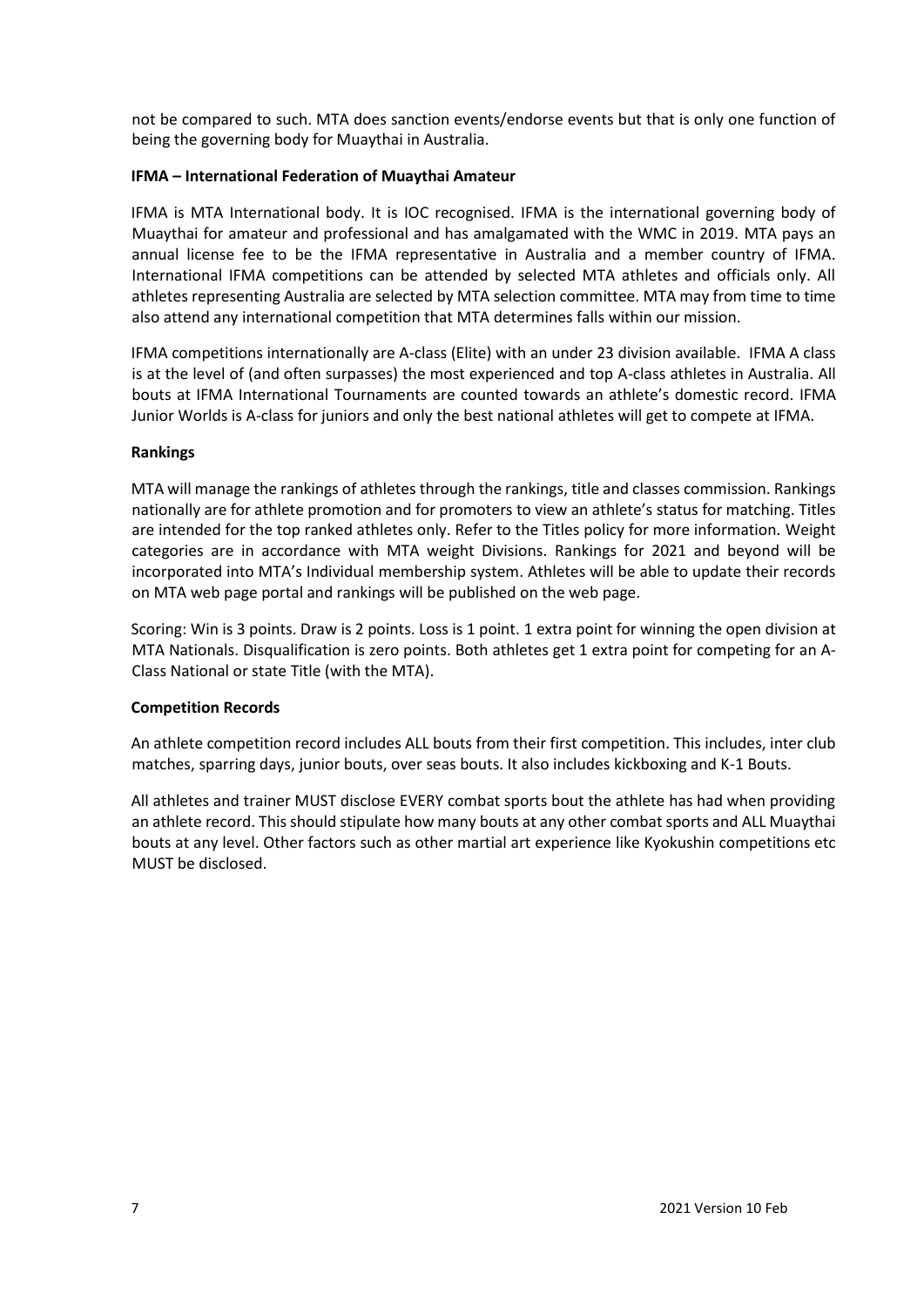# **Section 2 - THE ATHLETE CLASS SYSTEM DETAILS**

### **Athlete Class registration and development pathways. FOR ADULTS.**

ON MTA SHOWS ATHLETES CAN BE DISTINGUISHED BY CLASS. PROMOTIONS CAN BE 1 OR MORE CLASSES AND ATHLETES CAN COMPETE AT WHAT EVER CLASS PROVIDES A FAIR MATCH. ALL BOUTS MUST BE IN ACCORDANCE WITH STATE LEGISLATION AND ATHLETE REGISTRATION REQUIREMENTS.

### **Event classes:**

- A-Class is a professional show with athletes competing 3 min rounds in 10-8 oz gloves. No head gear, elbow or shin guards.
- B-Class is an amateur or pro event distinguished by 2 min rounds and elbow guards.
- C-class is a development day with athletes in head gear, elbow guards, shin guards (optional chest guards). Rounds are 90sec or 2 min.
- Any combination of the above classes are allowed for an MTA event/promotion.
- All Adult bouts are Muaythai.

# **Athlete classes:**

| <b>Class</b>   | <b>Experience</b>                 | Refer to state legislation at all times. Summary                 |
|----------------|-----------------------------------|------------------------------------------------------------------|
| C-class        | $0 >$ between 3<br>and 5 bouts    | Padded: head gear, shin guards, elbow guards. 2min/90 sec rnds   |
| <b>B-class</b> | Between 3/5 ><br>$12/15$ bouts    | 2 min rounds. Elbow guards. Head gear recommended for < 5 bouts. |
| A-class        | <b>Between</b><br>$12/15 +$ bouts | 3 min rounds. No head gear or elbow guards.                      |

Athletes are designated by what class they are based on experience but can compete in another class if the match is fair and state registration is consistent with the match. All registered competitors are broken into an Athlete Class system. The Athlete Class system overlaps the Professional and Amateur system in all respects. The system runs in conjunction with or parallel to Combat Sports state legislation.

Where state legislation requires registration of an athlete by Professional or Amateur status, that registration is to be based on the requirements of the class status by which an athlete wishes to compete. Government requirements are to be followed, but cannot be down-graded to fall below MTA Athlete Class requirements.

State MTA bodies should have a data base of registered athletes and to list which class each athlete is competing in. C-B-A class bouts are defined as the type of competition.

All athletes are *recommended* to start in C class. Most people will commence on shows as C-class athletes, for either development days, as amateur athletes, or novice athletes. Athletes can also commence at B-class competition depending on experience, the match available and the competition.

The Class system is specific to MTA and does not mirror the IFMA system. IFMA is for international elite competition tournaments. WMC is for one off pre matched bouts on professional shows.

All rules for all classes are MTA rules. All rules and timings are for male and female.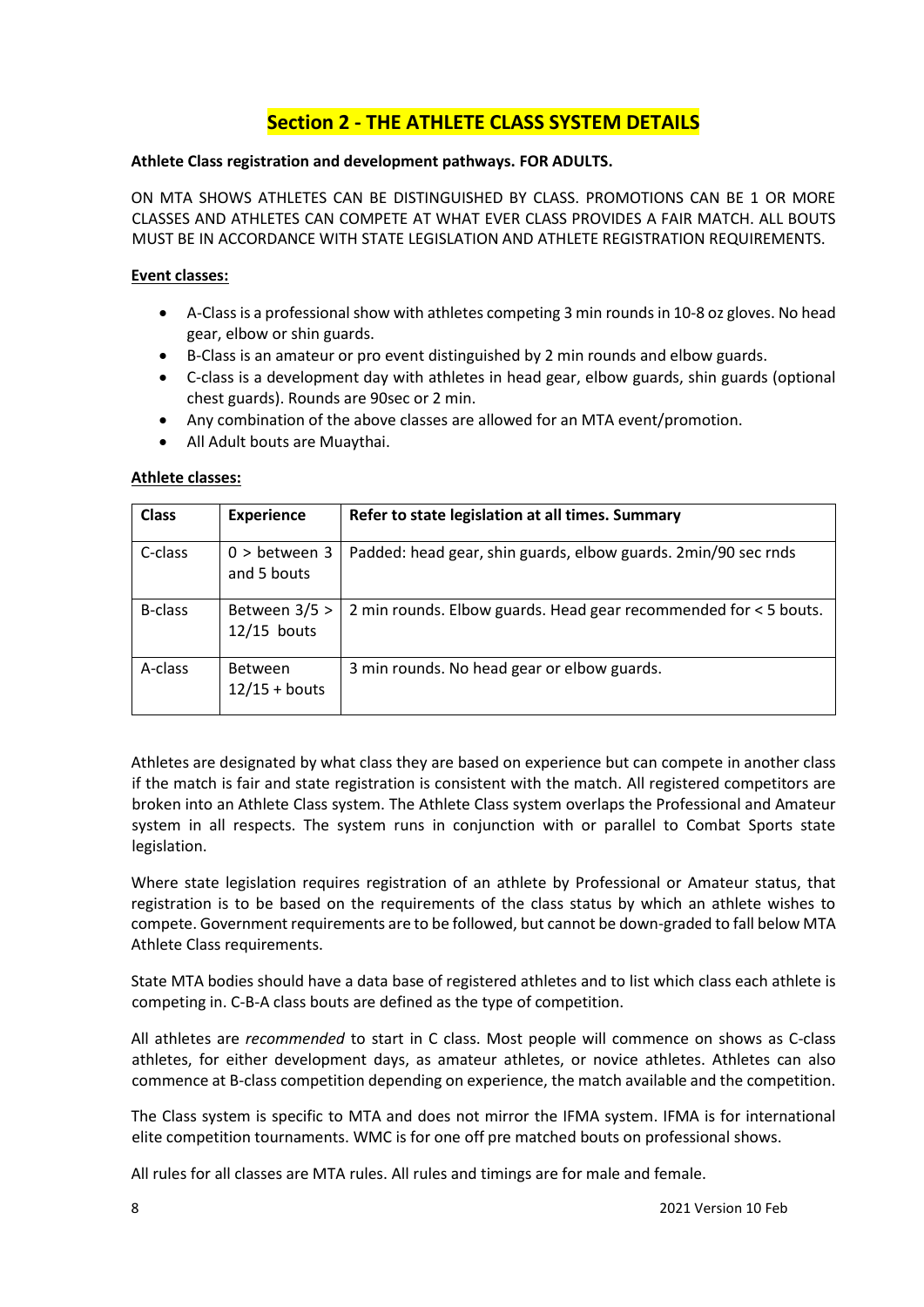The system is designed as a developmental system. People should step up and not step back however matches must have a less experienced athlete to occur. A-Class athletes should not step back to Bclass bouts however B-class athletes can compete with an A-class or C-class athlete in a fair match.

**MTA NATIONALS AND MTA TOURNAMENTS**. Classes for MTA National and State title events may vary for each event as required for the fair conduct and matching of an event.

# **ONE OFF BOUTS**

#### **Development/Novice: C-class.**

All competitors are recommended to start in C-class on a c-class event, on smaller shows, development days or inter-club style competitions. C-Class - Once an athlete commences C-Class bouts he/she is a part of MTA athlete system of development. C Class is an amateur/novice level. *Distinguished by head gear, elbow guards, shin guards.* Chest guards are optional.

Promoters can have C-class bouts on any level show however C-class is predominately a level of show that novice athletes get started on. C-class is 3 by 2 min bouts in padding. (As per table section 2.). 90 sec rounds can be approved by the State Head official. C and B class bouts can exist on the same promotion or a promotion may only be a C or B class event.

#### **Competitor/Amateur – B-Class**

Athletes can commence at B-class if they are experienced enough, skilled enough and ready to compete on a B-class event/in a B-class match. Athletes are recommended to have at least 3 bouts in C-class before transitioning to B-class. An athlete's trainer is required to approve starting competition in B-class.

B-class could be amateur or professional depending on government legislation requirements. Must compete 2 min round bouts over 3 or 5 rounds with 1 min breaks. *Distinguished by elbow guards, 2 min rounds, 10oz gloves.* For athletes on professional shows. Even if a registered Pro – B-class bouts are in elbow guards and 2 min rounds.

MTA titles are available at state level with interstate titles available. Athletes should transition to Aclass after they are in the 12- 15 bout experience window. Transition to A-class must be approved by the athletes MTA registered trainer.

B-class is for athletes ready to compete 3 by 2 min rounds with less padding. It is the competitive level where people develop from a novice athlete until they are ready to be a professional athlete in the Aclass league. Athletes should remain at B-class until they are ready to be a professional and A-class athlete. B-class is the main division to get experience and develop as an athlete. All amateur (B-class) titles are 5 by 2 min rounds with 1 min break.

B-Class transition - An athlete is recommended to have 3-5 bouts in C-Class before transitioning to B-Class. Once a transition to A-Class, he/she cannot compete at B Class bouts.

At national/International MTA/IFMA tournaments B-class athletes may compete either 2 or 3 min round bouts.

#### **Elite – Professional – A class**

This is the High Performance Level. (Professionally registered athletes or competing against them). Must 3 min round bouts over 3 or 5 rounds with 1 or 2 min breaks. *Distinguished by 3 minute rounds, no head gear, no elbow guards.* A-class is for experienced athletes, 15 plus bouts is recommended. A-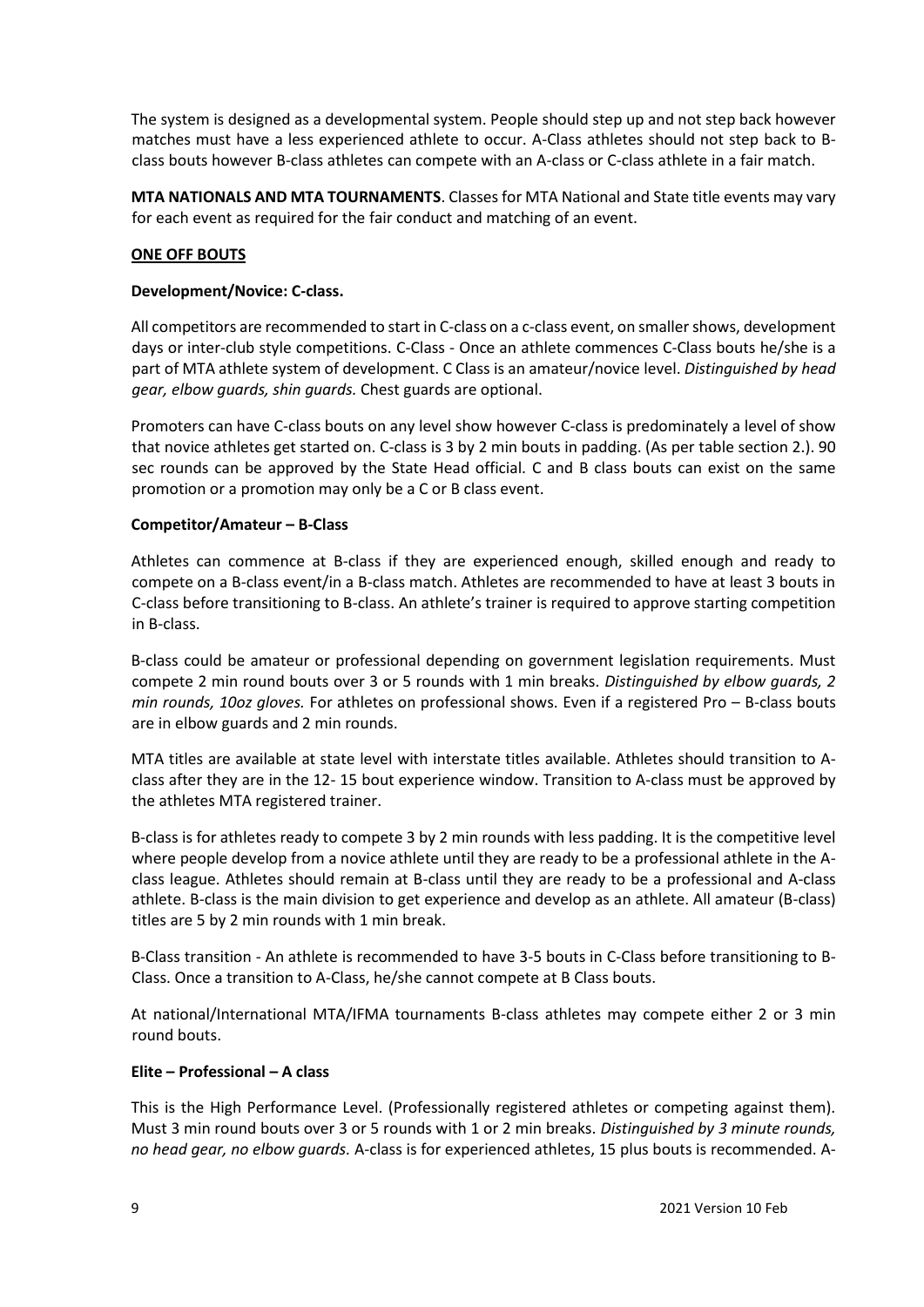class is 3-minute rounds for 3 by 3, or 5 by 3 min. All titles are 5 by 3 min rounds with 2 min break. 5 by 3 min round bouts with 1 min break can be approved by head state official.

A-Class transition - An athlete (and their camp) is recommended to seriously consider the implications and level of being an A-class athlete. At this class, A class athletes can be matched with any other Aclass athlete and are considered an ELITE athlete. A-class cannot compete for MTA titles.

#### **Juniors**

Juniors must follow the rules and requirements as per their age group. The junior class system mirrors the adult system for development and experience HOWEVER a junior record IS NOT an adult record and must be considered when matching against adults from 16+.

Juniors are NOT A-class competitors even if they have A-class experience. Round times for Juniors are always 2 min rounds for B/A Class juniors, 90 sec for C-class juniors, unless they are 16+ (& A-class adults) and approved to compete at 3 min rounds against an adult.

#### **ATHLETE CLASS BREAKDOWN**

#### **A Class: ELITE/PROFESSIONAL**

- 12-15 bout+ experienced. Registered Professional.
- All A-class athletes, when required by state legislation, MUST be a registered Professional. Bouts are under MTA rules and regulation except where these rules and state legislation super seeds them.
- Gloves as per rules. No head gear, shin, elbow guards. (unless in a tournament).
- Definition: A-Class is for 3 min round bouts over 3 or 5 rounds.
- Round Time: 3 min rounds. 2 min break, however 1 min breaks are optional for 3 round bouts and be approved for 5round bouts.
- Rounds: All bouts are 3 min rounds. Bouts can be either 3 rounds or five rounds.

# **B Class: COMPETITOR – AMATEUR MTA rules and regulations. (B-CLASS can be as a professionally registered or amateur athlete)**.

- Round Time: 2 min rounds.
- Rounds: Bouts are 3 rounds or 5 rounds.
- Rest breaks: 1 minute.
- Rules: Muaythai (elbow guards for ALL B-class)
- Padding: As per table section 2.
- Recommended to transfer to A-Class between 12-15 Bout experience.

#### **C Class: NOVICE – DEVELOPMENT: (MTA rules with the following adjustments)**

- All athletes are recommended to commence competition in C-class.
- 0-5 Bouts. Head gear, elbow guards and shin guards, Chest guard optional.
- Definition: When required by state legislation, MUST be a registered amateur.
- C-class is hand wraps only. No strapping tape.
- Round Time: 2 min rounds. (90 sec can be approved)
- Rounds: All Bouts are 3 rounds. There are no 5 round C-Class bouts or titles.
- Rest breaks: 1 minute.
- Rules: Muaythai. (elbow guards for ALL C-class). Elbows optional.
- Padding: As per table on page 2.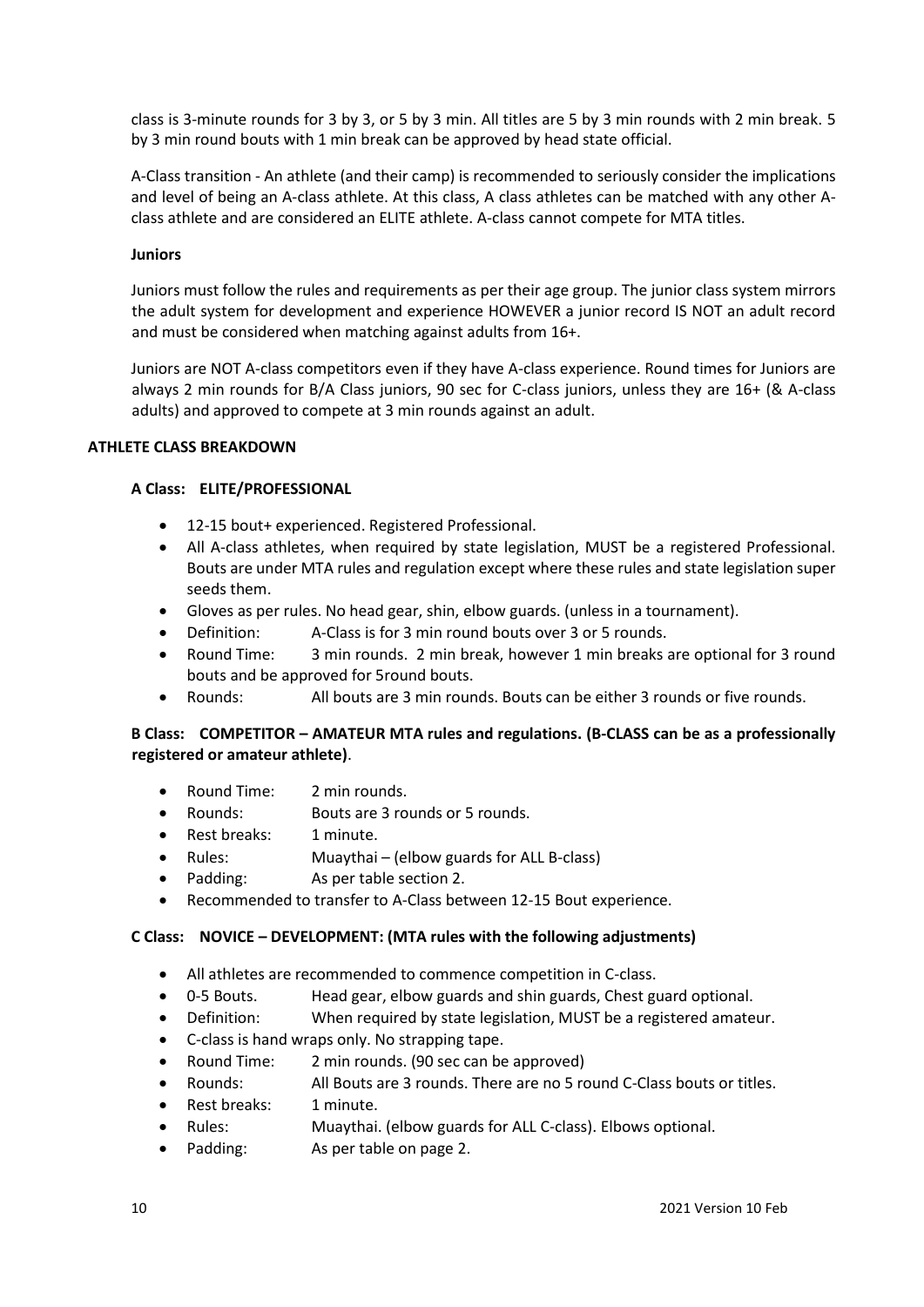# **ADULT PROTECTIVE EQUIPMENT**

- State legislation MUST be followed and supersedes any MTA rules. These rules are the minimum standard for MTA regardless of state legislation or the lack of legislation.
- All protective equipment MUST be MTA approved and checked by R&J at the competition.
- Equipment can be shared if an approved cleaning station (covid standard) is utilised.
- *ALL GLOVES MUST BE TAPPED 'RED OR BLUE' TO MATCH THE CORNER.*
- An athlete can not wear the colour of the opposing corner in competition.

**ELITE Men and Women.** Muaythai shorts are required. Ankle guards are allowed except under shin guards. No additional padding/strapping is authorised on any part of the body. No jewelry is allowed.

| <b>ITEM</b>                                  | To wear for:<br>Always refer to your state legislation!                                                  |                                               |
|----------------------------------------------|----------------------------------------------------------------------------------------------------------|-----------------------------------------------|
| <b>HEAD GEAR</b>                             | Open Face. Can be the corner colour or Black.                                                            | <b>A-Not allowed</b>                          |
|                                              | A-Class - NO HEAD GEAR is allowed                                                                        | <b>B-Recommended</b>                          |
|                                              | B-Class - If a state government legislation requires.<br>Head gear is recommended.                       | <b>C-Mandatory</b>                            |
|                                              | C-Class - Mandatory.                                                                                     |                                               |
| <b>Gloves</b>                                | 10 oz gloves for C and B class. B-class can be Velcro<br>closure or lace up. A-Class - as per MTA rules. | <b>Velcro for C and B.</b>                    |
|                                              |                                                                                                          | Lace $up - A & B$ class                       |
| <b>Cloth-SHIN</b><br><b>GUARDS</b>           | A - none (ankle guards are authorised but no padding<br>or strapping anywhere)                           | <b>A-Not allowed</b>                          |
|                                              | B-class. If either athlete has 5 or less Bouts in any class<br>then shin guards are recommended.         | <b>B- Recommended for</b><br>5 Bouts or less. |
|                                              |                                                                                                          | <b>C-Mandatory</b>                            |
|                                              | C-class Cloth shin guard to the knee and covering the<br>instep.                                         |                                               |
| <b>ELBOW</b>                                 | A-class – none                                                                                           | A-Not allowed                                 |
| <b>GUARDS</b>                                | B-C- class - Cloth and cover elbow                                                                       | <b>B-Mandatory</b>                            |
|                                              |                                                                                                          | <b>C-Mandatory</b>                            |
| <b>Mouth guard</b>                           | Form fitted (red, pink are not authorised)                                                               | <b>Mandatory for All</b>                      |
| Groin Guard -<br>male                        | Steel                                                                                                    | <b>Mandatory for All</b>                      |
| Groin Guard -<br>female                      | Plastic, padded.                                                                                         | Mandatory for C. B<br>class. Optional for A.  |
| <b>Breast</b><br><b>Protectors</b><br>female | Mandatory for juniors with a developed breast.<br>Optional for adults.                                   | <b>Optional for Adults</b>                    |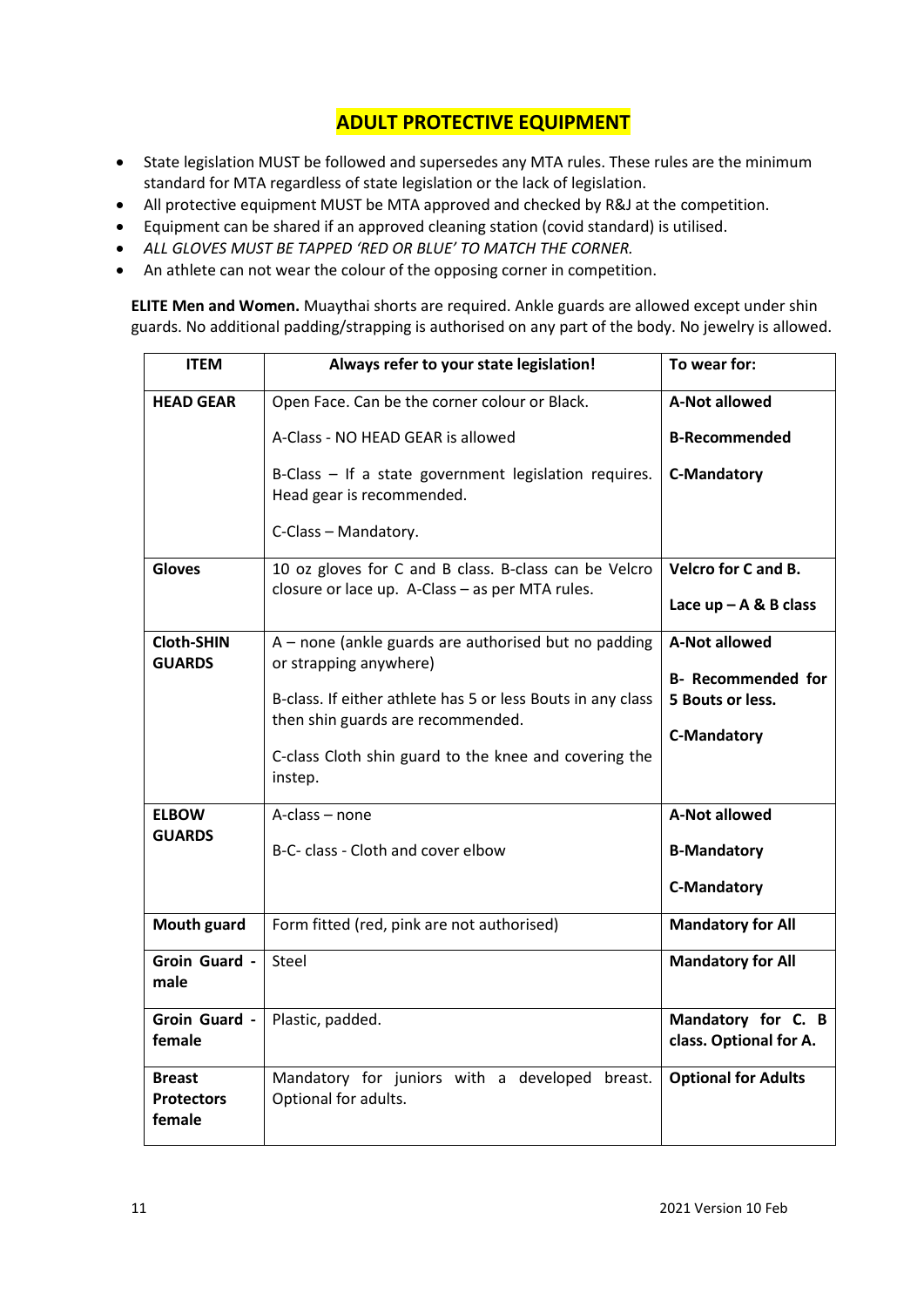| Hand Wrap.          | A-Class – as per MTA rules. B-Class. Wrap rules as per | Mandatory for A, $B - C$ |  |
|---------------------|--------------------------------------------------------|--------------------------|--|
|                     | MTA rules.                                             | C-Wraps only.            |  |
|                     | C-class $-4/5$ m cloth hand wraps only.                |                          |  |
| <b>Chest Guards</b> | Optional for C-class only.                             |                          |  |

# **JUNIOR PROTECTIVE EQUIPMENT (One of Matches)**

- Head gear is required for all Junior Bouts.
- Elbow guards are NOT required for 0-3 division when there is no elbows.
- 10oz gloves for all divisions. Velcro or lace up.
- Mouth guard required for all divisions must not be red or pink.
- Groin guard mandatory for males.
- Groin guard mandatory for females 14+.
- Female breast plate protector NOT required when a chest guard is worn.

Chest guards are not required for 11+ experience in all ages.

| Age             | $0-3$ Bouts $-90$ sec<br>bouts - NO ELBOWS.    | 4-10 Bouts $-2$ min except 10-11<br>years.                     | 11+ Bouts - 2 min except 10-11 years                                                                                                                                         |
|-----------------|------------------------------------------------|----------------------------------------------------------------|------------------------------------------------------------------------------------------------------------------------------------------------------------------------------|
| $10 - 11$       | No head Contact                                | No head Contact - Elbows to body<br>allowed.                   | Head contact (punches and kicks<br>only) can be approved by State<br>president and requires a form with<br>both parents and trainers signatures<br>approving the bout rules. |
| $12 - 13$       | Head contact with<br>punches/ kicks only       | Head contact with punches & kicks<br><b>ELBOW TO BODY ONLY</b> | Head contact with punches & kicks<br><b>ELBOW TO BODY ONLY</b>                                                                                                               |
| 14-15           | Head<br>contact<br>with<br>punches/ kicks only | Head Contact with elbows, knees,<br>punches and kicks.         | Head Contact with elbows, knees,<br>punches and kicks                                                                                                                        |
| $16-17$         | Head<br>contact<br>with<br>punches/ kicks only | Head Contact with elbows, knees,<br>punches and kicks          | Head Contact with elbows, knees,<br>punches and kicks                                                                                                                        |
| Shin<br>Guards  | Mandatory                                      | Mandatory                                                      | Optional                                                                                                                                                                     |
| Elbow<br>guards | Not required.                                  | Mandatory                                                      | Mandatory                                                                                                                                                                    |
| Chest<br>guard  | Mandatory                                      | Optional                                                       | Optional                                                                                                                                                                     |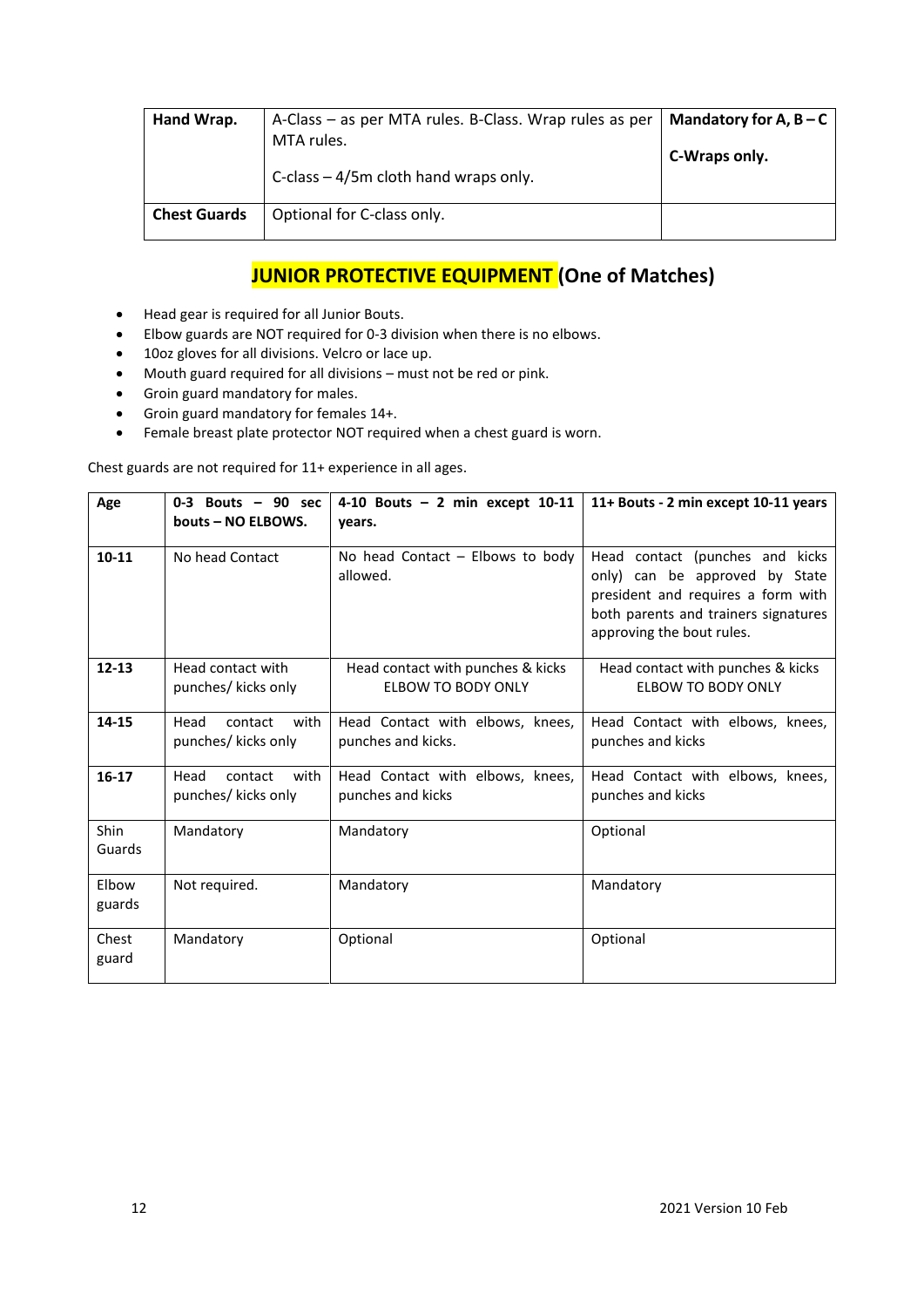# **TITLE – BELTS AND CHAMPIONS**

### **MTA can sanction/approve amateur and professional state and national title Bouts.**

**MTA State & National Champion's.** State and National Championships will determine MTA Champion in each division.

# **MTA TITLES's. Only for B-class.**

MTA can approve MTA titles in accordance with the titles policies. These titles are in accordance with MTA weight Divisions for one off bouts and must follow the policies of MTA and be approved by MTA Titles Commission. Athletes must be the top ranked, active and available athletes for the level of the title. Titles policies determine the procedures for titles. State bodies can organise or endorse state titles. All titles are for Australian passport or permanent residence only.

WMC professional titles are: Only for A-class, registered professional, ranked and experienced athletes.

- State Title Athletes must be from the same state or a state combination governed by MTA. (For example NT and WA can compete for WA titles.)
- Australia Title.
- WMC International Top ranked Australia Athlete (WMC Australian title holder) v's International top ranked international opponent.

# **MTA Amateur Titles. (B-class athletes only)**

- *State title - Athletes must be from the same state or a state combination governed by MTA. (For example NT and WA can compete for WA titles.)*
- *West Coast Title – Only WA, NT, SA.*
- *East Coast Title – Only QLD, NSW, ACT, VIC, Tas.*
- *MTA Intercontinental – Top ranked Australia Athlete v's International opponent.*

#### **State bodies can approve MTA Amateur Titles**.

**Promotion/Stadium Titles –** MTA may endorse a 'Promotion Title' if a promoter is following this model of competition and not using any other professional sanctioning body. All stadium Titles must follow MTA rules, be officiated by MTA officials and only suitably ranked athletes to be endorsed.

**IFMA –** MTA is affiliated with IFMA for all international competitions. The WMC is available for World Title Belts. *The World Champion is the GOLD medallist at the IFMA World Championships.*

#### **State Title – additional guidelines to policy.**

State titles are determined by the state MTA representative/board and overseen by the national executive. For State titles, the athletes should reside in that state or compete regularly in that state and be known to come from that state. State titles cannot be held for states that are not incorporated sporting bodies with a functioning board. NT can compete for WA titles. ACT can compete for NSW titles. TAS can compete for Vic titles.

MTA Titles are available for each state. Athletes competing for title must be the highest ranked athletes available and approved by the titles commission. State titles must also consider the level of the athlete must be equal to that of any other state which is proven by that athlete having fought interstate and be ranked nationally above the majority of others from their state.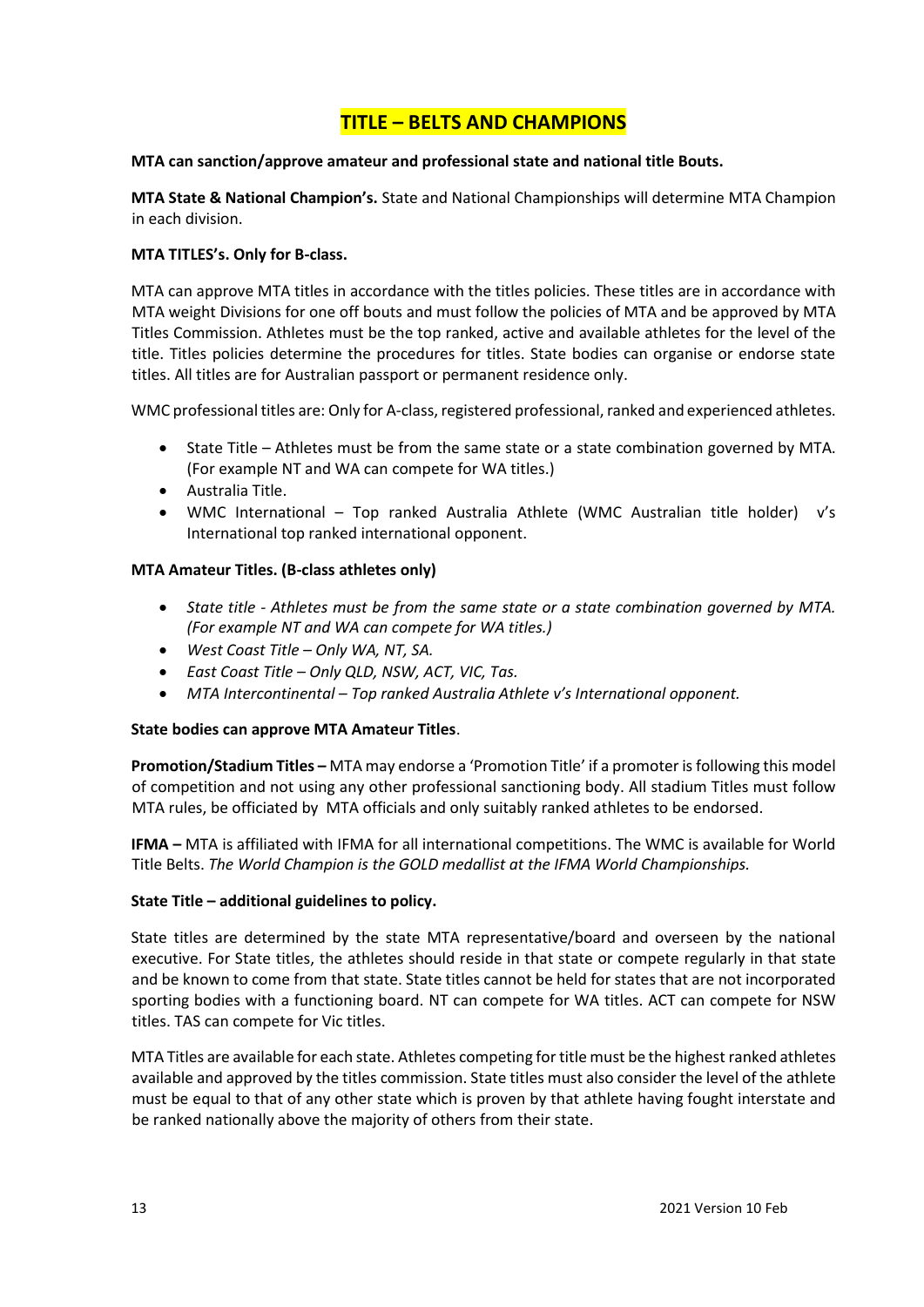### **JUNIOR TITLES**

Juniors can compete for MTA Belts. Junior can compete for National or state MTA Belts. For ages 12 and above. Junior titles can be for trophies or belts as approved by state bodies. National title belts may be given but they must be approved by MTA titles commission under the same policies as Adults.

Juniors (17 and under) cannot compete for adult titles.

#### **ALL TITLES**

All titles must follow MTA state and national title policies for MTA. Exemptions can be given if approved by MTA executive for all titles. For example: 2 athletes from the same state could compete for a national title if they are the unquestionable best 2 in Australia and ranked in the top 3 and that the bout doesn't preclude any state title holder from an opportunity to compete for the title. All avenues of athlete availability and athletes have been exhausted before this option can even be requested.

#### **Officiating Australia professional titles.**

All Australian titles must have an official approved by the Director of Officials officiating the title bout. The expense of this will be negotiated with the promoter and state body on a case by case basis. *An interstate Official acting as a judge is REQUIRED for ALL Australian Titles.* 

International titles must have all officials for the bout approved by the Director of Officials.

*All Australian and International titles MUST be filmed professionally for later viewing in the event of a protest. Any Social media publication of the bout by an applicant for the protest automatically rules the protest invalid.* 

#### **Weight Cutting/weigh in Guidelines. (additional to rules)**

- MTA athletes in states with a CSA MUST follow the government medical guidelines.
- All MTA athletes are to complete an MTA Medical, every 12 months, in all states with no government registration requirements. MTA medical is MTA medical form.
- All MTA Athletes must complete a weigh cut declaration if requested at a weigh in.
- Junior's/novices can weigh in on the same day of the competition or the night before as long as 24hours is not exceeded and both athletes weigh in at the same time under the same conditions.
- Weigh in must be NLT 1hrs from the competition, no earlier than 6:00am and no later than 8:00pm. NOTE: Even if a junior is on an adult show or professional card.
- State Representatives can approve an event weigh in at the event for C-class events.
- Video weigh in's can be approved for Junior, C and B class bouts; *if they are live and an MTA Official is present at either end of the video call*. **The scales used must be approved by MTA and tested on camera with a 20kg weight plate (or whatever is requested) for verification.**
- *Weigh ins are to be conducted in Muaythai shorts (+ crop top for females). Weigh ins should be public with consideration for privacy. There is to be NO naked weigh ins. Clothing is included in the weight.*
- Juniors are NOT to follow any system of rapid weight loss or dehydration.
- Juniors MUST weigh in in Muay Thai shorts. Singlet/crop top for females.
- All athletes must cut weight safely and not follow any rapid weight loss or dehydration methods. Professional advice must be sought for any weight reduction program to ensure it is healthy, safe and follows medical guidelines for safe weight loss over a multi week period.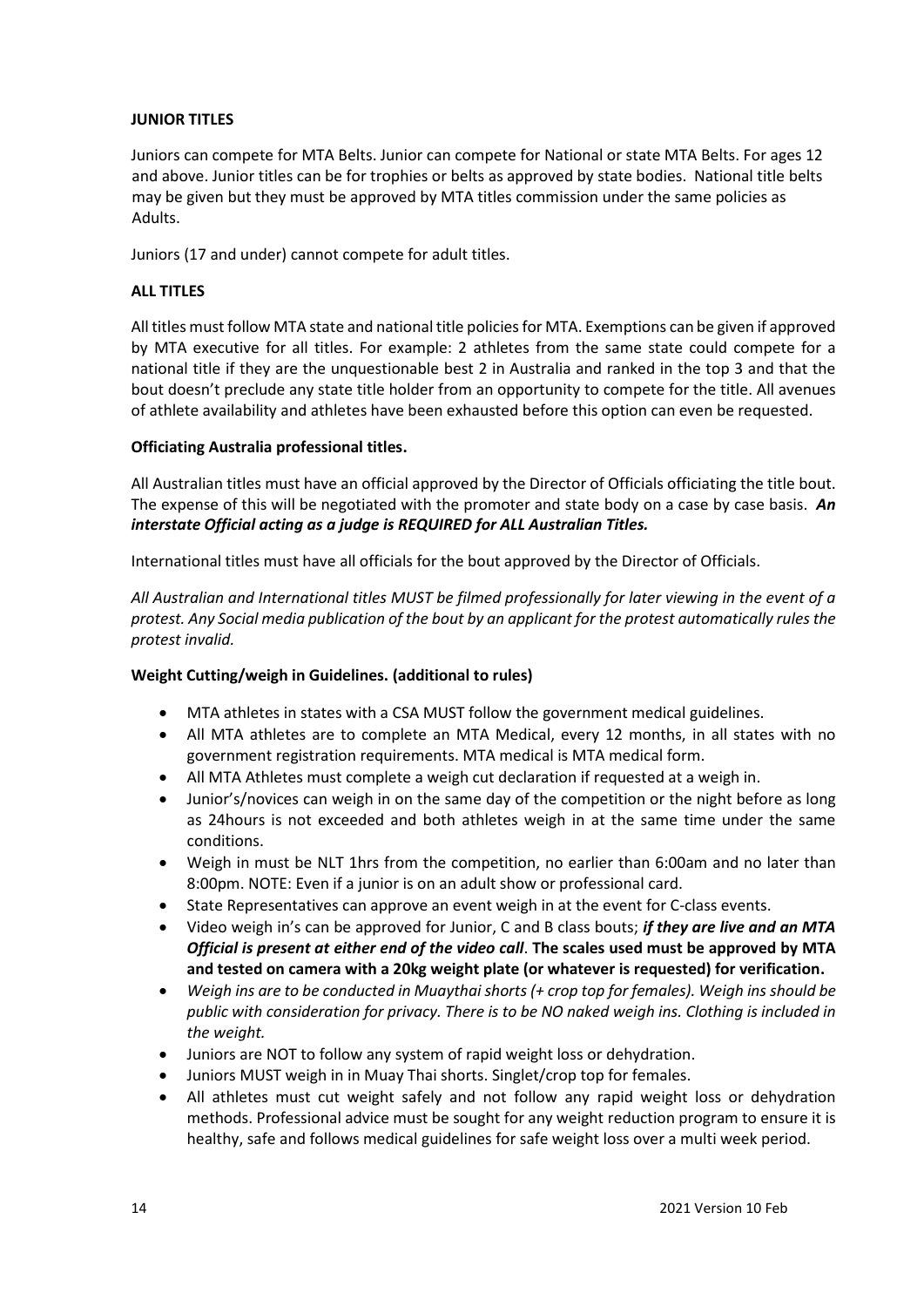# **Approved equipment for MTA competitions.**

- All protective equipment MUST be MTA approved and checked by R&J at the competition.
- Equipment use and sharing must be included in the covid plan (if required). There is no sharing of equipment unless there is an approved cleaning station for equipment.
- Personal equipment can be approved for use by the state reps as part of a covid management plan.
- All equipment including personal equipment, if approved, must be approved by the head official at the event – prior to use.
- *ALL GLOVES MUST BE TAPPED 'RED OR BLUE' TO MATCH THE CORNER.*
- An athlete can not wear the colour of the opposing corner in competition with or without their own gear.

The equipment shown is to demonstrate the standard required by MTA for the Class of competition. The brands shown are not all endorsed by MTA; they are only a sample of the style and protection required as a MINIMUM standard. Recommended Brands suitable for competition are: Twins, Top King, Yakkao, Fairtex, MTG.

# *A-Class protective equipment*







8/10oz lace up gloves Male Groin Guards Ankle Guards (optional)

*B-Class protective equipment*









10oz lace up gloves Male Groin Guards Ankle Guards (optional) Elbow Guards



*Head gear (RECOMMENDED 5 For less total bouts)*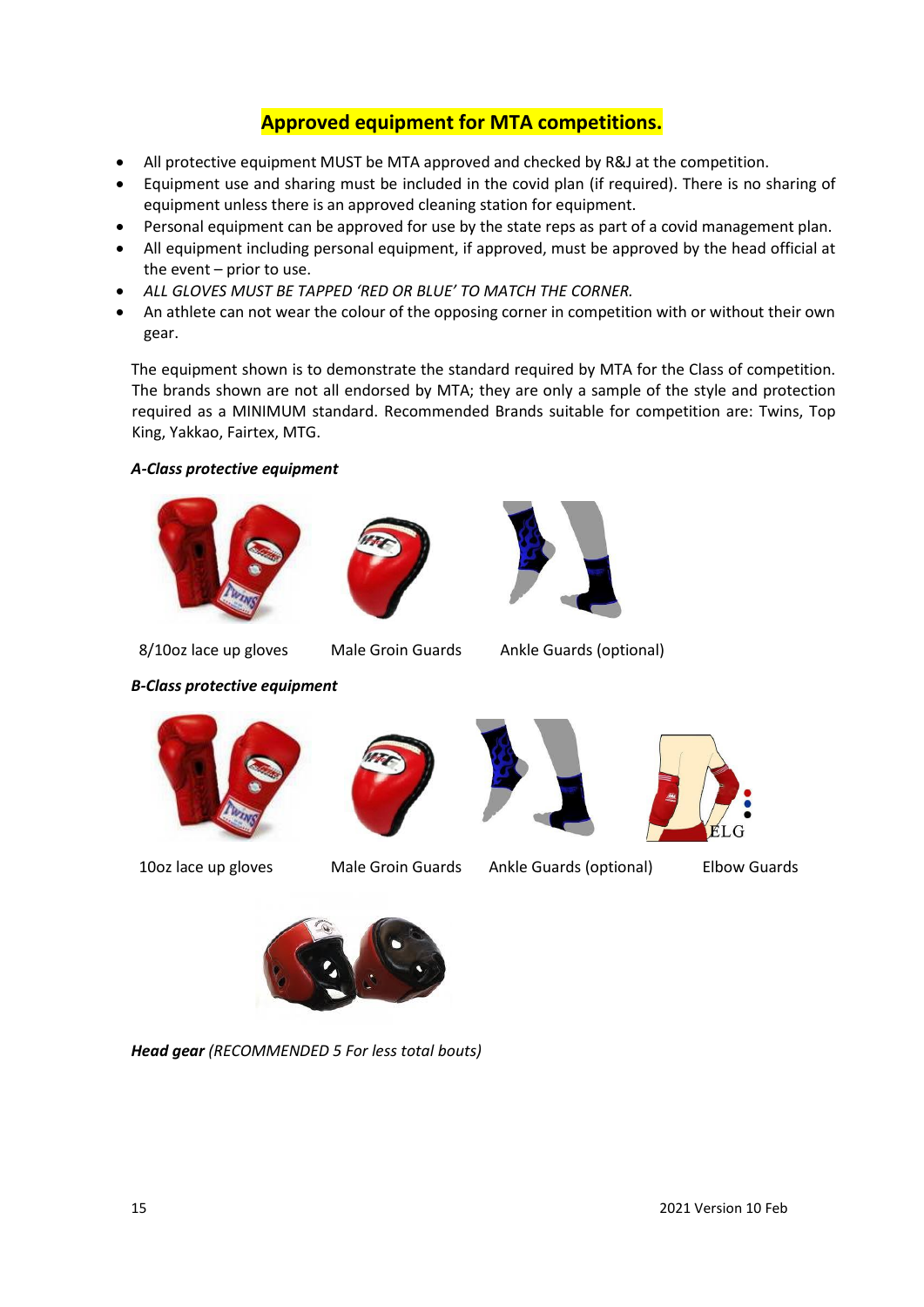# *C-Class protective equipment:*













Head Gear - Open face Female Chest Guard Wraps









*Chest Guard (OPTIONAL) Female groin guard*













**10oz Gloves (lace or Velcro) Shin Guards-cloth Male Groin Guard Elbow Guards-cloth**



16 2021 Version 10 Feb Head Gear - Open face Chest Guard Chest Guard Wraps

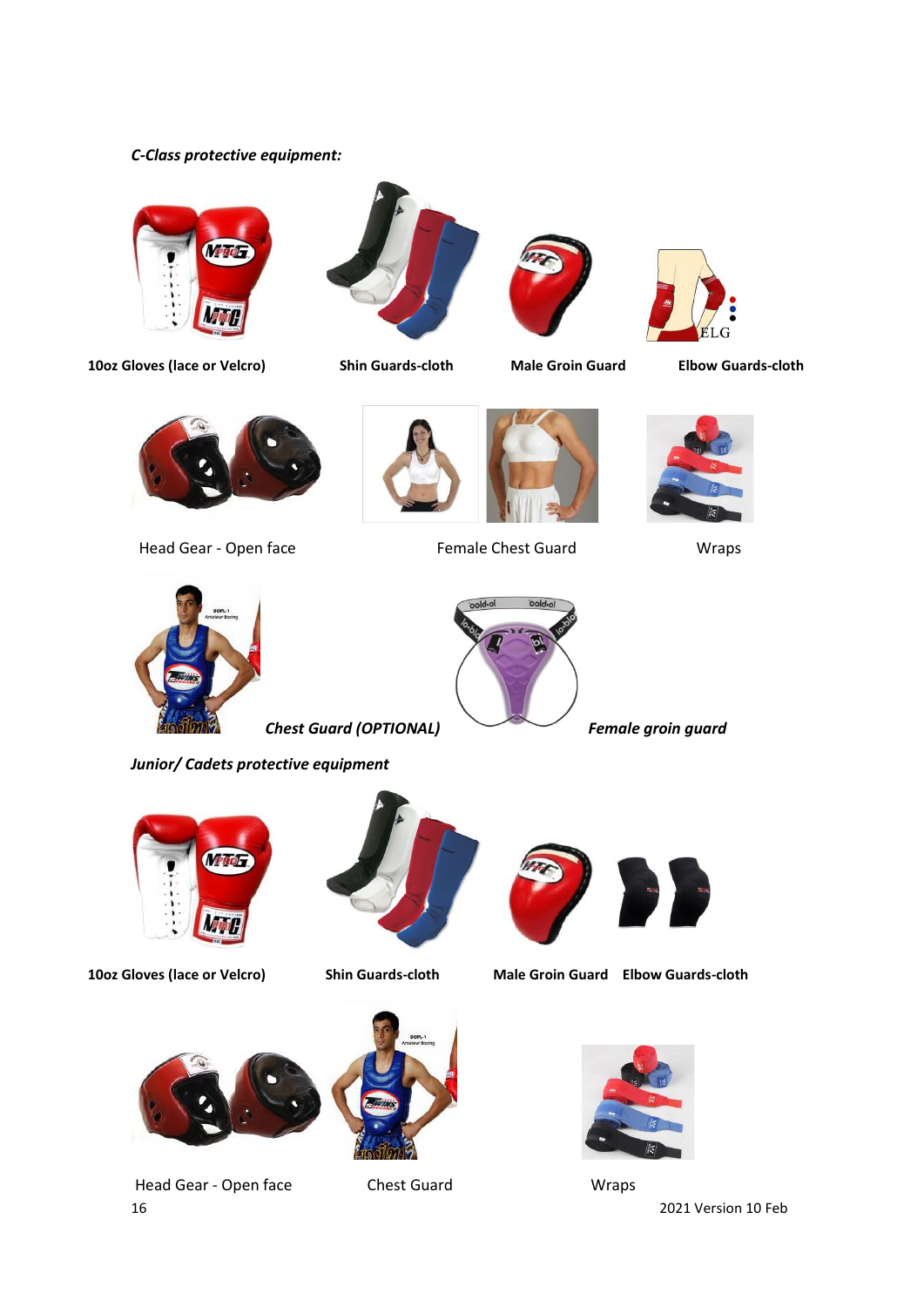# **MTA TOURNAMENTS RULES - Guidelines and athlete class break up.**

#### **National or State Title Classes.**

Class combination or levels can be adjusted by MTA depending on entrants and available pool of athletes. The priority is fair matching based on record, ability and experience.

Tournaments may also follow a **seeded draw** in order to ensure matches are fair and allow athletes a fair chance to progress. Athletes can then progress through the event after performing (proving themselves) in their first round. Even in an open draw tournament seeding can be approved by MTA Executive to allow for fair matches. For example. If there is only 4 entrants, 1 can compete with 3 and 2 can compete with 4 in order to give the top 2 ranked athletes a fair shot at the championship. If there is only 3 athletes, the top ranked athlete should be given preference to go to the final so the other athletes have to earn the right to compete for the championship. Seeding may be done inside a class or overall.

Classes for these events are determined in order to promote the participation in the competitions. To have a fair tournament for all that includes a developmental system of development. Rules for national tournaments are MTA rules.

**Classes for tournament entry.** Divisions may be combined based on numbers. Permission may be given to compete in the open division for suitable athletes. National MTA Champion is the OPEN division only. Depending on entries and time available for the tournament, round times may vary per class.

| Exp      | Round   Class |                           | <b>Padding - Muaythai Bouts</b>                                        |
|----------|---------------|---------------------------|------------------------------------------------------------------------|
| $0 - 3$  | $3$ by $2$    | C - NOVICE                | 10 oz gloves, head gear, cloth shin guards, groin guard. Elbow guards. |
| $4 - 10$ |               | 3 by 2   B - INTERMEDIATE | 10 oz gloves, head gear, cloth shin guards, groin guard. Elbow guards. |
| $11+$    | $3$ by $3$    | A - OPEN                  | 10 oz gloves, head gear, cloth shin guards, groin guard. Elbow guards. |
| $20+$    | $3$ by $3$    | Elite                     | A-class padding - bouts will be matched.                               |

#### **Men and Women – 18 and older** *(this break up may vary per tournament)*

#### **Note:**

- The class break up can vary depending on the numbers of entry.
- Athletes can compete up 1 class or 1 weight division. They must select this on entry.
- One off match at tournaments can follow rules for one of bouts as required on the approval of MTA Executive. This would be for a Professional title or main event type bout.
- B class entrants can enter A class (open) if they want to compete for the Championship.
- It does not matter in a tournament if you are registered as a professional or amateur as long as your total record determines your class entry.
- 17+ years can compete against an adult under adult conditions is approved by their parent and trainer.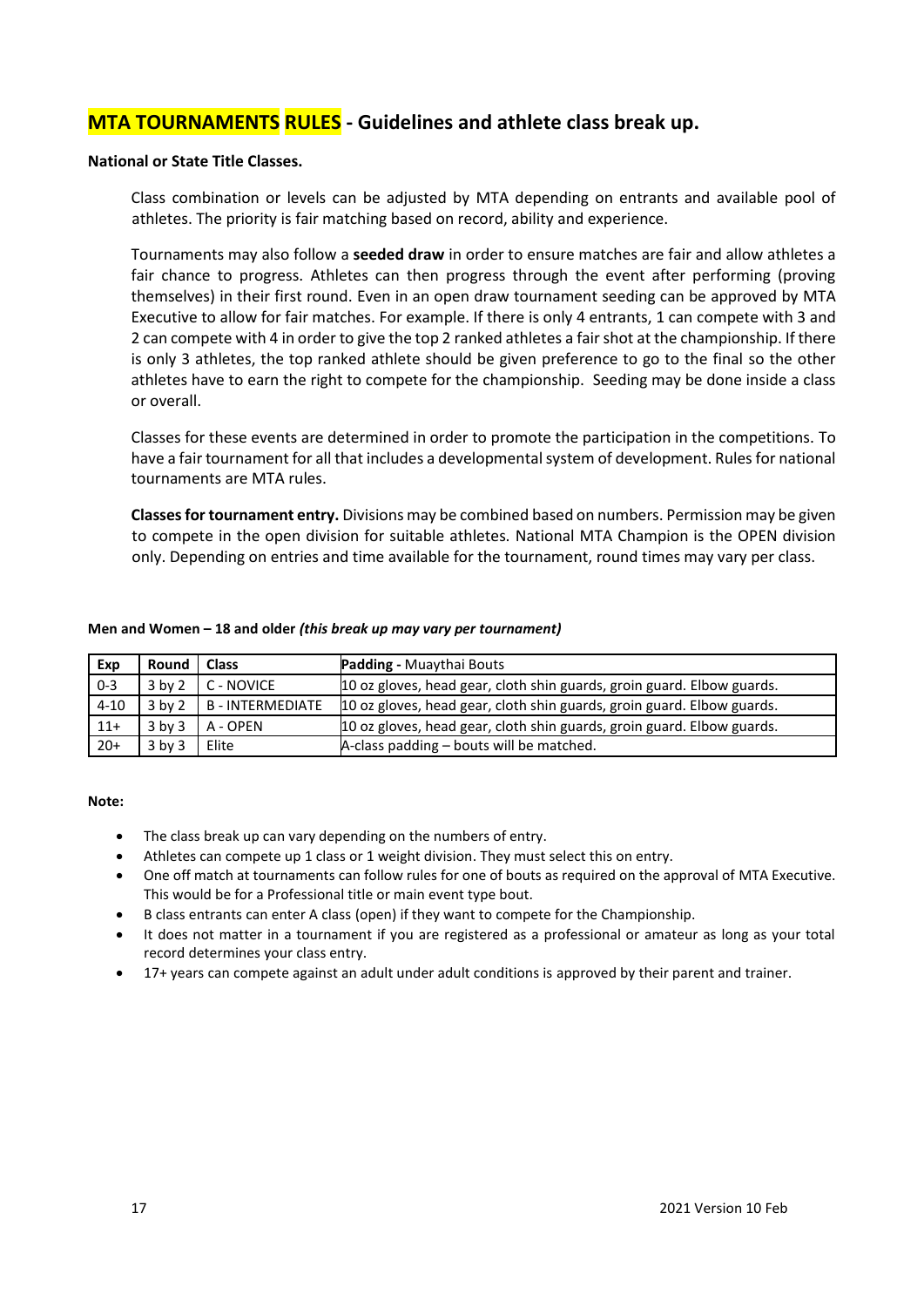#### **JUNIORS**

- Head gear is required for all Junior Bouts.
- Elbow guards are NOT required for 0-3 division. (no elbow bouts)
- 10oz gloves for all divisions.
- Cloth shin guards for all divisions.
- Mouth guard required for all divisions must not be red or pink.
- Groin guard mandatory for males and females 14+.
- Female chest guards NOT required when a chest guard is worn.
- Chest guards are required for all ages/classes. (tournament only)

#### **14-15 & 16-17 Divisions:**

| Exp     | Round             | <b>Class</b> |            |
|---------|-------------------|--------------|------------|
| $0 - 3$ | 3<br>by<br>90 sec | C            | No elbows. |
| 4+      | 3 by 2            | В            | Muaythai   |
| $11+$   | 3 by 2            | А            | Muaythai   |

**12-13 Divisions -** No Elbow to head. No Knees to Head. Kicks and punches to head allowed.

| Exp     | Round               | <b>Class</b> |                                                                 |
|---------|---------------------|--------------|-----------------------------------------------------------------|
| $0 - 3$ | by C<br>3<br>90 sec |              | No elbows. No knees to head. Kicks and punches to head allowed. |
| $4+$    | $3$ by $2$          | B            | No Elbow or Knees to Head. Kicks and punches to head allowed.   |
| $11+$   | $3$ by $2$          | A            | No Elbow or Knees to Head. Kicks and punches to head allowed.   |

#### **10-11 years Division**

| l Exp         |        |  |          | Round   Class   No Head contact |
|---------------|--------|--|----------|---------------------------------|
| ALL $\vert$ 3 |        |  | by   ALL | No elbows.                      |
|               | 90 sec |  |          |                                 |

#### **Additional:**

- Juniors can compete up 1 age bracket if no suitable opponent available.
- Juniors can compete up one weight division if no suitable opponent available.
- Juniors can compete up one class if no suitable opponent available.
- If a junior moves UP > the rules and conditions apply for the bracket moved into.
- *This MUST be approved by both trainer and Guardian in writing. Electing to compete 'up' means competing at the higher age rules.*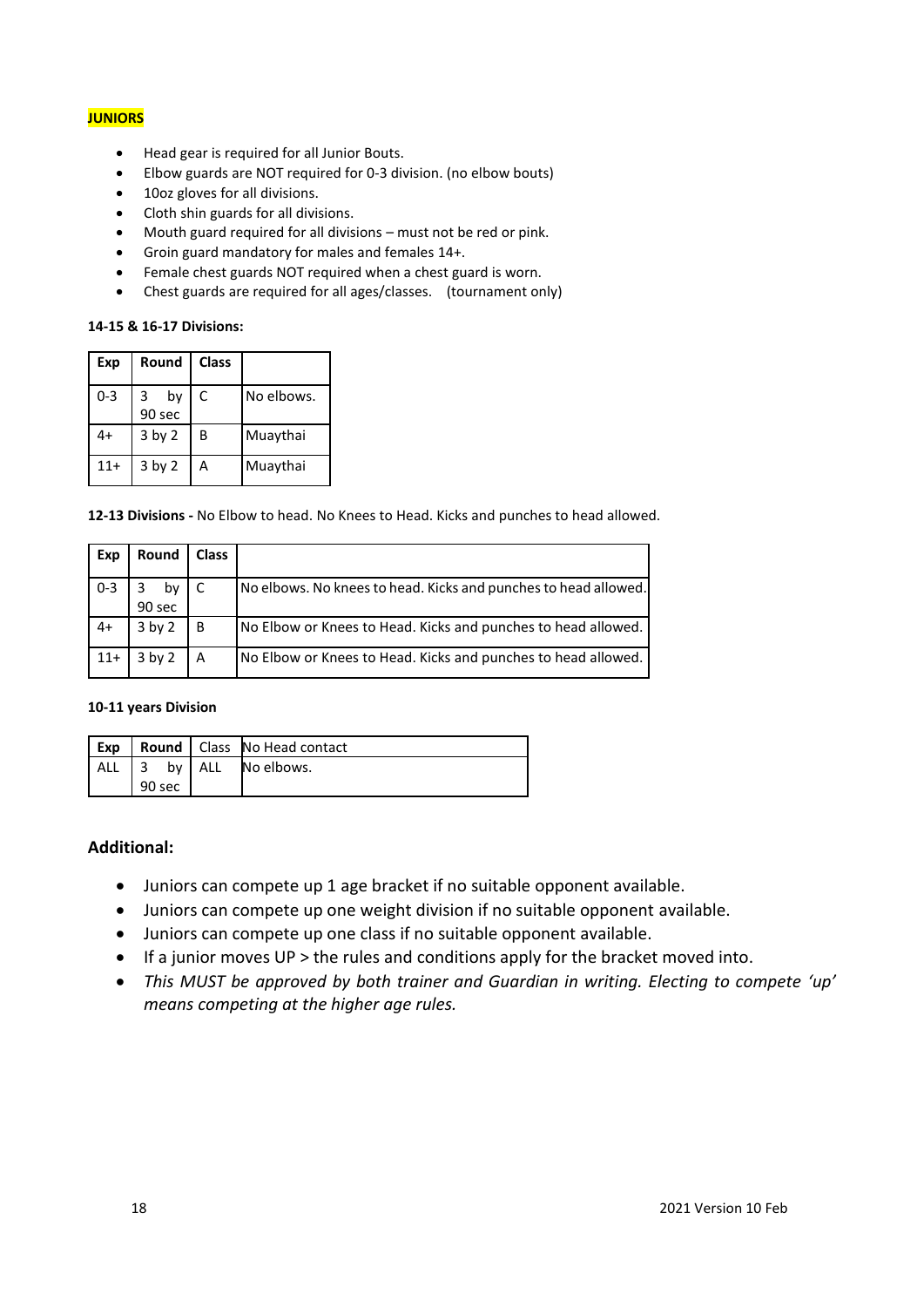# **Section 3 – General Competition Rules**

#### **Government Legislation.**

Legislation in any state or territory conducting a MTA sanctioned (officiated) event supersedes any rules or regulations. MTA is to strictly enforce the rules and regulations nationally and they can only be adjusted when a state or territory government legislation requires a stronger rule or has determined a specific rule be legislated.

All MTA rules are superseded by state legislation. Page to of these rules lists general rule additions to these rules.

#### **The Ring**

In general competitions, the ring will be as follows:

- **1.1.** The ring is a place constructed for competitions. The ring will be 6.10 x 6.10 meters for small size and 7.30 x 7.30 meters for larger size. Measurements shall be taken from the inner edge of the ring rope. It must be constructed sturdily and safely at a level without any obstructions. The ring floor must stretch out beyond the ring ropes at least 50 centimetres, but not more than 90 centimetres.
- **1.2.** The ring floor must be placed at least 60cm from the ground, preferably 1.2m but not more than 1.50 meters. In each of the four ring corners, one ring post of 10 to 12.5 centimetres in diameter is erected no more than 2.70 meters from the ground. The ring floor must be covered with soft material, such as rubber, soft cloth pieces, sponge, or similar material, to reach a thickness of at least 2.50 centimetres and not more than 3.75 centimetres. A top-up of canvas must cover the entire ring area, being tightly and smoothly secured.
- **1.3.** The ring installation is to position the red corner on the left-hand side of the Chairman of the ring official's table, the blue corner opposite to the red corner and the other two shall be neutral corners.
- **1.4.** There shall be 4 surrounding ring ropes of 3 to 5 centimetres in diameter, padded with smooth and soft material, attached tightly to the four corner posts. The ropes shall be attached at 45 centimetres, 75 centimetres, 1.05 meters and 1.35 meters from the ring floor, respectively as measured to the top of the ropes. The ropes of each side must be held by two strong pieces of cloth, 3 to 4 centimetres wide, equally spaced from each other. Such pieces of cloth must be tightly tied to hold the ropes. All four corners must be padded with cushioning or other material in good condition to protect the Athletes from any harm. There must be a set of steps for each corner. A third set of steps shall be located near the neutral corner for the referee, doctor, etc.
- **1.5.** Two boxes made of plastic or of other material shall be provided in both neutral corners: one box each (outside the ring) for the referee to dispose cotton or fallen material.

Athletes compete out of either the red or blue corner. Promoters may utilise other colours for the corners; for example, black and white, or black and red for athletes shorts and promotions. If the two corner colours are distinctive to each other.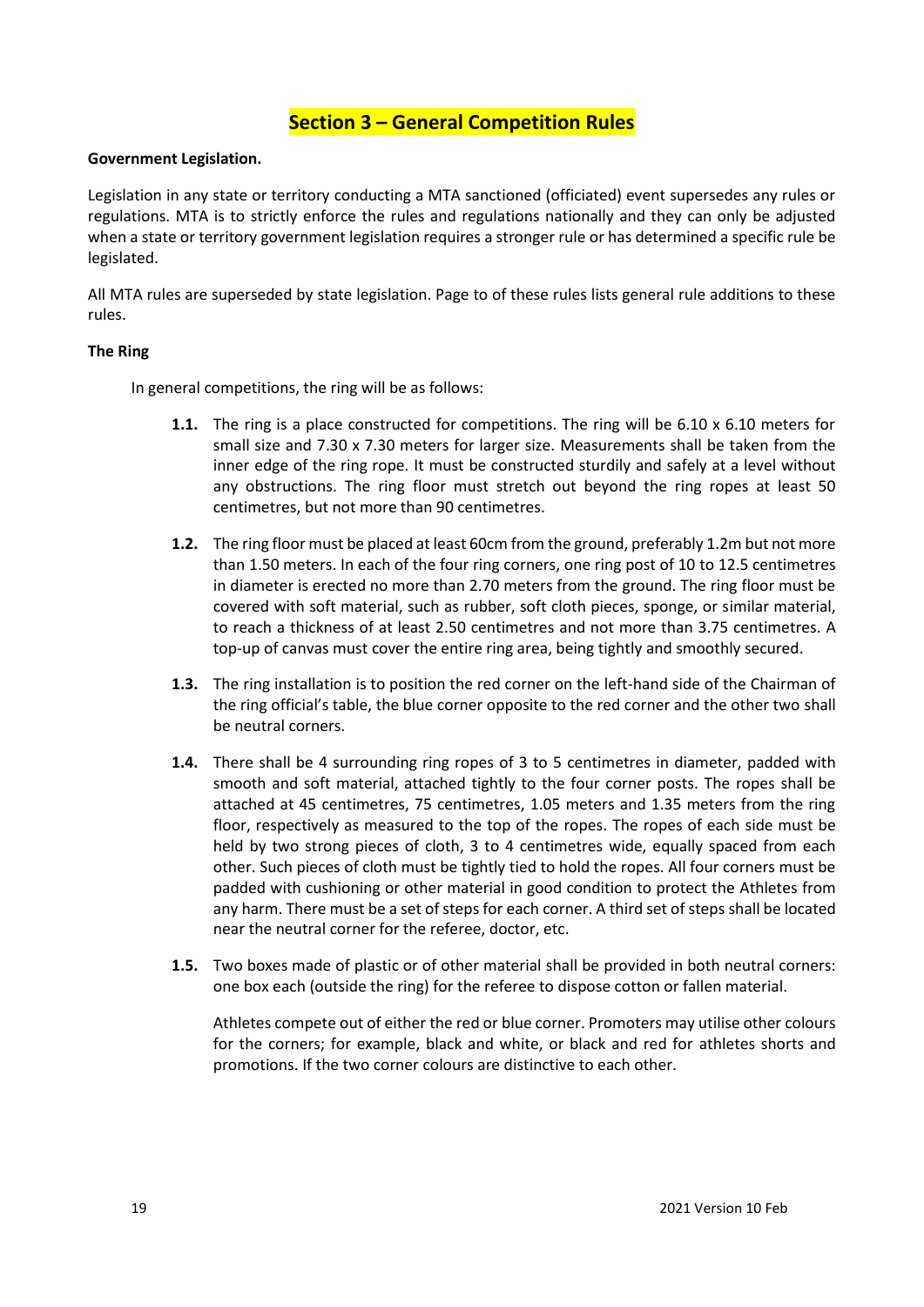### **Rule 2. Ring Equipment for Competition**

The ring shall contain the following equipment:

- Two chairs (stools) or swivel chairs for Athletes
- A mop to wipe the ring floor and two towels
- Two towels
- Tables and chairs for officials
- A bell or siren
- 2 stopwatches timers.
- Score cards
- A locked box for scorecards
- A set of round, time show-case, and bout markers
- A stretcher
- A pair of safety scissors
- Other instruments essential for the competitions (e.g. an amplifier and a microphone)

#### **Rule 3. Gloves**

- **3.1.** For gloves used in competition, the leather portion must not be heavier than one-half (1/2) of the glove's total weight and the glove's inner pads must weigh at least one-half (1/2) of the total weight. It is not permitted to change the shape of glove's inner pads or to rub the glove's inner pads spreading them from the original shape.
- **3.2.** Athletes must use exclusively gloves certified/approved by MTA. They must be approved by the Head Official at each event.
- **3.3.** The glove sizes for competitions are as follows:
	- All bouts for MTA for Juniors, novice, and competitor are to wear 10oz gloves. Gloves are preferred as lace up however Velcro gloves are acceptable if approved by the head MTA official. Glove's laces must be tied with knots behind the wrists. Gloves must be taped to cover any laces or strapping. Glove wearing must be inspected and stamped by the authorised glove inspector (MTA Official) who must observe and control glove wearing to ensure that the Athletes wear gloves according to the rules until the Athlete's step into the ring.
- **3.4.** The glove sizes for competitions FOR A-CLASS/PROFESSIONAL are as follows:
	- The Athletes between the Super Featherweight division and the Welterweight division must use the gloves of eight (8) ounces. 67kg and below.
	- The Athletes between the Super Welterweight division and over must use the gloves of ten (10) ounces. 67kg and above.
	- ALL C-B AND JUNIOR BOUTS ARE TO WEAR 10oz GLOVES.

#### **Rule 4. Hand Bandages**

- **4.1.** All C-class athletes and Juniors 14 and below are to wear hand wraps only. All State and National tournaments are in hand wraps only. NO TAPE. NONE. NOT ONE BIT
- **4.2.** Athletes must wrap their hands with soft hand bandages no longer than six (6) meters and no wider than five (5) centimetres for each hand.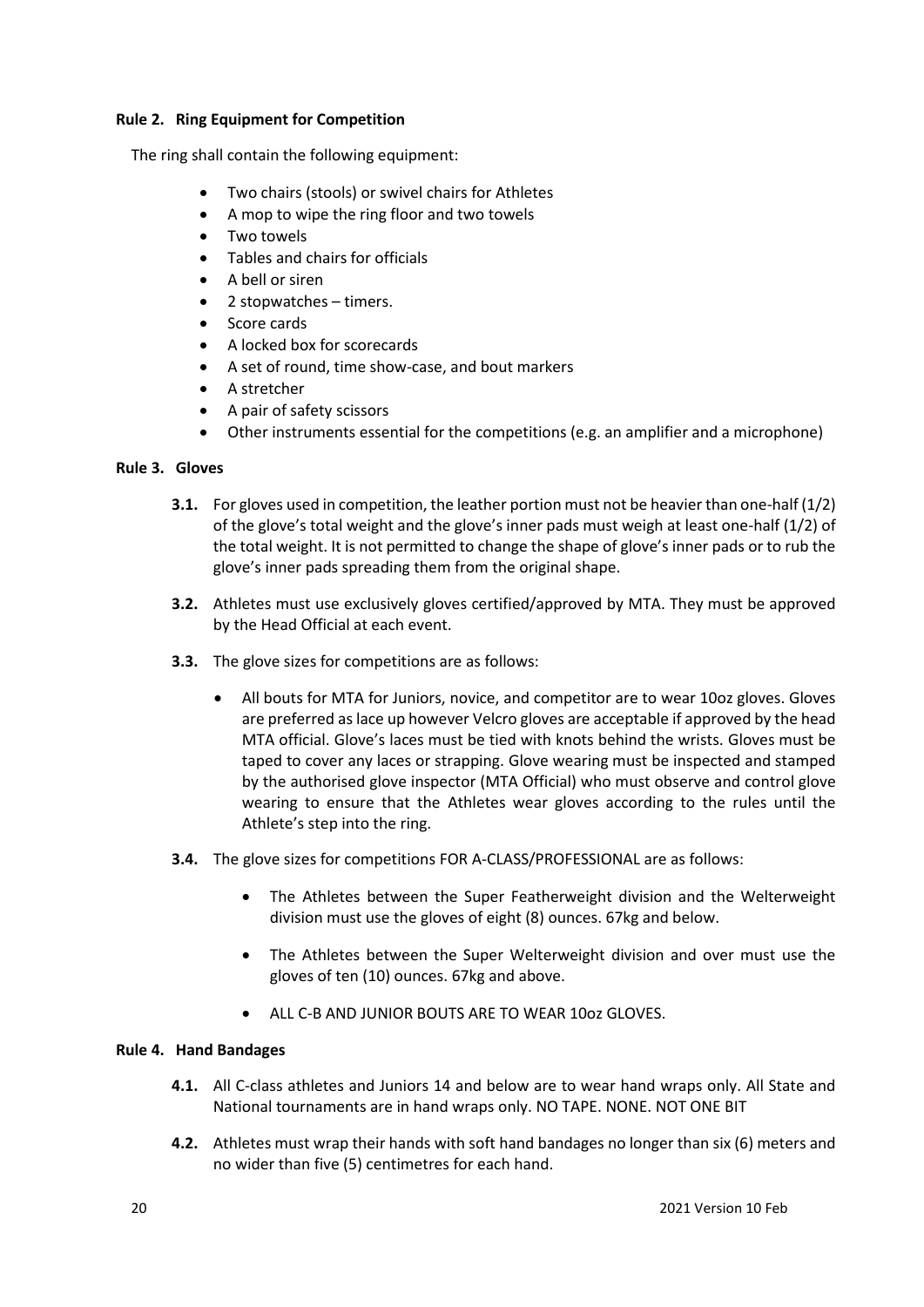- **4.3.** Athletes may use strapping tape, no longer than one (1) meter and no more than two and a half (2.50) centimetres wide for each hand, to top-up on the wrist or back of the hand. It is absolutely forbidden to top-up on the knuckles.
- **4.4.** No tape of any type is to cover the knuckles or build up the knuckles. One strip is authorised between the knuckles to tie the wraps in but must not protrude.
- **4.5.** Athletes can use their own hand wraps or have their hands wrapped by their trainer. All wraps must be signed and approved by an MTA official prior to gloves being placed on the Athlete.
- **4.6.** All hand wraps MUST be inspected and approved by an MTA (or Government) official for ALL bouts.

# **Rule 5. Attire**

- **5.1.** Athletes must wear shorts neatly at half-thigh length, without shirt or shoes. A athlete's shorts must NOT be the colour of the other corner. Shorts should preferably be the same as or close to the corner representing. Shorts cannot be split at the sides exposing underwear.
- **5.2.** Athletes must wear groin protection for the genital organs, made of strong material capable to protect them from knee blows or other kinds of blows. The use of the groin guard is mandatory**.** For male athletes, a metal groin protector shall be worn a jock strap may be worn in addition**.** For female athletes, a female groin protector shall be worn.
- **5.3.** Athletes' fingernails and toenails must be closely and neatly cut.
- **5.4.** Athletes shall wear a headband (Mongkon) only when they pay homage (Waikru) before the bout. During the bout Athletes may wear an inscribed cloth, amulet, or charm around the upper arm (Prajiad). If the amulet interferes with the flow of the bout, it must be removed immediately by the referee or corner.
- **5.5.** Ankle guards cannot be worn under shin guards. Athletes may wear ankle supports, one for each ankle, but not to be shin supports, or to roll half way down. Wrapping the ankles and legs with pieces of cloth is not permitted. Ankle guards are not to be padded and may only be made of cloth. Nothing is to be worn under the ankle guards.
- **5.6.** Athletes may strap an ankle for support as long as the strapping does not protrude outside an ankle guard and does not provide padding for contact, only support for hyperextension or rolling. Any strapping of ankles MUST be approved by an MTA official at the same time as hand wraps are inspected. Strapping must not give an advantage to the athlete for impact.
- **5.7.** Athletes shall not wear belts, jewellery or any dangerous ornaments as determined by an official.
- **5.8.** Liniment is allowed on the athlete but cannot be excessive, dripping or running. Vaseline can be used in minimal quantities to limit cuts. Vaseline or liniment cannot be used on any attire. Gloves are to be free of any gasoline, liniment or related products. A athlete will be fouled for wiping his/her gloves on their person.
- **5.9.** Form fitted gum shields must be worn during the contest. It is forbidden for an athlete to intentionally remove their gum shield during the contest and if the athlete does so, the athlete shall be warned or disqualified. If an athlete has his gum shield knocked out, the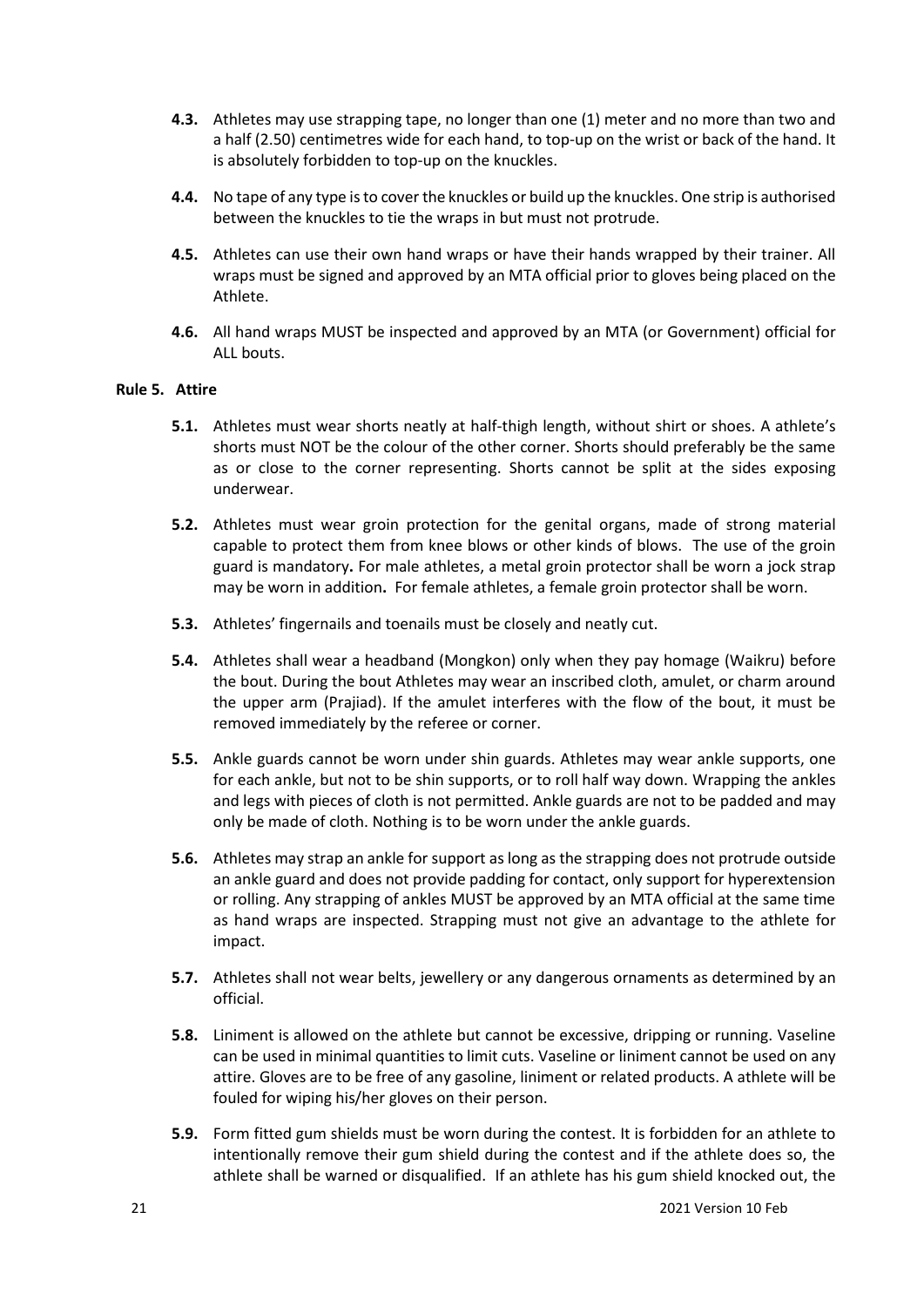referee shall take the athlete to the athlete's corner – have the gum shield cleaned and returned to its proper position. While this is being done, the second is not allowed to talk to his/her athlete.

- **5.10.** During the bout, if the Athletes' gloves or attire is improperly displaced or against the rules, the referee shall stop the bout immediately to correct the faults.
- **5.11.** Protective Equipment. Gloves, mouth guards, groin protectors are outlined above. Other padding is required in accordance with experience, age, government legislation and rules of the bout. It is of note to repeat that all padding requirements in the rules are superseded by Government legislation in all instances where the Government legislation is more stringent. If MTA regulations are more stringent, they are to be enforced.
- **5.12.** Protective equipment is detailed at attachment 1 to these rules.

#### **Rule 6. Age, Weight Divisions and Weigh-in**

- **6.1.** Athletes must be at least 18 years old to compete as an adult.
- **6.2.** Athletes competing against each other must not be more than 2 weight divisions a part or 5kgs.
- **6.3.** Athletes must have at least three (3) hours of rest after the weigh-in, before the beginning of the bout. Amateurs are recommended to weigh in on the same day as the bout. Recommended time is between and 3 and 6 hours from the competition. But not greater than 24 hours from the competition.
- **6.4.** Junior weights, ages, and specific rule requirements are detailed in the Junior MTA section of these rules.
- 6.5 Weight divisions should be divided as follows:

#### **MTA Divisions. For tournaments, state and national titles.**

| <b>CLASS</b>   |                   | <b>KILOGRAMS</b> |  |  |  |
|----------------|-------------------|------------------|--|--|--|
|                | Atom weight       |                  |  |  |  |
|                | Junior Fly Weight |                  |  |  |  |
| Fly Weight     |                   |                  |  |  |  |
|                | Bantam Weight     |                  |  |  |  |
| Feather Weight |                   | 57               |  |  |  |
| Junior         | Light             | 60               |  |  |  |
|                | Light Weight      |                  |  |  |  |
| Welter Weight  |                   | 67               |  |  |  |
| Junior         | Middle            | 71               |  |  |  |
| Middle Weight  |                   | 75               |  |  |  |
| Females only   |                   | $75+$            |  |  |  |
| Super          | Middle            | 81               |  |  |  |
|                | Cruiser Weight    |                  |  |  |  |
| Heavy Weight   |                   | 91               |  |  |  |
| Super          | Heavy             | 96+              |  |  |  |
| Hulk Weight    |                   | 120+             |  |  |  |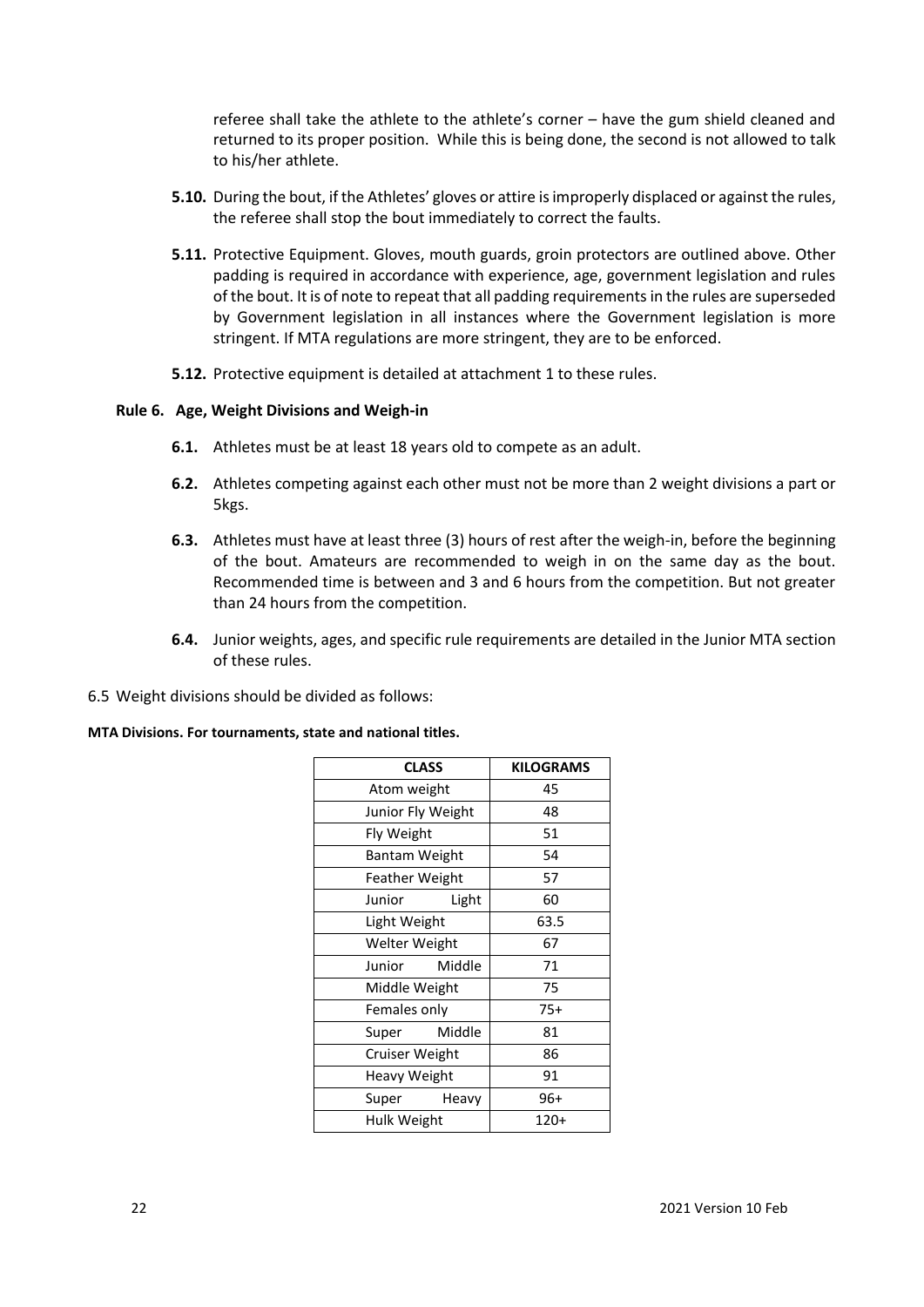Weight Divisions for C, B Class, A class (professionals) and ALL MTA/WMC title bouts. Catch weights are approved for non-title bout matching.

| <b>CLASS</b>              | <b>KILOGRAMS</b> |
|---------------------------|------------------|
| Mini Fly Weight           | 47.62            |
| Junior Fly Weight         | 48.99            |
| Fly Weight                | 50.80            |
| Junior Bantam Weight      | 52.16            |
| <b>Bantam Weight</b>      | 53.52            |
| Junior Feather Weight     | 55.34            |
| <b>Feather Weight</b>     | 57.15            |
| Junior Light Weight       | 58.97            |
| Light Weight              | 61.24            |
| Junior Welter Weight      | 63.50            |
| Welter Weight             | 66.68            |
| Junior Middle Weight      | 69.85            |
| Middle Weight             | 72.58            |
| Super Middle Weight       | 76.20            |
| Light Heavy Weight        | 79.38            |
| Light<br>Super<br>Heavy   | 82.55            |
| <b>Cruiser Weight</b>     | 86.18            |
| <b>Heavy Weight</b>       | 95.00            |
| <b>Super Heavy Weight</b> | 95.00+           |

**6.5.** Weigh-in's – Professional (Elite Athletes Class).

- 6.5.1. Weigh ins can be conducted no more than 24 hours prior to the commencement of the competition for one off matches/single day/night competitions. Professional and Pro-am events should have one official weigh in. At either 24 hours or anytime up to 3 hours from the commencement of the event. As long as both athletes weigh in at the same time under the same conditions. B-class only events can have either a 24 hr or same day weigh in as determined by the promoter and the Head state official.
- 6.5.2. C-class event is to be on the same day as the competition. A C-class weigh in should be no closer 3 hours from the commencement of the event. C-class bout on a professional event can be approved to weigh in at the 24hr weigh, by the head MTA official, as long as both athletes are present, and neither is disadvantaged.
- 6.5.3. For all MTA tournaments, weigh in's must be conducted on the day of the competition or the night before with a weigh in on each day of competition. The Athletes must weigh-in with muaythai shorts (& crop top for female) on the contest day between 07:00-9:00 o'clock on the competition day. A min of 3 hours between weigh in and 1<sup>st</sup> bout is required. A day before weigh in must not be further out than 24hrs from the event.
- 6.5.4. Before weigh-in, the Athletes must have their medical paperwork confirmed. This must be sighted and approved by the head official. Athletes must present or have evidence of serology test (including HIV and all classes of Hep) and a medical approval to compete. Medicals MUST be conducted annually for athletes. Medicals are valid for 12 months. Blood tests are required for 16 and older. Blood tests must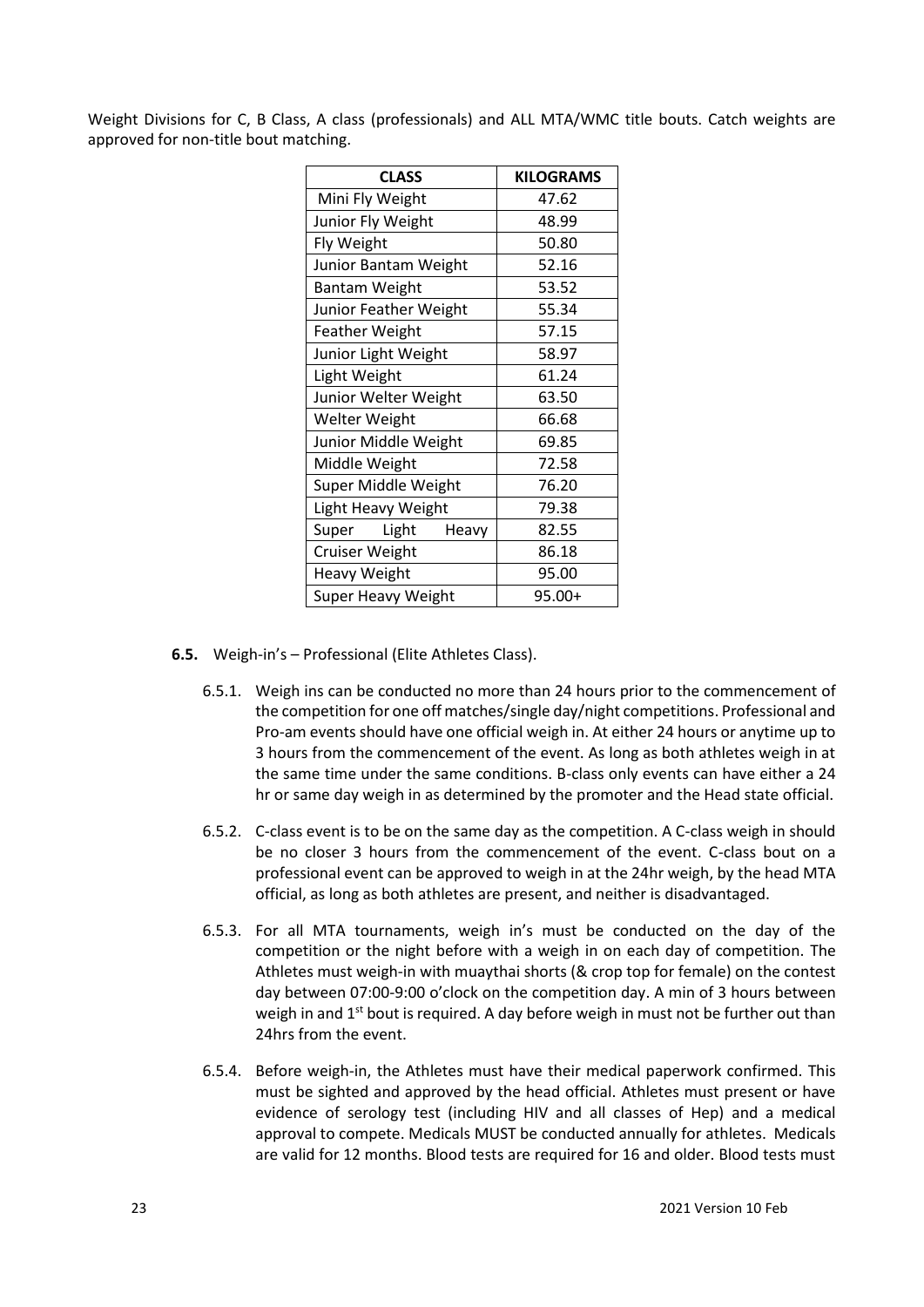be no older than 6 months. State CSA books are allowed or the medical must be on MTA medical paperwork with original copies of serology.

- 6.5.5. Physical examination of the athlete must occur prior to the bout at either the weigh in or competition. The athlete must be checked by a registered doctor to certify that they are physically fit to compete.
- 6.5.6. The athlete's manager or his representative may witness the weigh-in from outside the weigh in area only. Parents and spectators are not allowed at tournament weigh in.
- 6.5.7. By video. Weigh ins cannot be conducted by video (phone or any other method) for any tournament, title bout, A-class bout, international bout at any class. If both parties agree, a video weigh in can occur if it conducted on an official set of scales and an MTA representative is supervising. Video weigh ins can only be conducted due to distance from the official weigh in being more than 100km. A video weigh in must site the individual, the scales set at zero and record the weight viewed when athlete is standing on them and the scales can be clearly sighted. Video weigh in are only an option for amateur shows for interstate/country athletes who cannot make the official weigh in, in circumstances where the amateur competition does not provide travelling allowances or accommodation for the athlete. MTA official may ask for the scales to be tested with a 20kg weight plate.
- 6.5.8. Females Athletes MUST be given the opportunity to weigh in in private. A private female weigh in can only be conducted by other female's officials/witness. Tournaments are not private and females must weigh in in MT shorts and crop top.
- 6.5.9. Juniors (under 18) and females should be screened from public view for all weigh in's. An athlete wishing to participate in promotional activities for the bout that may include viewing the weigh in can elect to be viewed however cannot be compelled to. Approval of ALL photos of anyone under 18 must be provided with written consent. Photos of any junior in underwear are not permitted and must not be publicised.

#### **Rule 7. Paying Homage (Wai Kru) and Rounds**

- **7.1.** Athletes may enter the ring over the rope, through the type rope or under the ropes. Athletes going over the rope should wear the Mong Kong when doing so. If going under or through the rope, athletes are to then have the Mong Kong placed on them immediately after entering the ring by their trainer. *IFMA events REQUIRE athletes to enter through the rope and then have the Mong Kong placed by the trainer for all ages and genders and IFMA may vary this as they desire*.
- **7.2.** A mongkong is to be worn by all athletes ceiling the ring and in the centre of the ring prior to the bout. Before the bout every Athlete must pay homage in accordance with the art and customs of Muaythai. Thai music is to be played during all rounds of a bout and whilst the athlete is ceiling the ring – doing a Wai Kru. The bout will start after paying homage.

Athletes must go to the centre of the ring and acknowledge the judges when they enter the ring. They then return to the corner to be inspected by the referee. Before the commencement of the bout the referee will instruct athletes to perform the Wai Kru. (Wai – respect, Kru – Teacher). The minimum required for each bout is for athletes to seal the ring (part of the Ram Muay), then return to the corner. Athletes may perform the Wai Kru (3 bows to the trainer).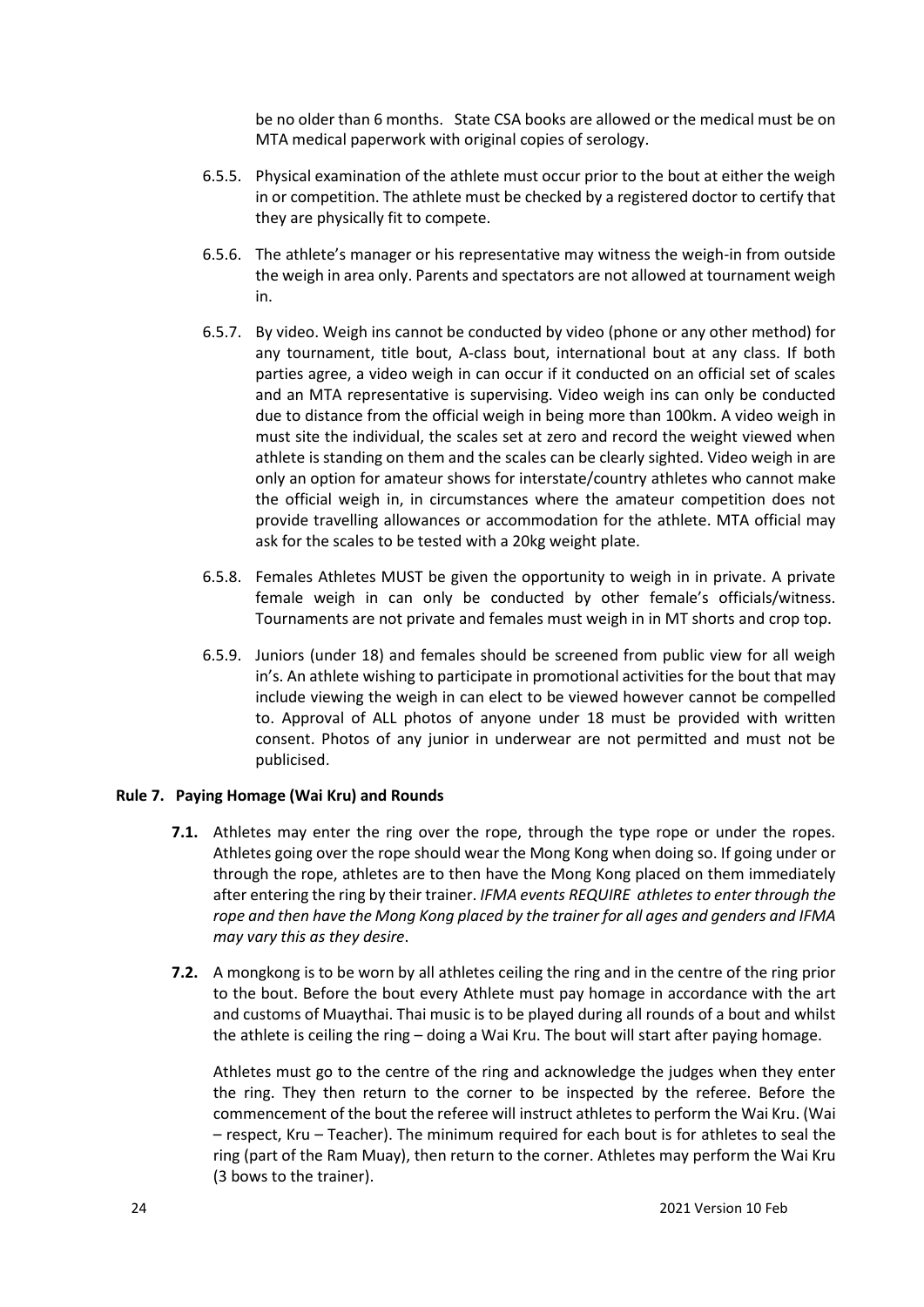Some athletes may choose to continue their Ram Muay individually. A time limit on this may be provided by MTA head official or for promotional reasons.

MTA may from time to time, as required in tournaments or large cards instruct athletes to NOT perform the Wai Kru (3 bows) or seal the ring, or both and place time limits on the performance of the Ram Muay.

- **7.3.** Athletes shall shake hands before the beginning of the first round and before the beginning of the final round, symbolising that they will compete in the spirit of sportsmanship and in accordance with the official rules and regulations.
- **7.4.** Rounds are in accordance with the schedule of rounds and padding.

#### **Rule 8. Seconds**

- **8.1.** In general competitions, each Athlete can have a maximum of two (2) seconds for C and B class bouts. The referee must be informed about the chief second and his assistant before the bout. Only 1 corner person is allowed in the ring during round breaks for all C and B class (amateur) bouts. For all A – Class, ELITE (professional) bouts. 3 corner persons are allowed and 2 people may enter the ring in rest breaks.
- **8.2.** Second's Duties:
	- 8.2.1. The safety of the athlete and to give tactical advice to the athlete. Seconds cannot say anything about or too the opponent's corner or athlete. All instructions and advice must not be abusive in any form. All corner advice should be sportsman like and professional. If they violate the rule, the referee will warn, caution, or dismiss them from their duties.
	- 8.2.2. During the bout, the seconds must stay on their seats. Before each round, they must clear towels, water bottles, and other materials from the ring platform.
	- 8.2.3. During a round interval, the seconds must check the Athlete's attire in readiness for the bout. If there is any problem, the seconds must notify the referee immediately to solve it.
	- 8.2.4. If applying water on Athletes, the seconds shall not wet the ring floor. They must also towel the Athlete. Liniment cannot be applied during the bout. Vaseline can only be applied as first aid for cuts and must be minimal.
	- 8.2.5. Seconds must not use abusive words and shall not hurt the Athletes during or after the bout.
	- 8.2.6. Seconds must wear uniforms or shirts with their boxing camp symbol, which are in no way offensive or abusive.
	- 8.2.7. The Athlete's chief second may give up for his Athlete by stepping into the ring or throwing in a towel in front of the referee.
	- 8.2.8. Seconds are not allowed to throw sponges or any other object in to the ring into the ring at any time, particularly during counting.
	- 8.2.9. Seconds cannot touch the ring during the bout. Any banging on the ring or climbing the ring (unless to throw in the towel) will result in the referee stopping the bout. The corner will be warned and the athlete may be penalised a point if the referee deems the interference unsportsmanlike or interferes in the conduct of the bout,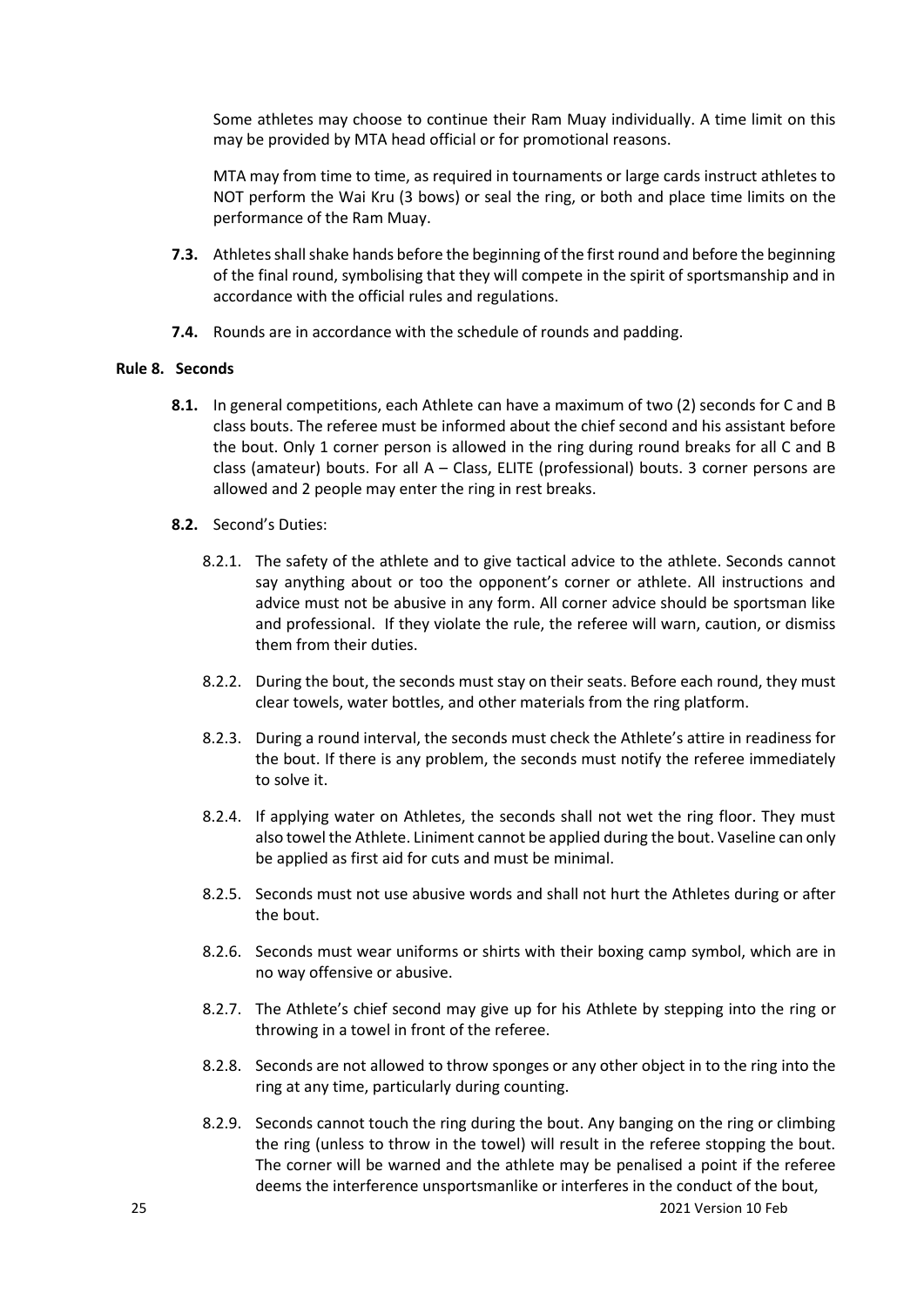- 8.2.10. Seconds may arrange their own material, equipment and medical supplies at their corners as follows:
	- Water for drinking in a clear water bottle for viewing.
	- Ice must be double bagged and not leaking.
	- Towels
	- Adrenaline of 1/1000 solution, mixed with vasoline or other substances as approved by ring doctor.
	- First aid equipment including; Gauze, Cotton buds, A pair of safety scissors, Wound bandages, Absorbent cotton bandages or wound soft bandages.

#### **Rule 9. Referees**

The primary concern of the referees should be the care of the Athletes.

- **9.1.** Referees' Attire:
	- 9.1.1. Referees must wear black trousers, and shirts or pullovers with MTA emblem on the shirt. All officials MUST wear the same attire.
	- 9.1.2. Referees must wear shoes without heels appropriate for working in the ring.
	- 9.1.3. Referees shall not wear eyeglasses or metal ornaments.
	- 9.1.4. The referees' fingernails must be closely and neatly cut.
- **9.2.** Referees' Duties:
	- 9.2.1. To prevent a weaker athlete from receiving undue and unnecessary punishment.
	- 9.2.2. Control that the rules and fair play are strictly observed.
	- 9.2.3. To interpret rules and implementing the rules or to decide or to act upon any situations not provided in the rules.
	- 9.2.4. To closely control the bout at all times.
	- 9.2.5. To inspect the Athlete's gloves, attire and gum shields.
	- 9.2.6. To use three commands as follows:
		- "หยุด" (YUD): To order the Athletes to stop OR 'STOP'
		- "แยก" (YAK): To order the Athletes to separate from each other. After the YAK command both Athletes must step back at least one step before engaging the bout again. OR 'BREAK'
		- "ชก" (CHOK): To order the Athletes to fight. OR 'FIGHT'
	- 9.2.7. Referees shall show a clear and proper signal to tell the offending Athlete's fault.
	- 9.2.8. When the referee disqualifies a Athlete because of a serious rule violation or he stops the bout, he must notify the Chairman of the ring officials for his reasons.
	- 9.2.9. Referees shall not allow Athletes who intentionally violate rules, to gain advantage (e.g. grabbing ropes to kick, knee his opponent, or prevent falling etc.).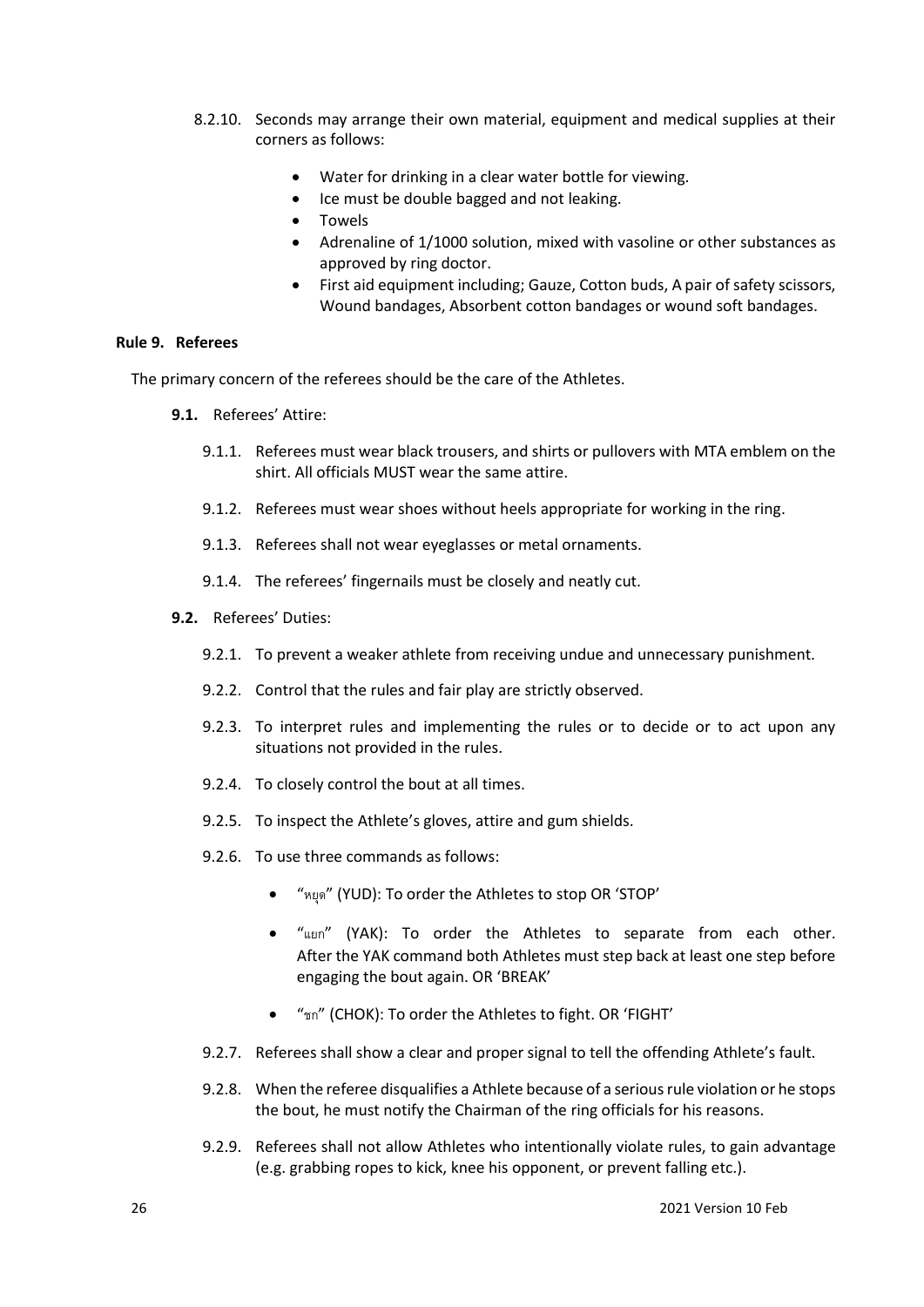- 9.2.10. Referees shall not engage in any action which may influence the bout in any way, so that the Athletes may gain or lose advantage (e.g. fast or slow counting, warning or not warning, etc.).
- 9.2.11. At the end of the bout, the referee must collect the score cards from the three judges and hand them to the Chairman of the ring officials for inspection.
- 9.2.12. At the end of the bout, the referee shall bring both Athletes to the centre of the ring facing the Chairman's table. He will then raise the winner's hand according to the announcement.
- 9.2.13. Referees shall neither criticize nor give an interview about the future bout results or the past bout results without permission from MTA Executive Board.
- **9.3.** Referees' Powers:
	- 9.3.1. To terminate the contest at any stage if he considers it to be one-sided.
	- 9.3.2. To terminate the contest upon seeing that the Athlete is too seriously injured to continue the bout. He may consult the ring doctor and he must follow the doctor's suggestion after consultation.
	- 9.3.3. To terminate the contest upon seeing that the Athlete is not in earnest to compete. In this case, either Athlete or both may be disqualified.
	- 9.3.4. To stop counting upon seeing that if he continues the count, the Athlete may be in danger.
	- 9.3.5. To stop the count when the opponent does not go to the furthest neutral corner or he comes out from the neutral corner before the count is finished.
	- 9.3.6. To stop the bout to warn or caution the Athlete who violates rules or for other reasons to apply justice or to enforce rules.
	- 9.3.7. To disqualify the Athlete who ignores the referee's commands or who harms the referee or who aggressively offends the referee.
	- 9.3.8. To dismiss from duty the second who disobeys rules. The referee may disqualify the Athlete whose second disobeys the referee's orders.
	- 9.3.9. For the Athlete who severely violates rules, the referee has the power to disqualify him or he may declare the bout of "no decision" after warning or cautioning, or even without previous cautioning or warning.
	- 9.3.10. To warn the Athlete who violates the rules, the referee must stop the bout before he clearly warns the offending Athlete in order that the Athlete understands the cause and objective of the warning. The referee must show a hand signal, pointing to the Athlete to inform all judges that there is a warning. The referee must disqualify the Athlete who has been given three warnings or declare "no decision." If it is a serious offense, the referee may disqualify him even though there has been no previous caution or warning.
	- 9.3.11. The referee may caution an Athlete. A Caution is a procedure to notify the Athlete that he must be careful and to prevent the Athlete from making a mistake which is against the rules.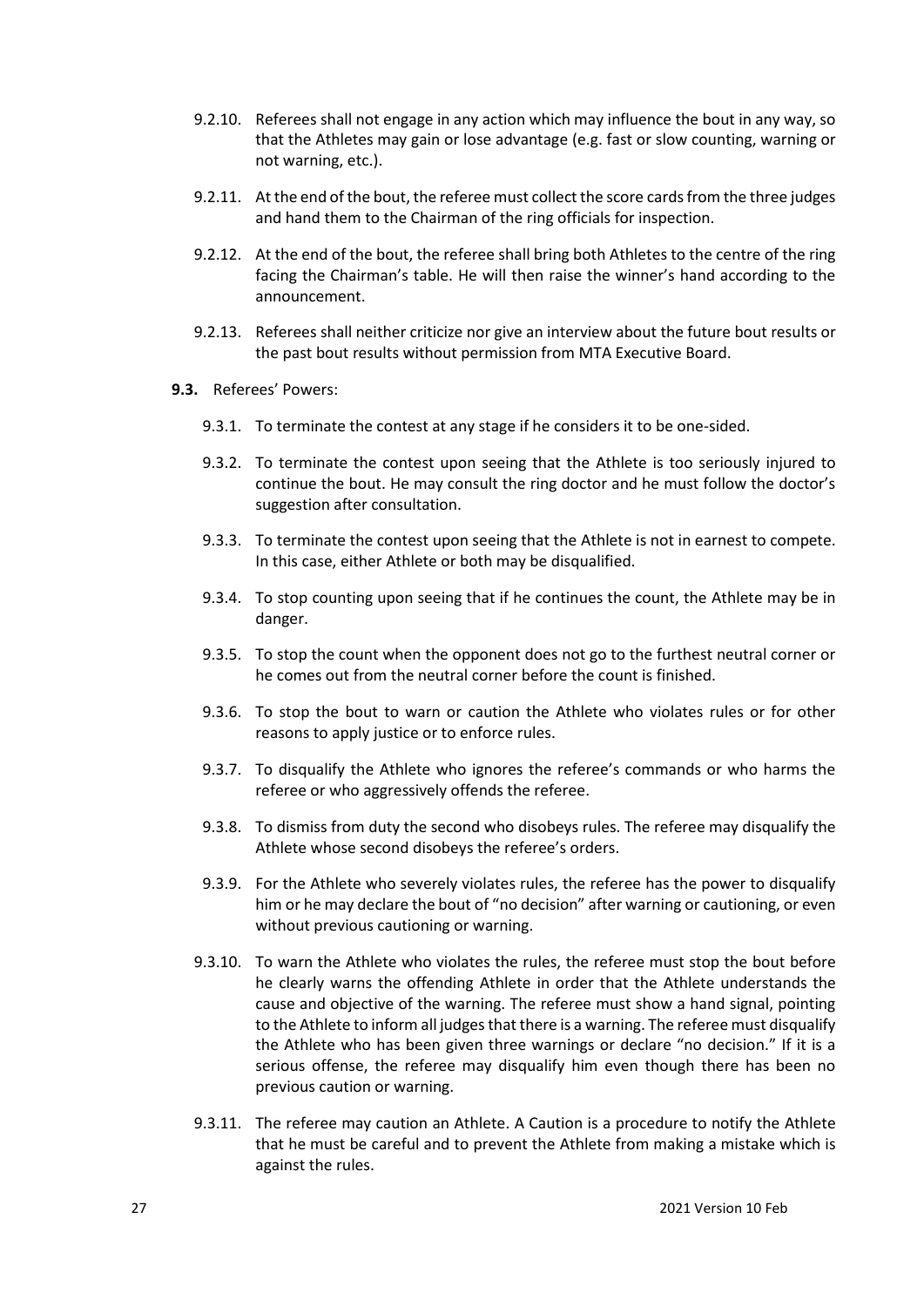- **9.4.** Counting procedure for Athletes outside the ring
	- 9.4.1. When an Athlete has been attacked by his opponent's legal weapons, and as a result, has fallen outside the ring, the referee must order his opponent to go to the furthest neutral corner. If the Athlete outside the ring is too slow to get into the ring, the referee shall count immediately.
	- 9.4.2. When an Athlete, or both, falls outside the ring, the referee shall count to "ยี่สิบ" (20). If the Athlete manages to get into the ring before the count of twenty, the bout will continue and the Athlete loses no point.
	- 9.4.3. The referee shall stop counting if the Athlete that has fallen outside the ring is obstructed or delayed going up into the ring by any person. The referee shall clearly warn the offender and continue the count. If the offender disobeys, the referee shall stop the bout and inform the Chairman of the ring officials.
	- 9.4.4. When both Athletes fall outside the ring, the referee shall count. If either Athlete tries to delay getting in the ring, the referee shall stop counting and clearly warn the offender and continue the count. If the offender disobeys, the referee shall disqualify that Athlete to lose the bout or of "no decision".
	- 9.4.5. If both Athletes fall outside the ring, the referee is counting and an Athlete can get back into the ring before the count of twenty, the referee shall declare that Athlete the winner. However, if both Athletes cannot get back into the ring before the count of twenty, the referee shall declare a draw.

#### **Rule 10.Judges**

**10.1.** Judges must dress as the referees. They may however wear eyeglasses.

**10.2.** Judges' Duties:

- 10.2.1. Judges must sit one on each of the four sides of the ring with a distance from the spectators. If 4-5 judges. If 3 judges then one side is left clear of all officials.
- 10.2.2. During the bout, judges shall not speak with the Athletes or any other people. If necessary, they may speak with the referee during the resting intervals between rounds to inform the referee in case of an incident (e.g. seconds' misconduct, loose ropes).
- 10.2.3. Judges shall score independently and accordingly to the rules. They must record scores in the score cards immediately after each round and they must add up the scores of both Athletes for each round.
- 10.2.4. Judges must identify the winner and sign the score cards before handing them to the referee.
- 10.2.5. Judges shall not leave their seats until the referee declares the contest result.
- 10.2.6. Judges shall neither criticize nor give an interview about the future bout results or the past bout results without permission from MTA Executive Board.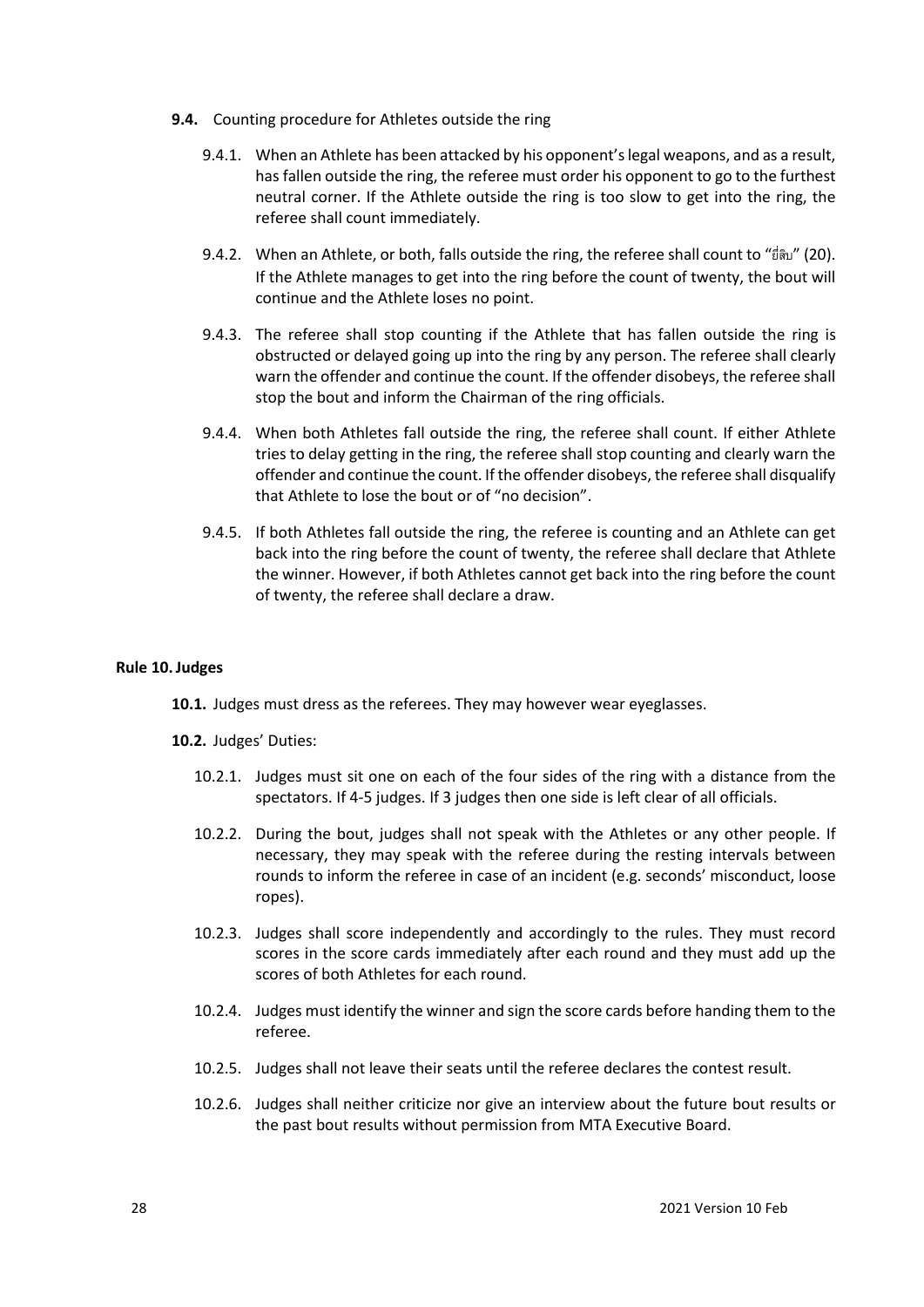#### **Rule 11. – Head Official**

**11.1.** Head Official/Chairmen Duties:

- 11.1.1. To assign referees and judges for duties within the competition program. A head official must be appointed for each competition.
- 11.1.2. To monitor the performance of referees and judges as stated by the rules and regulations. In case any referee or judge performs his duty incorrectly or ineffectively, the head of the ring officials shall report his assessment to MTA board.
- 11.1.3. For an A Class WMC Australian Title (or above) the Head Official may elect to have 5 judges (if suitably qualified judges) are available for the event.
- 11.1.4. To solve competition problems and report incidents to the competition manager.
- 11.1.5. To advice referees and judges on any decision-making matter.
- 11.1.6. To monitor all score cards for the correct score sum, Athletes' names, identification of the winner and the judges' signatures.
- 11.1.7. To notify the ring announcer about the bout result to be pronounced to the public.
- 11.1.8. To notify the promoter and report to MTA Board for punishment considerations in case the Athlete intentionally and severely violates any rule, which is contradictory with ethics and sportsmanship.
- 11.1.9. In case there is an unusual incident from which the referee and judges are unable to continue to work, Chairman of the ring officials shall act immediately, by all means, to continue the contest.
- **11.2.** Head Official Powers:
	- 11.2.1. Chairman of the ring officials may overrule the referee and judges by reversing the decision of the referee and judges only for the following cases:
		- if the referee's decision is contradictory with the rules & regulations
		- if the judges have incorrectly added up scores, resulting in a different decision from factual evidence.

#### **Rule 12. Timekeeper and Announcer**

- **12.1.** The timekeeper and the announcer must sit beside the ring at designated seats.
- **12.2.** Timekeeper's duties:
	- 12.2.1. To monitor the number of rounds and competing time for each round, resting interval time between rounds, and time of time-outs.
	- 12.2.2. To signal for the beginning and the ending of each round by striking the bell.
	- 12.2.3. To signal five (5) seconds before the beginning of each round for the ring to be cleared.
	- 12.2.4. To deduct the time of interruptions or the time stopped by referee order from the total round time.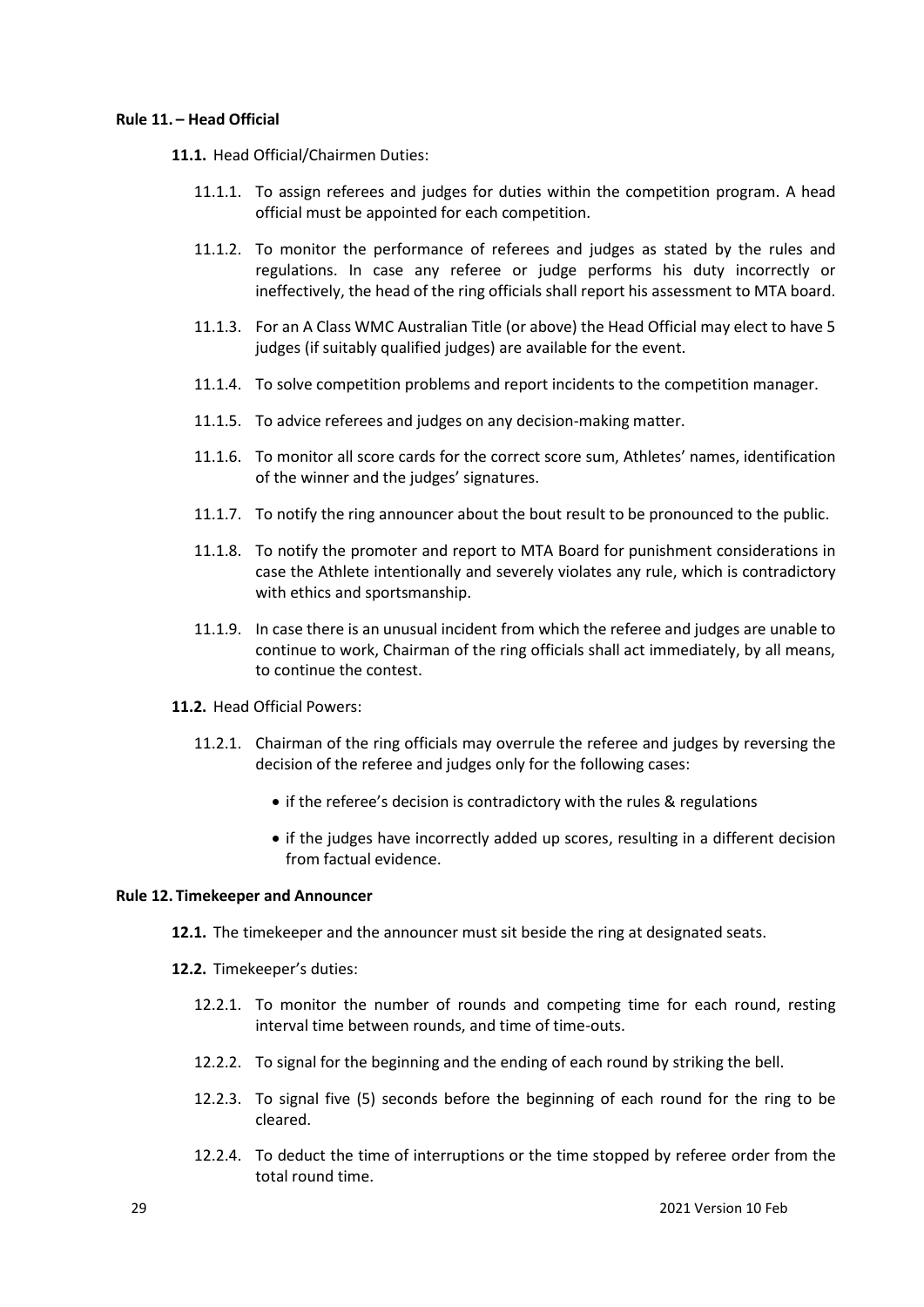- 12.2.5. To monitor for the correct time with a stopwatch or a clock throughout the entire duration of the bout.
- 12.2.6. The timekeeper shall not give the bell signal while the referee is counting, despite the round time expiration. The timekeeper shall strike the bell when the referee orders "ชก" (CHOK) or "fight".
- **12.3.** Announcer's duties:
	- 12.3.1. To announce names, boxing camps or nations, corners, and weights of both Athletes to the spectators, when Athletes enter the ring.
	- 12.3.2. To announce that the seconds must leave the ring when they hear the warning signal from the timekeeper.
	- 12.3.3. To announce the beginning and ending of each round.
	- 12.3.4. To announce the verdict of the contest and identify the winner.

#### **Rule 13.Decisions**

- **13.1.** Winning on Points:
	- At the end of the bout, the Athlete with the judges' majority decision wins the contest.
- **13.2.** Winning by Knockout (KO):
	- In case an Athlete is knocked down and cannot continue the bout within ten (10) seconds, his opponent wins by knockout.
- **13.3.** Winning by Technical Knockout (TKO):
	- In case an Athlete outclasses his opponent very clearly or one-sidedly outpoints his opponent.
	- In case the opponent cannot continue the contest immediately after the resting interval of a round.
	- In case the opponent is seriously injured and cannot continue the contest.
	- In case the opponent has been counted for more than two (2) times (i.e. 3 times) in one round, or more than four (4) times (i.e. 5 times) in the entire fighting contest.
	- In case the opponent has fallen out of the ring and cannot get back into the ring after the referee has counted "ยี่สิบ" (YISIP) or twenty (20).
	- In case his opponent spontaneously withdraws from the contest due to injury or other causes.

#### **13.4.** Winning by Disqualification: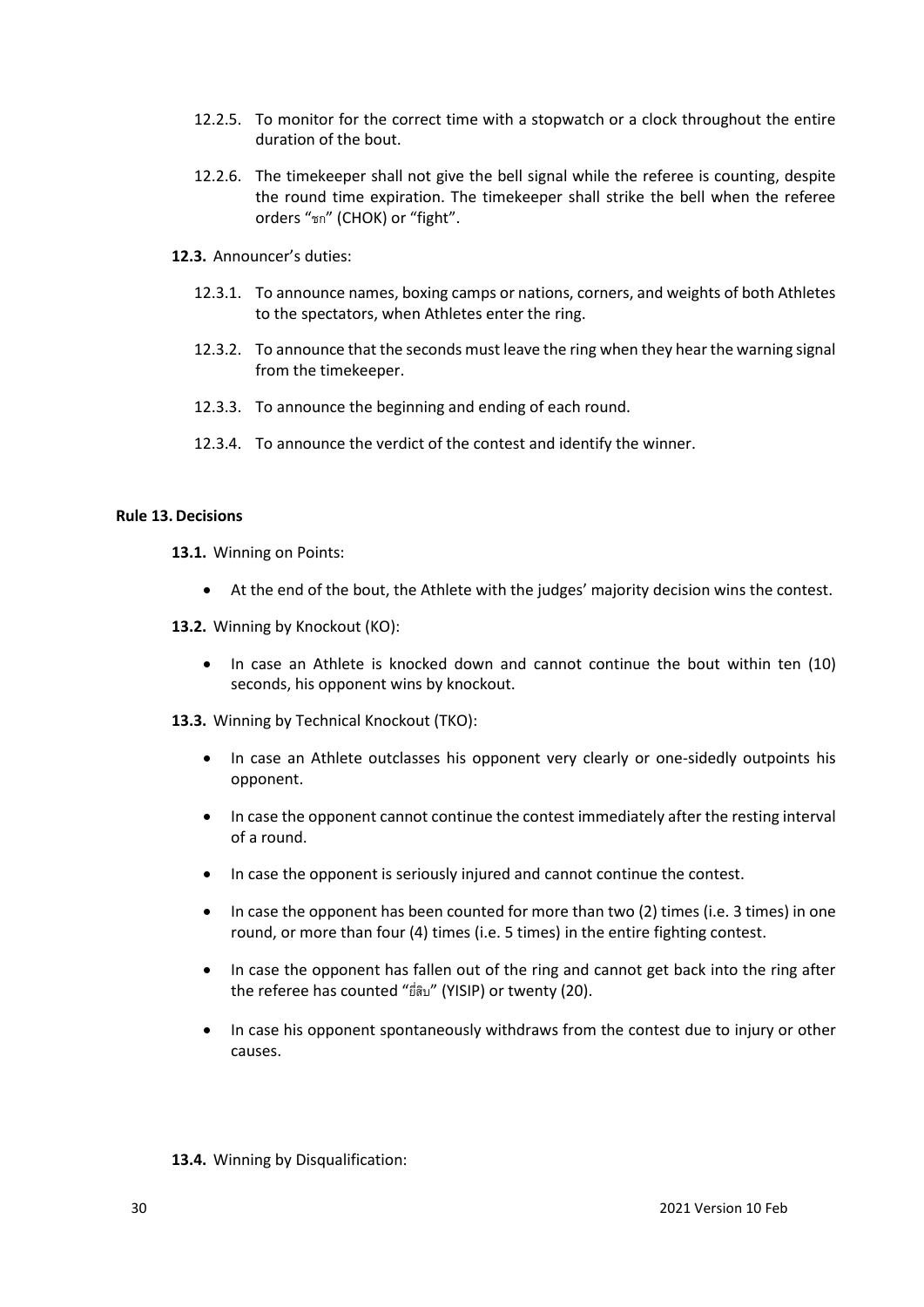- In case his opponent severely violates the rules and the referee disqualifies him, whether there has been any previous warning or cautioning.
- **13.5.** Winning by Walkover:
	- In case an Athlete's opponent does not pass the ring doctor's physical examination, cannot make weigh-in, or does not show up to compete as scheduled.
- **13.6.** A Draw Decision:
	- The majority decision is even as a draw.
	- In case both Athletes are knocked down and they have been counted out of ten (10).
	- In case both Athletes have fallen out of the ring and they have been counted out of twenty (20).
	- In case both Athletes are so seriously injured that they cannot continue the contest.
- **13.7.** No Decision:
	- In case the referee considers that either Athlete is not in earnest and he declares that "there is no decision for this bout as the red corner / blue corner / or both Athletes compete dishonourably".
- **13.8.** No Contest:
	- In case the Athletes have been warned and cautioned by the referee and persist on continuing with the breach.
- **13.9.** Cancellation of Contest:
	- In case of ring damage, a riot from spectators, or an unexpected situation causing it impossible to continue the contest.

#### **Rule 14. Scoring System**

- **14.1.** A score shall be awarded when Athletes use fists, feet, knees, and elbows as Muaythai competition weapons to hit his opponent powerfully, accurately, unprotected, and according to the rules.
- **14.2.** Scoring advantage is awarded to:
	- 14.2.1. The Athlete who goes on target with muaythai weapons the most.
	- 14.2.2. The Athlete with heavier, more powerful, and the most accurate hits on target, using muaythai weapons.
	- 14.2.3. The Athlete who can cause more physical exhaustion and damage to his opponent by use of muaythai weapons.
	- 14.2.4. The Athlete who shows better style of aggressive attacks.
	- 14.2.5. The Athlete who shows better defence with muaythai techniques.
	- 14.2.6. The Athlete who violates the rules the least.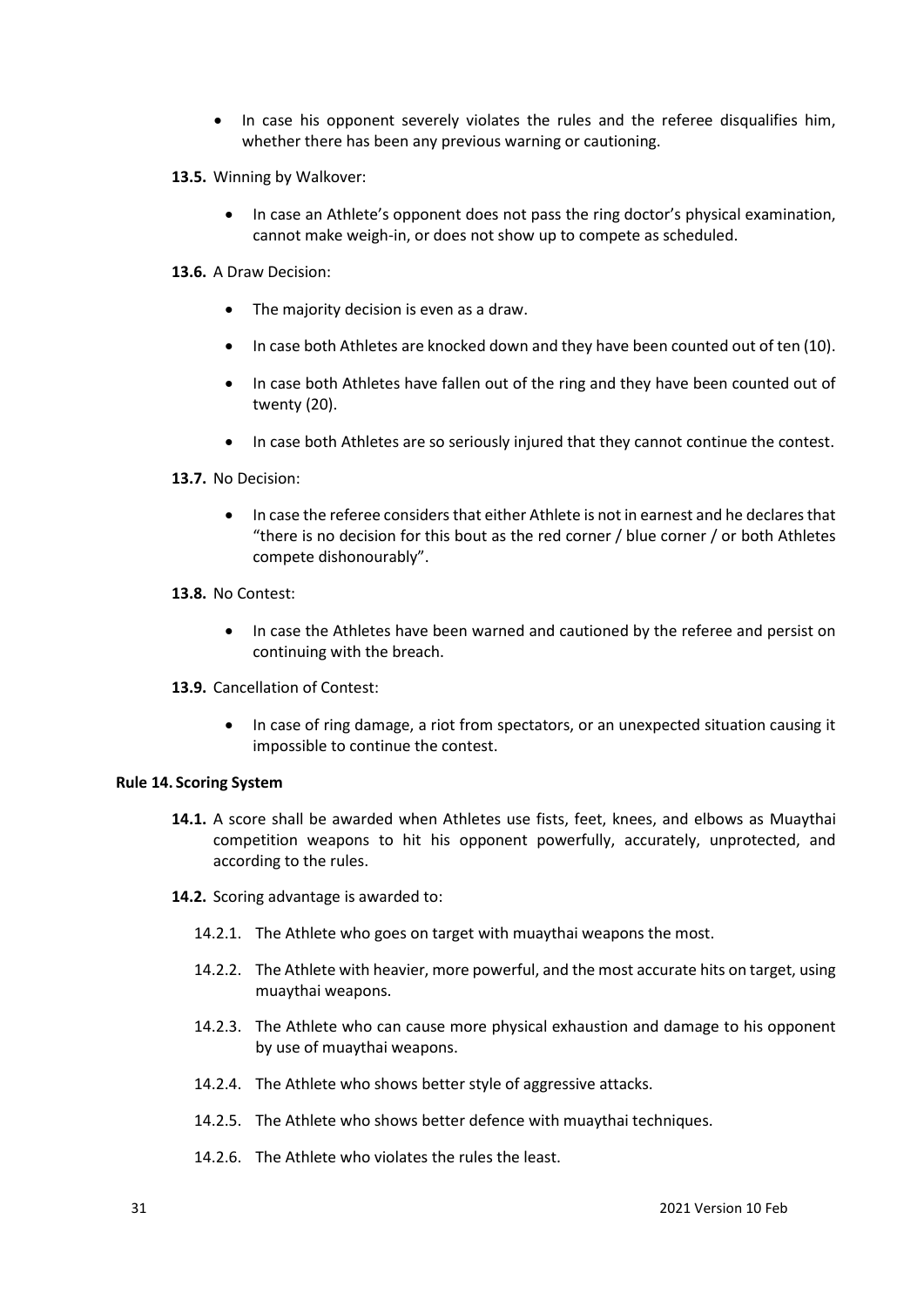#### **14.3.** Scoring advantage is not awarded to:

- 14.3.1. The Athlete who violates any rule.
- 14.3.2. Muaythai weapons strike on the opponent's arm(s) or leg(s) as his self-defence techniques. *(That the strike to the arms is blocked and has no effect on the opponent balance, posture and does not score damage)*
- 14.3.3. The hit is light, without power or body weight behind it.
- 14.3.4. The Athlete kicks on target, his kicking leg is caught by his opponent and he is thrown on the ring floor.
- 14.3.5. Throwing the opponent on the floor without using any muaythai weapon.
- 14.3.6. A strike after the bell or after the referee has called break/stop.

14.3.7. A strike after a foul or using a foul to strike.

#### **14.4.** Clinch scoring

14.4.1 Scoring in the clinch

(i) Muaythai technique must land on target with power

- (ii) Muaythai technique must be effective or it is not scored
- (iii) Muaythai technique must not have a foul or follow a foul

### **Clinch general**

(i) where scoring clinching techniques are applied by one or both boxers, then the clinch will be allowed to run.

(ii) where both boxers are using non powerful clinch technique, then the clinch will be stopped.

(iii) if both boxers are working for a dominant clinch position without any striking, the clinch will be allowed to run for a period of time as long as both boxers are working and not locking, holding or being inactive.

(iv) if both boxers cannot work to a dominant clinch position, then the clinch will be stopped immediately.

(v) if one boxers applies an effective lock position, for a period of time, the clinch is stopped.

(vi) if one boxer applies a successful defence technique were no more scoring techniques can be applied, the clinch is stopped.

#### **14.5.** Scoring points system:

- 14.5.1. Full ten (10) points are given to the clear winner of the round and his opponent may is given 9 (or 8 points-based on any KD) in proportion. Points are not given in fraction.
- 14.5.2. For an even round, both Athletes score full ten (10) points (10:10). In tournaments a DRAW cannot be given.
- 14.5.3. The clear winner of a round scores ten (10) points and the clear loser scores nine (9) points.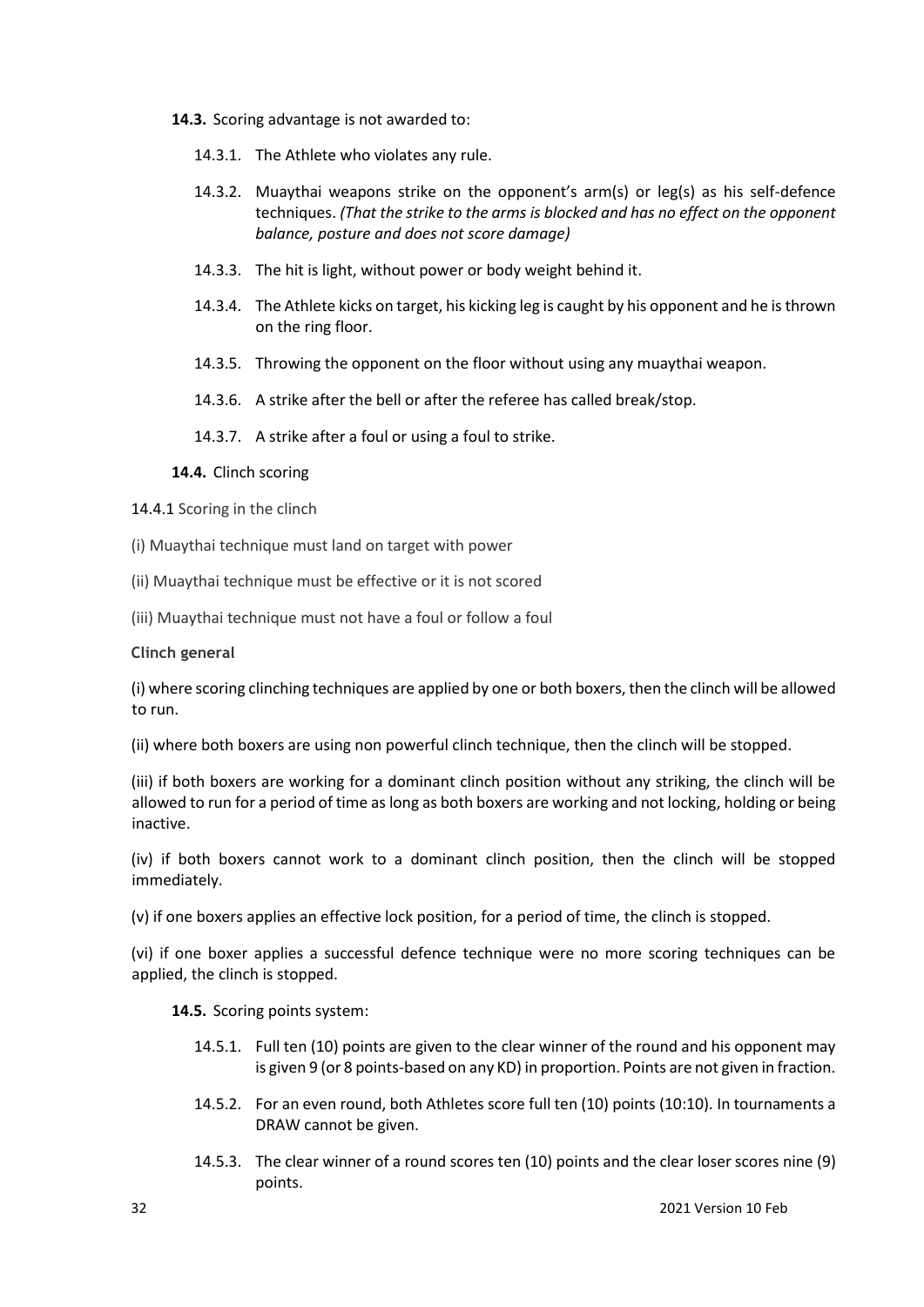- 14.5.4. An athlete can be down and not be counted flash KD, if the referee believes it is was not a substantive blow and the downed athlete recovered immediately. It also gives an advantage to the attacker as the KD athlete has no time to recover.
- 14.5.5. Scoring a 10-8 round. (8 count scoring).

i. The winner of the round must win the round first, to be awarded a 10-9 round.

ii. If a boxer has been given an 8 count – they then receive a point deduction for the KD, bringing the score to a 10-8 round.

iii. If a boxer is downed twice in one round and given 2 by 8 counts, and they have lost the round they will be deducted a point for each 8 count.

NOTE: The round is scored before the point deduction for the 8 count is given. It is NOT an auto 8 count for a KD as the round must be scored first. It is possible for a athlete to win a round, scored 10-9, BUT be the boxer that was given an 8 count during the round for a KD. This would then be scored 9-9, after the point deduction, then we must bring the score back up to 10-10 as it is 10-10 must system.

A round may be given 10-8 if it is a completely dominated round and an obvious clear win, even without an 8 count. If a KD was counted in the round, the athlete would be deducted a further point bringing the score to a 10-7 round. A 10-7 score may be given if a athlete is completely dominated, given 2 by 8 counts and outclassed. This result should be seriously considered by the referee as a time to stop the bout.

- 14.5.6. Athletes who have had a point taken by the referee for a foul losses the point after the score is given. So, a 10-9 round is then deducted 1 from the person who lost the point so it could be 9-9 (then brought back to 10-10) or 10-8.
- 14.5.7. 8 Counts. For A-class. Maximum 3 in one round. The third KD is a stoppage and is not counted). Or 4 over the length of the bout for 3 round bouts.
- 14.5.8. Juniors Maximum 2 in one round or 3 over the length of the bout for under 14. Juniors are more strictly controlled and 2 KD from clean and decisive head contact should be stopped.

#### **Rule 15. Fouls**

The Athlete who intentionally behaves in any of the following mode is considered foul:

- **15.1.** Biting, eye poking, spitting on the opponent, sticking out tongue to make faces, head butting, striking, or any similar action.
- **15.2.** Throwing, back breaking, locking the opponent's arms, using Judo and wrestling techniques.
- **15.3.** Falling over or going after a fallen opponent or opponent who is getting up. Rope grabbing to fight or for other purposes.
- **15.4.** Using provocative manners and verbal taunts during contest.
- **15.5.** Disobeying the referee's command.
- **15.6.** Knee striking at the groin area (e.g. holding for knee striking at the groin and straight knee striking at the groin area). For such violations, the referee has the right to allow a resting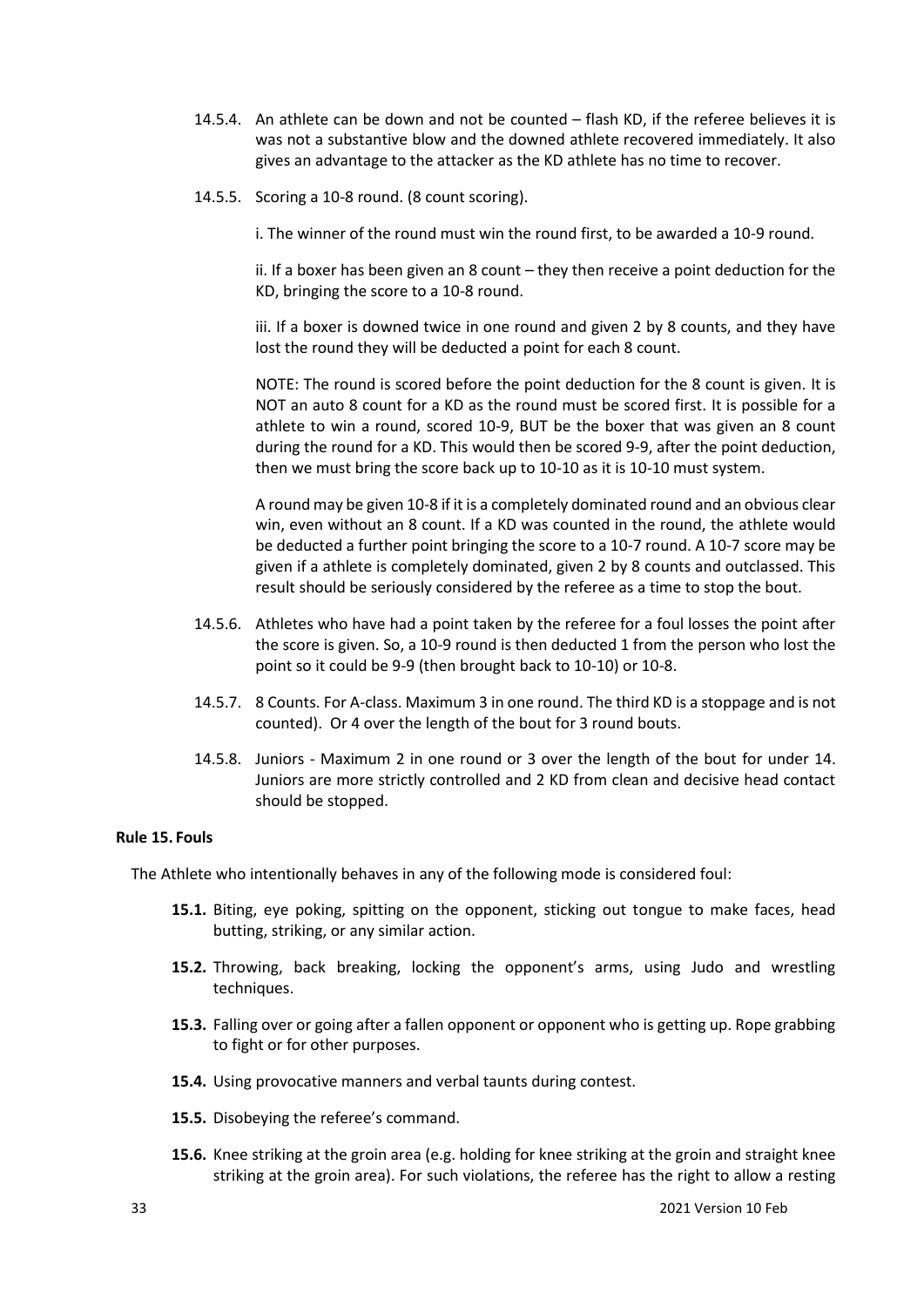time-out, not more than five (5) minutes long. If the knee-struck Athlete refuses to continue, the referee shall declare the bout a no contest if the bout is in the first or second round. If the bout is in the 3,4,5 rounds the referee can go to the score cards for a result, disqualify the striker if the intent was serious and calculated. IF a draw at this stage, it is a no contest.

- **15.7.** Catching the opponent's leg and pushing forwards more than two (2) steps without using any weapons. The referee shall order the Athlete to stop and shall give him caution. After two cautions, the referee shall deduct a point from the fouler.
- **15.8.** If an Athlete pretends to fall on the ring floor after his kicking leg is caught or in clinching. This is taking advantage over his opponent and the referee shall give him a caution. If the Athlete repeats the action and the referee has given him two cautions, he shall deduct a point from the fouler.
- **15.9.** When both Athletes fall out of the ring and either Athlete tries to delay getting back into the ring.
- **15.10.** Using forbidden substances as specified by SPORT INTEGRITY AUSTRALIA. Refusing a SIA anti-doping test in or out of competition.
- **15.11.** Violating any of the rules.

# **Rule 16.A - This is the rule that you have read the rules rule.**

### **Rule 16. Knock Down**

An Athlete is down whenever he is in any of the following states:

- **16.1.** Any part of his body, except feet, touches the floor. (no cart-wheel kicks)
- **16.2.** He stands, leans, holds, or sits on the ring ropes to not fall.
- **16.3.** Following a hard hit, he has not fallen and is not lying on the ropes, but is in a semiconscious state and cannot, in the opinion of the referee, defend adequately and continue the round safely.
- **16.4.** In case the knocked down Athlete manages to stand up and is ready to continue the bout before the referee has counted to "แปด" (PAD) or eight (8). In such case, the referee must continue counting until "แปด" (8) before he orders "ชก" (CHOK) or "fight".
- **16.5.** If the knocked down Athlete is ready to continue before the count of "สิบ" or ten (10), but he falls again without any additional blow. In such case, the referee shall continue to count from the number he was interrupted at.
- **16.6.** In case the referee has counted out of "สิบ" or ten (10), the bout shall be considered finished. In such case, the referee shall declare the knocked down Athlete to have lost the bout by "knockout."
- **16.7.** In case both Athletes fall on the ring floor simultaneously, the referee shall proceed on counting and shall keep on counting as long as there is one Athlete on the ring floor. If both Athletes cannot manage to stand up until they are counted out of "สิบ" or ten (10), the referee shall declare a "draw." In case the Athletes are trying to stand up, but have their arms or legs tangled, or one Athlete is on top of the other, the referee must stop the count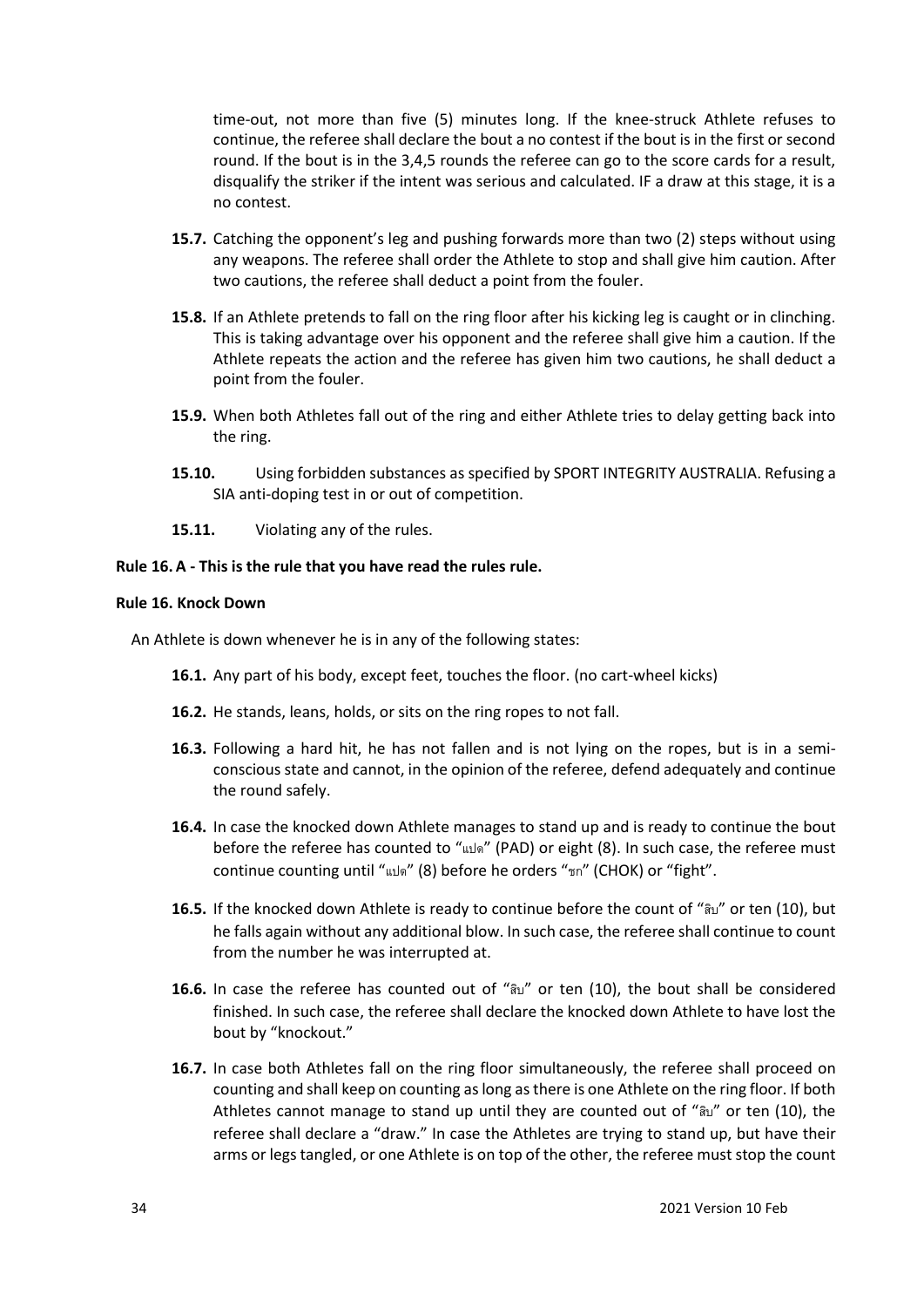and separate them. He shall then continue his count in case one of the Athletes is still on the ring floor.

- **16.8.** In case of a knockdown, the referee must wait for one (1) second before he begins counting loudly from one to ten with one-second interval. Along with his counting action, the referee must show a hand signal for each second to notify the Athlete of the number of counts.
- **16.9.** In case an Athlete is not ready to continue the bout following a resting interval between rounds, the referee must count, unless it is due to improper dressing.

#### **Rule 17. Ring Doctor and Prohibited Drugs.**

- **17.1.** The Ringside Dr has the authority to STOP a contest at anytime based on his/her professional Medical opinion in the interest of the safety of the athletes.
- **17.2.** The ring doctor must be present at a designated seat throughout the competition until the end of the last bout. The following are the ring doctor's duties:
	- 17.2.1. To check the Athlete's physical fitness to compete prior to the bout at the weigh in or before the bout at the competition. The Dr must determine the athlete is performing without any prohibited disease or sickness as specified in the Athlete's Book.
	- 17.2.2. To give advice and suggestions to the referee when requested.
	- 17.2.3. To assist an unconscious Athlete during a bout. Only the ring doctor is permitted to enter the ring. Other individuals may enter the ring if the ring doctor needs special help.
	- 17.2.4. To lend medical assistance for a knocked-out or technically knocked-out Athlete by thoroughly checking immediate treatment.
	- 17.2.5. To check and diagnose the Athletes after their bouts to notify them their recovery periods before the next bout as the following regulations:
		- After a five-round bout, the Athletes must rest at least twenty-one (21) days before the next bout.
		- The winner in round 1 or 2, must rest at least seven (7) days.
		- The winner in a three-round bout or in round 3, must rest at least fourteen (14) days.
		- The loser by knockout or technical knockout must rest at least thirty (30) days. In case losing by knockout or technical knockout because of two (2) consecutive KO stoppages, the Athlete must rest at least ninety (90) day's. Any loss by KO must be given a medical clearance before competing again.
		- In a 4 or 8-man competition or tournament the rest period of 28 days applies. If the athlete loses in round 1 then normal rest periods apply. A tournament, 4 men or 8 men are considered 1 event.

#### **Drugs and Prohibited Substances**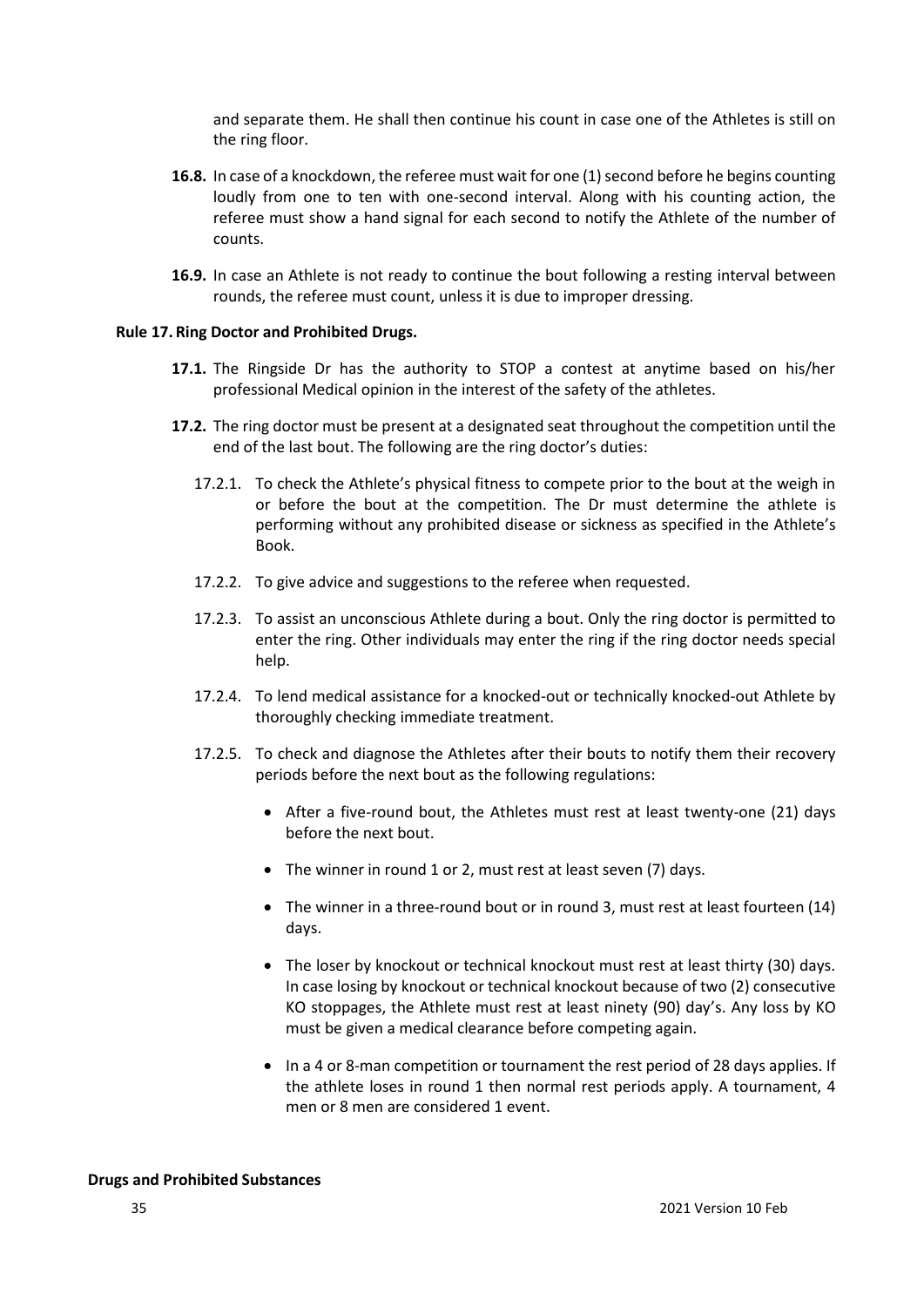- **17.3.** It is prohibited to let the Athlete use any drugs or chemical substances, which are not part of the Athlete's usual diet. All SIA prohibited substances apply.
- **17.4.** It is possible to use substance for local anaesthesia, but only with the ring doctor's approval.
- **17.5.** The prohibited substances for Athletes are categorised in accordance with the WADA list of banned substances.
- **17.6.** An Athlete who uses a prohibited substance, or the person who gives the Athlete a prohibited substance, must be penalised by MTA Executive Board and reported to SIA.
- **17.7.** An Athlete or an official who violates regulations of drugs or prohibited substances must be penalised and prohibited from any bout or participation in any Muaythai activities for a period decided by MTA Executive Board.
- **17.8.** Any Athlete who refuses to have a medical check-up following a bout will be prohibited from any bout. Any official who encourages the Athlete to commit such offense will be prohibited from competitions.
- **17.9.** All females 16 years and over MUST have a pregnancy test or complete a pregnancy declaration (and provide evidence) of this within 72hours of the competition.

#### **Rule 18.Domestic Competitions Sanctioned by MTA**

- **18.1.** Rules and regulations, as described in this document, shall apply to all domestic MTA competitions equally.
- **18.2.** All international tournaments, Championships, and MTA title bouts must follow MTA protocols for title bouts.
- **18.3.** MTA international competitions or titles MUST be approved by MTA Board.

#### **Rule 19. Interpretation of Unstated Rules**

In the case of any complication or if MTA official Rules and Regulations does not provide a clear statement for a given situation, the referee, or the Head officials, shall make the final decision.

MTA state representative should provide advice on the any State legislation effecting the rules.

# **Female Competitions**

Rules and regulations for women's muaythai competition will follow the muaythai competition rules and regulations for men, except for the following adapted supplements:

#### **Rule 20.Attire**

- **20.1.** Female Athletes must wear the same attire as male Athletes (muaythai shorts) with the addition of sleeveless, short-sleeved shirts, or a crop top.
- **20.2.** Female Athletes must neatly tie their hair, without tangling ends, which can interfere in the contest. Hair accessories may be rubber or made of elastic cloth. Bands should be of a suitable size and should not contain metal or rigid plastic parts. Hair must braided or secured to not interfere with the bout, clinching or cause any disadvantage to the opponent. Hair must not obscure vision at any time.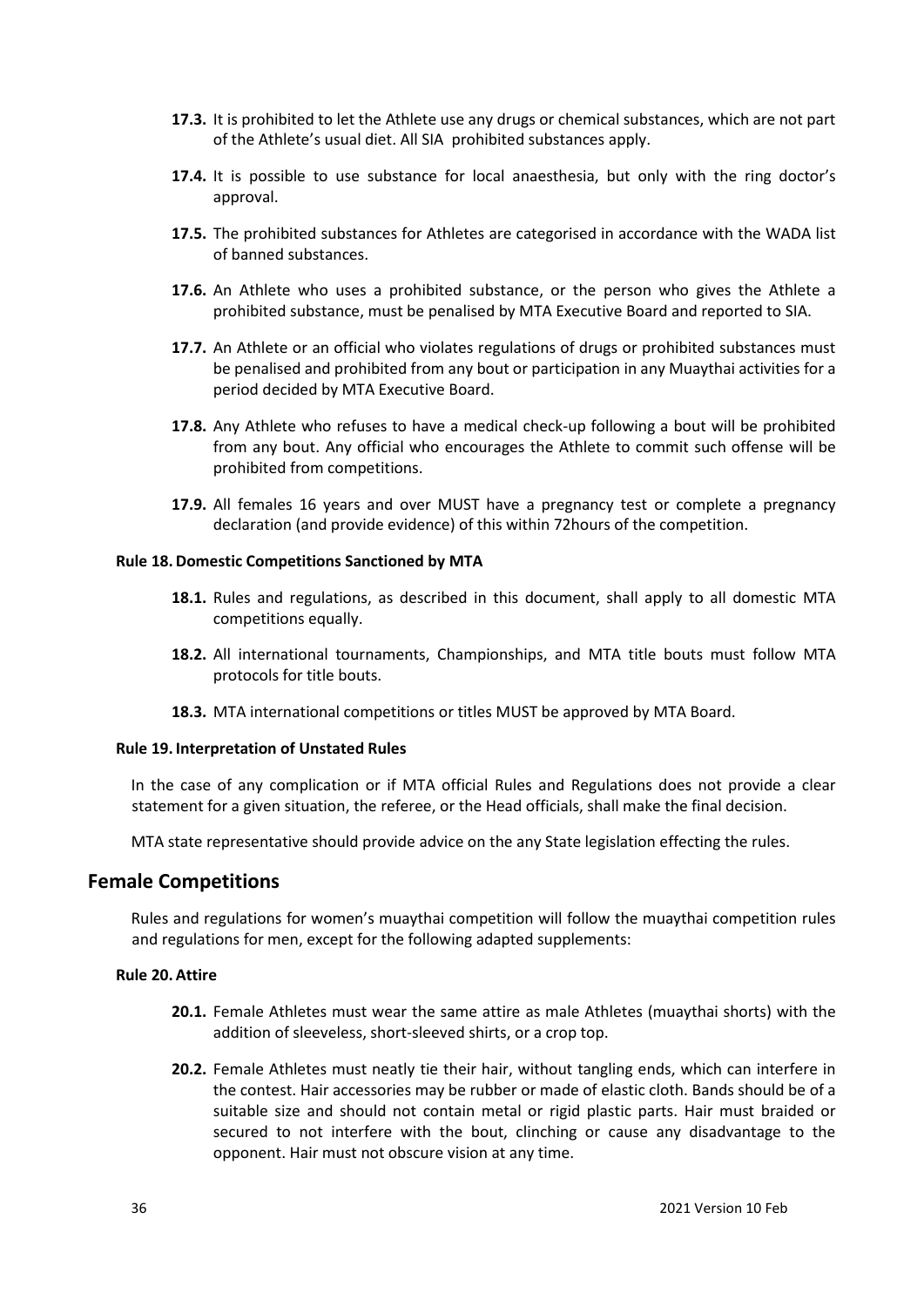**20.3.** Head Gear requires females to place their hair inside of the head gear. A hair net under the head gear is recommended.

**20.4.** Female Athletes must wear a breast (chest) protector, and a groin protector. The Athlete may use her personal protectors if they are approved by MTA.

**20.5.** Head and body cover: Head and body covers may be worn by athletes to comply with cultural understanding and shall consist of the following: An optional body suit (two piece, tights and top/body suit) of white/black coloured material (one colour only) allowing covering of the legs to the ankles and covering the arms to the wrists**.** A head covering such as a full sport hijab similar to the Resport. On design or an individual skull cap of white coloured material**)**, or an optional body suit **(**two piece**)** of a light colour material covering the legs and arms to the ankles and wrists, as well as a full sport hijab**.**  Only IFMA approved attire can be used to participate in the competitions**. (**see below**)**



#### **Rule 21.Weigh-in**

- **21.1.** Female Athletes must weigh-in wearing clothes of no altering effect upon the Athlete's weight.
- **21.2.** Weigh-in officials must offer female's a restricted area to weigh in or a weigh-in room that must be a completely covered room or a completely curtained area.

#### **Rule 22. Rounds**

**22.1.** All female bouts MUST follow the same round times as men.

#### **Rule 23.Gender Identification**

"TRANSGENDER / GENDER REASSIGNMENT / TRANSSEXUAL ATHLETES - Respecting the important element of fair play, MTA, as a gender-affected sport, aims to allow transgender Athletes the ability to compete at the highest level. MTA recognizes the fact that decisions about participation must be taken on an individual basis as the integrity of male and female Muaythai must also be duly respected."

Transgender athletes need to apply to the National executive board to be accepted as a competitor in either the male or female categories. As it is a gendered sport, we must do our upmost to be inclusive of all genders but our first responsibility is to protect our athletes in competition.

#### **Rule 24. Referee and Judges**

**24.1.** Referee and judges in female competitions should endeavour to include female officials were appropriate and qualified.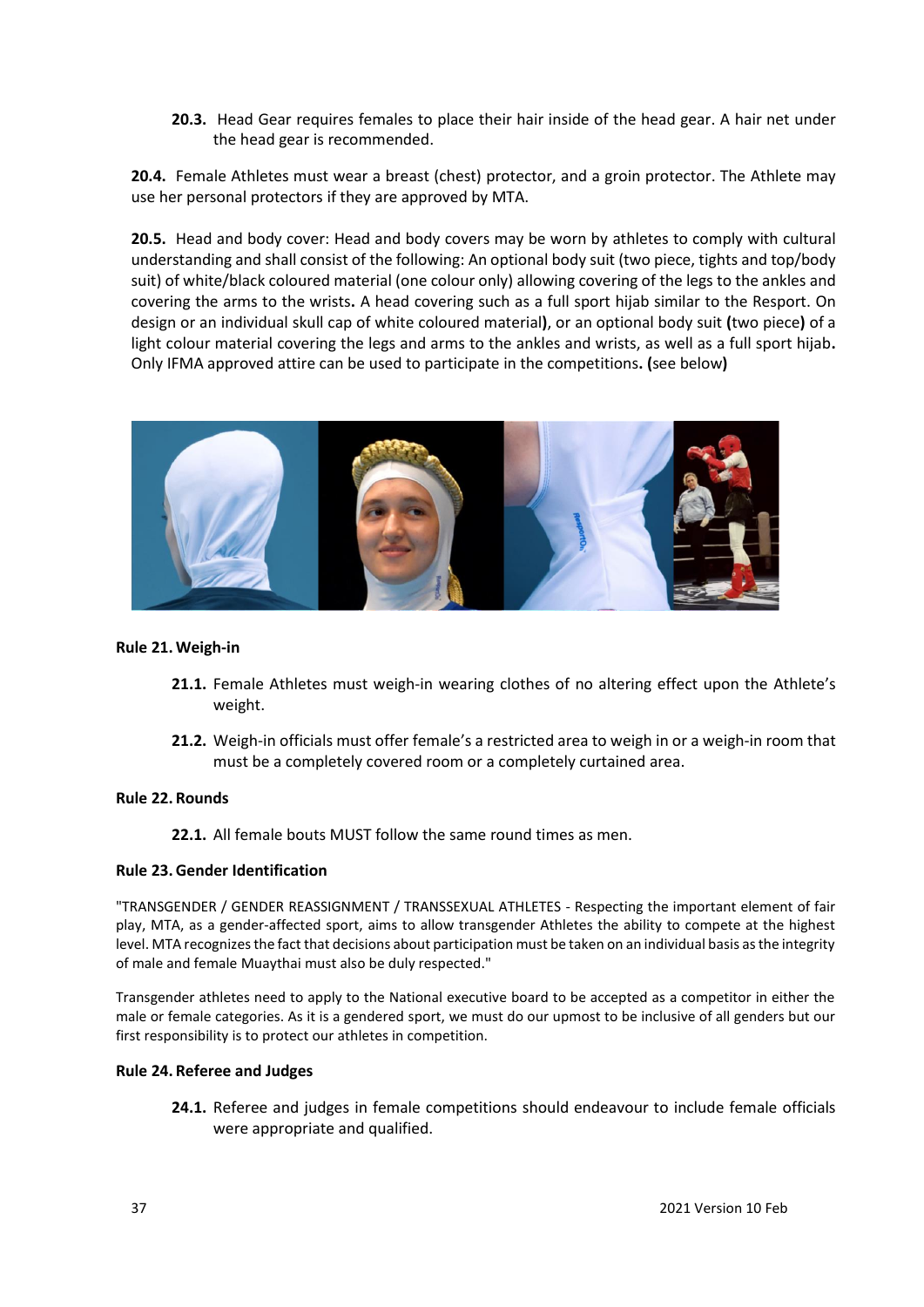# **Section 4 - MTA JUNIOR BOUTS**

MTA primary purpose of junior competitions is to develop youth in a safe and organised sporting environment. One off bouts rules may differ from tournaments rules.

Junior matching is predominately done by ability and fairness with many other factors for good risk management examined including: experience, ability, record, height, other Combat Sports competition, weight and age of competitor.

MTA Weight divisions are to be used for all junior bouts. If a rule is required for something not covered, it can be referred to the head judge for adjudication and/or MTA Executive.

As with ALL MTA rules; the jurisdiction of the competition and relevant state legislation (if any) supersedes ALL MTA regulations regarding junior competition. However, the spirit of these rules should be followed. MTA state organisations should always make the case to state legislators regarding MTA rules being the model of competition that is preferred.

# **Junior Age Division Break Ups and Rules**

**Overall Guidelines and general rules for ages 17 an Under.**

# **MTA rules and regulations is setup for the safety of Junior Muaythai development in Australia.**

All categories have a scale of padding requirements based on the age/experience of the athlete. The padding requirements are based on the junior and less experienced athlete.

**AGE BRACKETS** – Athletes can cross age brackets if the opponents are not more than 23 months apart in age. The rules for the younger athlete apply.

**Waivers** (all paperwork) – Must be signed by the legal guardian.

**Identification.** MTA registration. Birth certificate – passport – school ID or equivalent must be sighted at weigh in to determine proof of age, name and age.

**Medical Requirements** – All juniors MUST have a medical conducted by a registered medical Dr. The medical must be on an MTA medical form or CSA book. Medicals are valid for 12 months. Blood test are valid for 6 months. Blood tests are not required for children 15 or under.

**Registration** – ALL junior athletes must be members of MTA registered Club. Individual membership may be required from 2022 and are optional in 2021. Registration is for 12 months. The registration book MUST be used at all competitions including with other organisations to record bout details.

**When Safety equipment** is MANDATORY and cannot be negotiated or adjusted.

**Weigh Ins.** Weight Divisions are to be used. Catch weight can be agreed for one off bouts but not titles. *If childrens weights are greater than 4kg different the bout cannot go ahead.* Children can go up or down one weight division in a tournament but not cross one weight division to compete in another division.

**Children's weights.** All junior bouts are to be conducted under **same day weigh in conditions**. Weigh ins the night before the competition are approved as long as they do not exceed 24hrs. Both athletes MUST weigh in at the same time under the same conditions. All weigh in's are to be between 6:00am and NLT 1 hour from the commencement of the first bout of the event.

**Children should not 'cut weight'.** MTA does not support any method of junior weight cutting that is in addition to a healthy diet and exercise, so athletes are competing as close to natural weight as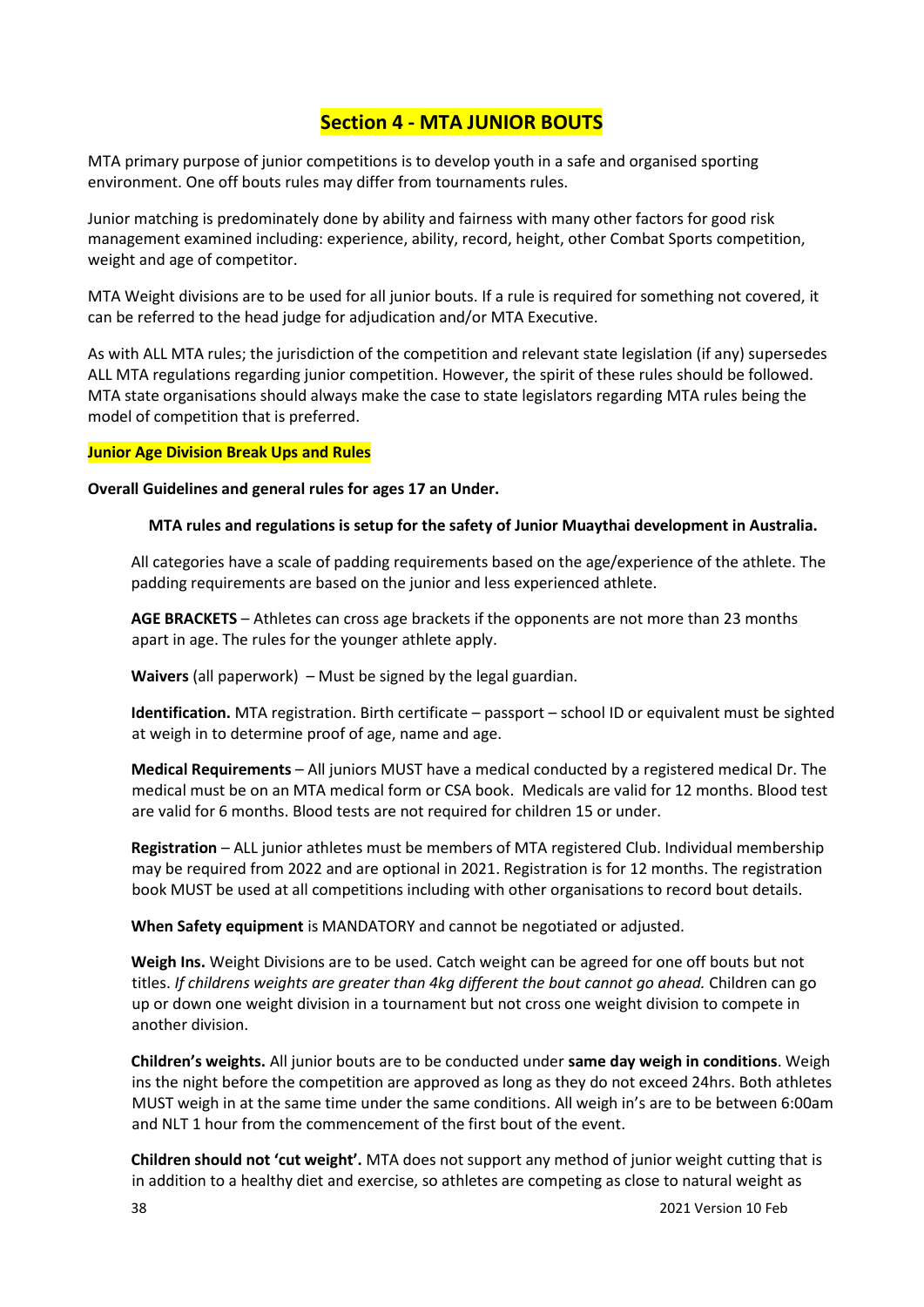possible. **Any method of dehydration or rapid weight loss is not approved and may result in disqualification of the athlete at the weigh in.** 

#### **Age Group break ups for rules.**

#### **NOTE: Nationals follow a separate class system that differs from one of matches.**

- Juniors are matched for 1 off bouts with children that are no greater than 23 months older or younger. The age division determine the rules and padding required. Children competing up and age MUST be approved by both trainer and Guardian in writing. In one off matches, the padding and rules are set at the younger athlete's age. (for tournaments – a person electing to go up in age/division > competes at the higher divisions rules/padding)
- All junior bouts have a 1 min rest break between rounds.

All junior bouts require the wearing of a Mong Kong while ceiling the ring in all bouts. The Mong Kong can be worn into the ring (over the top rope) or placed on the head inside the ring (after entering through the rope or under them). All juniors must wear Muaythai clothing. All juniors must do the Wai Kru before the bout (ceil the ring). For all titles/finals the athletes may also do three bows.

#### **Compulsory Count limit (CCL).**

**A count will be given by the referee for the safety of the athlete when there is: A lack of defensive skills and awareness. To prevent the weaker athlete from undue punishment.**

The referee will terminate the contest if the bout has reached CCL. For 15 and under the CCL is 2x8 counts in for the entire bout. For 16+ the CCL is 3x8 counts in one round or 4 in entire bout. For a Junior title at 14+ the CCL is increased to 3 for a 5 round bout.

**Notes on 8-counts –** For children under 18 years; referees and judges must view the bout with added caution and safety than with adults. For children, the imposition of an 8 count on an athlete is not to be an automatic deduction of a point. If however 2 by 8 counts are given in a round, a point should be deducted as it is obvious one athlete is dominate. For children 16 and under, 2 by 8 counts in one round is a stoppage. Judges should consider that an 8 count can be given for an effective strike that downs an opponent, in which case stopping the bout should seriously be considered anyway. An 8 count can also be given by an athlete receiving multiple blows that are undefended, of low or firm impact, as defensive skills must be evident. Multiple clean head shots that off balance an athlete or cause disorientation should be given an 8 count. Head contact that is clean and has evident power (i.e) moving the head or causing off balancing, should be controlled by the referee with an 8 count given for any subsequent or repetitive head contact that is clean and has effectiveness. Single clean kicks or power punches that down an opponent are automatic 8 counts and no advantage is given. Judges can determine if it is a 10-8 round but do not have to give a mandatory 8, for an 8 count if that stoppage is to review the athlete and give them time to recoup *mentally*. The advantage is given to the winner but for juniors, 1 by 8 counts are for safety and not automatic scoring disadvantages*.* 

*A junior athlete is stopped if they are downed from a single clean powerful strike to the head, that was firm and obvious, that it was not a slip or flash (or a result of a takedown). A 10 count is not required as the ref can stop it immediately for safety reasons and immediate treatment. If the referee believes the downed athlete was not downed from a clean effective strike to the head, they can count the athlete to determine if they can continue safely.*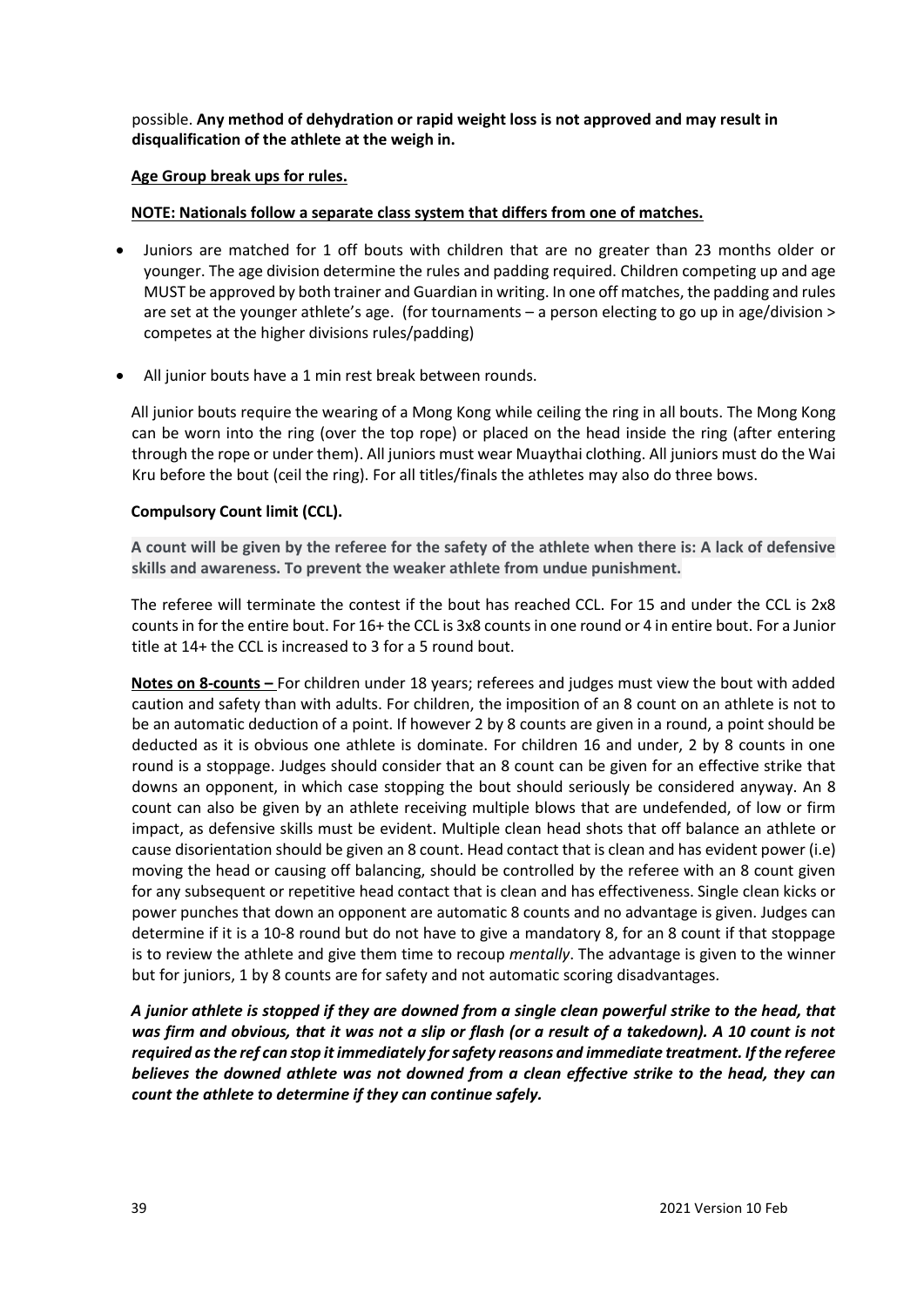# **TYKES - 8 years to 9 years** (there is no titles in this division).

This division is MUAYTHAI LIGHT. It is designed for development only. It is a competition however, close bouts can be a draw more often than other divisions. LIGHT means that tykes are officiated strictly. Any head contact receives one warning, 2<sup>nd</sup> contact is a disqualification. Contact is to be controlled and aimed for skill over power. A tyke can get warned for any lack of control, uncontrolled aggression or infringement. 2 warnings is point deduction. 3 is a disqualification. Tykes are scored on technique, effectiveness, balance, composure and sportsmanship. If one opponents head is pulled down (posture broken), and knees to the body are restricted or head contact is risked, a 5 count is given for safety.

# **Spans - 8 th Birthday until day before his/her 10th Birthday.**

- Bouts consist of 3 by 1 min rounds.
- Head strikes are forbidden.
- Takedowns and sweeps are forbidden.
- Elbows are forbidden.

Mandatory MTA approved Protective Equipment:

- Head gear
- 10oz gloves
- Chest guards are mandatory
- Cloth shin guards (to the knee)
- Groin guards.
- Mouth guard

# **KIDS - 10 years to 11 years** (there is no titles in this division).

#### **Spans - 10th Birthday until day before his/her 12th Birthday.**

- Bouts consist of 3 by 90 sec rounds.
- For 10 or more bouts 2 min rounds are authorised.
- Head strikes are forbidden. Fouls are to be immediately pulled up by the referee. 1 warning is given. A point is deducted for a second offence. The bout is stopped if a third warning is required.
- All Muaythai weapons can be used to the body only for 4+ bouts experience. No elbows for 0-3 bouts.

Mandatory MTA approved Protective Equipment:

- Head gear
- 10oz gloves
- Chest guard's compulsory for first 5 bouts.
- Cloth shin guards (to the knee) mandatory.
- Groin guards
- Mouth guard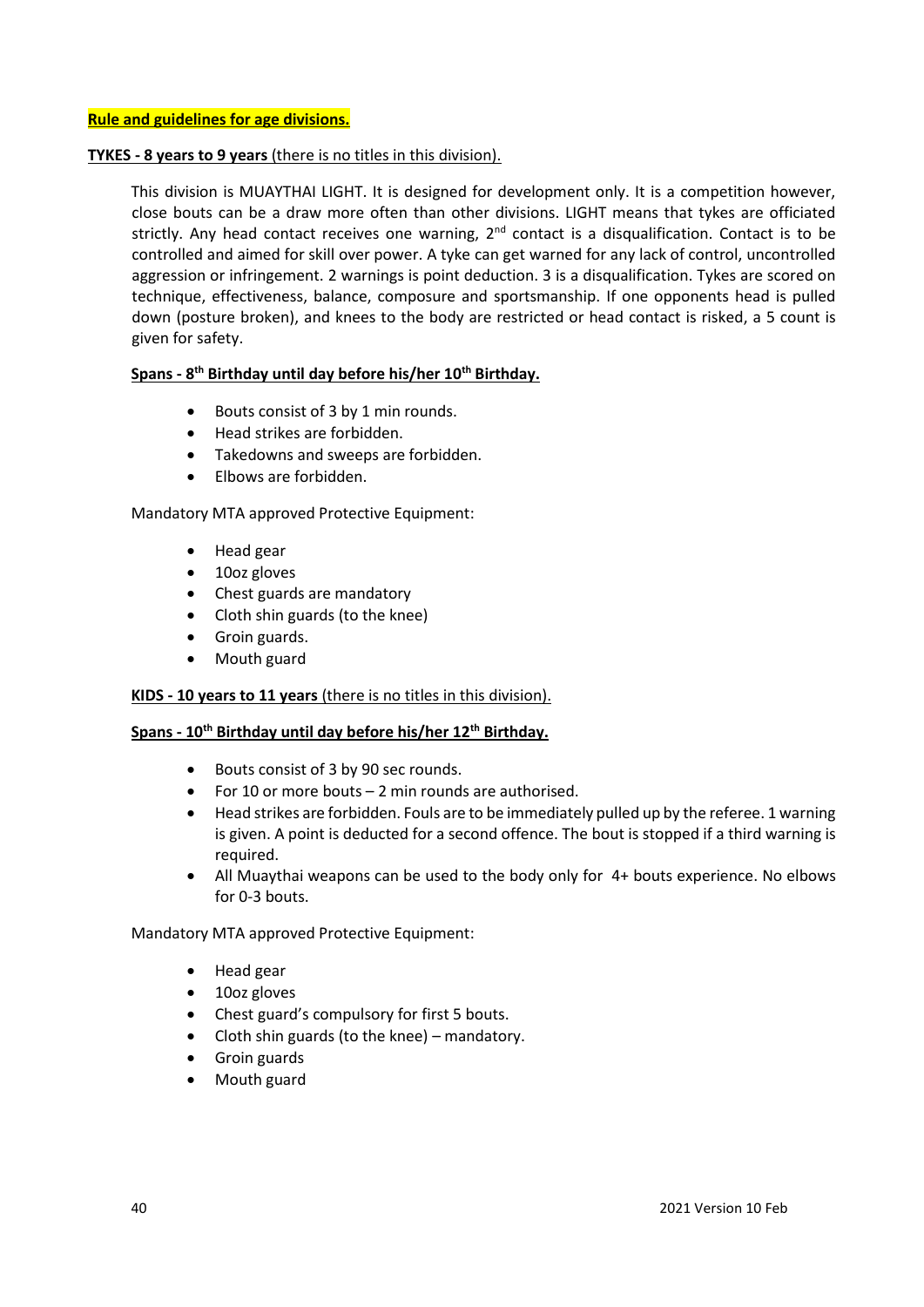### **Cadets - 12 years to 13 years.**

# **Spans - 12th Birthday until day before his/her 14th Birthday.**

- State/Australian Title bouts are 5 by 2 min. Athletes MUST exceed 10 bouts experience.
- Bouts consist of 3 by 90 second rounds for children with less than 5 bouts. For 5 bouts or more bouts are 2 min rounds. All bouts are 3 rounds maximum.
- Head strikes are allowed with boxing and kicking (no elbows or knees to the head). Fouls are to be immediately pulled up by the referee. 1 warning is given. A second warning is an automatic point deduction. The bout is stopped if a third warning is required.
- All other Muaythai weapons can be used to the body only. Losing posture in the clinch is a negative and will be viewed by judges as a weakness and that the defender is not adequately defending themselves.

Mandatory MTA approved Protective Equipment:

- Head gear
- 10oz gloves
- Chest guards for first 5 bouts.
- Cloth shin guards (to the knee) Optional after 10 bouts.
- Groin guards for males and females
- Elbow guards mandatory
- Mouth guard

# **Cadets - 14 years to 15 years** (State and National's titles can be held in this division).

# **Spans - 14th Birthday until day before his/her 16th Birthday.**

- 0-3 bouts experience is NO Elbows.
- Bouts consist of 3 by 2 minute. Title bouts are 5 by 2 minute. 1 min rest
- 90 sec bouts can be approved.
- Head strikes are allowed in accordance with MTA rules.
- *For the athletes first 3 bouts – elbows are not permitted to the head.*

Mandatory MTA approved Protective Equipment:

- Head gear
- 10oz gloves
- Elbow guards mandatory
- Chest guards (for first 5 bouts)
- Cloth shin guards (to the knee). Optional after 10 bouts.
- Groin guard
- Mouth guard
- Female breast guard. (not required if wearing a chest guard)

#### **Junior's - 16 years to 17 years** (State and National's titles can be held in this division).

### **Spans - 16th Birthday until day before his/her 18th Birthday.**

- 0-3 bouts experience is NO Elbows.
- Bouts consist of 3 by 2 minute. Title bouts are 5 by 2 minute. 1 min rest
- Head strikes are allowed in accordance with the general MTA rules.
- For the athletes first 3 bouts elbows are not permitted to the head.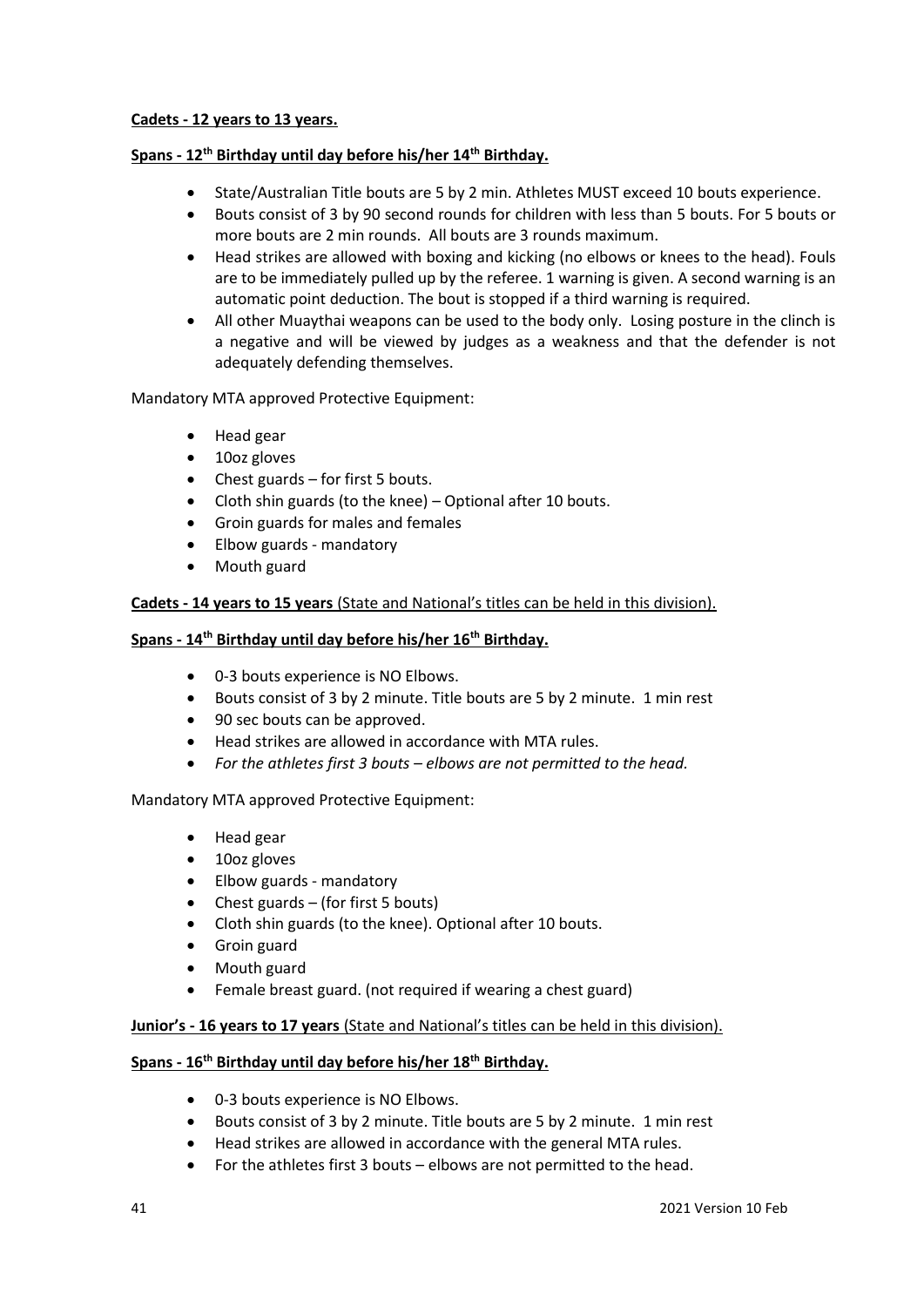Mandatory MTA approved Protective Equipment:

- Head gear mandatory
- 10oz gloves
- Elbow guards mandatory
- Cloth shin guards (to the knee). Optional after 5 bouts.
- Groin guards for males and females
- Female chest guard mandatory. (not required if wearing a chest guard)
- Mouth guard form fitted required.
- Chest guard (optional for first 5 bouts)

# **Junior Titles – state and national**

Junior titles are available from 12 years. Each state can determine eligibility in the state for junior titles. National titles are to follow all title protocols. State titles can be approved at state level. All title decisions must be done based on the principles of, best available athletes based on rankings. All title decisions must be decided by people with no – 'conflict of interest' in the awarding of the title bout. At all ages and levels, MTA MUST maintain credibility and set itself as the highest standard in Muaythai.

*Presentation/Titles belts –* Athletes at normal bouts should be awarded medals. State and national Champions are awarded at MTA Nationals or state events. Junior state or national titles can be awarded belts or trophies depending on the state.

*Junior records –* Are kept concurrent from joining but are also recorded per age.

Stadium belts for juniors is not authorized for MTA shows.

# **ADDITIONAL JUNIOR COMPETITION RULES (17 YEARS AND UNDER)**

Rules and regulations for Muaythai competition for Athletes under the full age of 18 years old will follow the Muaythai competition rules and regulations for adults described in Section 2, except for the following adapted supplements:

Age date is determined by the age at the day of the weigh in for the competition.

# **Rule 25.Gloves**

Glove sizes for competitions for Athletes under the full age of 18 years old must be 10oz gloves and follow the same rules as per adults regarding Velcro or lace up.

#### **Rule 26.Weight Divisions and Weigh-in.**

**26.1.** Athletes under the full age of 18 years old follow the JUNIOR weight division Weight division for each age and category are detailed in the junior section of the rules.

#### **Rule 27.Juniors v's Adults**

- **27.1.** In the exceptional case that an Athlete under the age of 18 full years old participates in a competition against an Athlete whose full age is 18 years old, the rules and regulations for competition for under 18 full years old Athletes shall be applied.
- **27.2.** The minimum age for an Athlete to compete against an adult is 16 years at the date of the bout. A junior cannot compete with someone more than 5 years their senior.
- **27.3.** Parental permission is required for every bout and must be provided to MTA for permission for the bout to occur.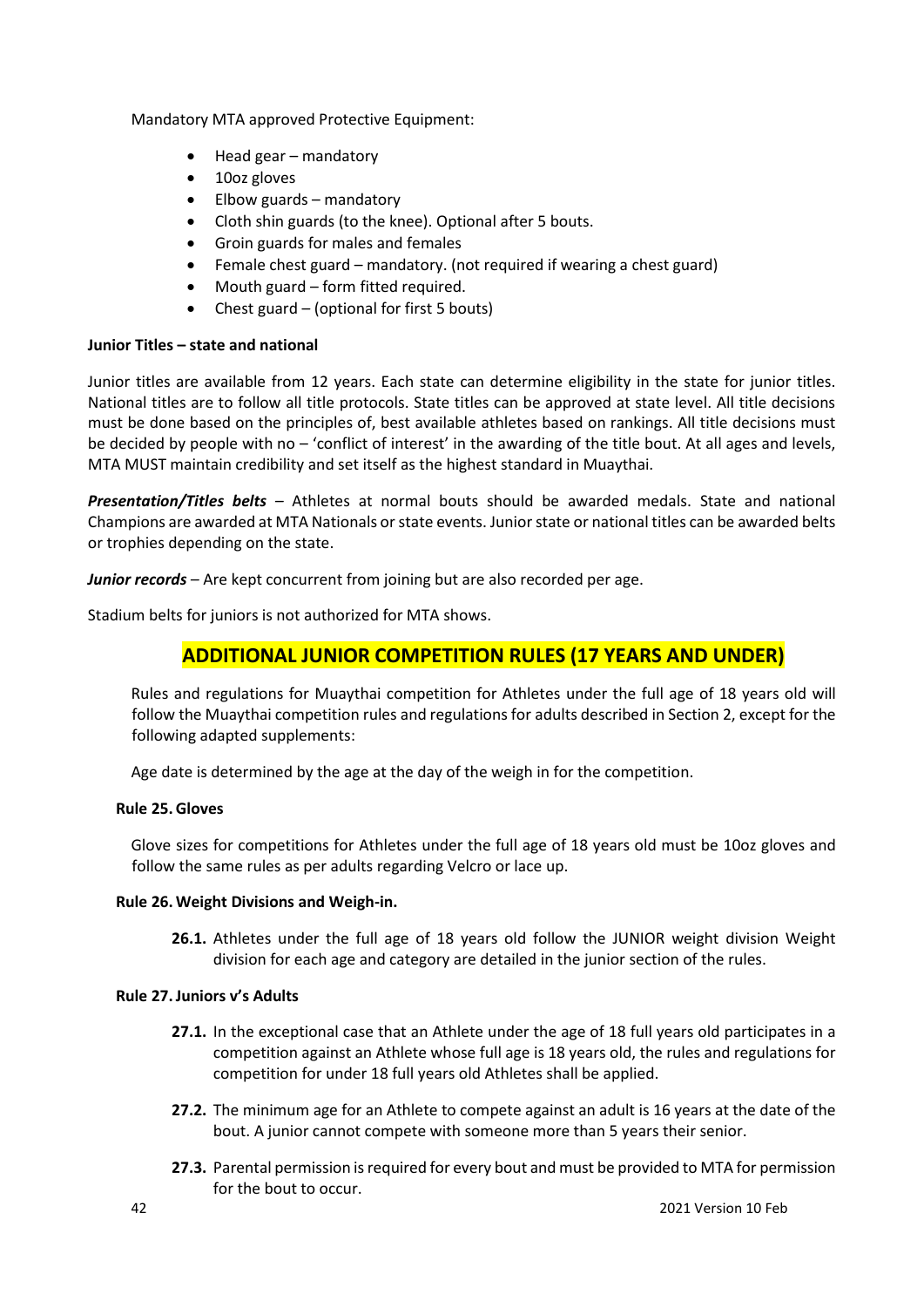- **27.4.** Juniors cannot compete with Adults for titles.
- **27.5.** A junior 15 years or under cannot compete against an adult under any circumstances.